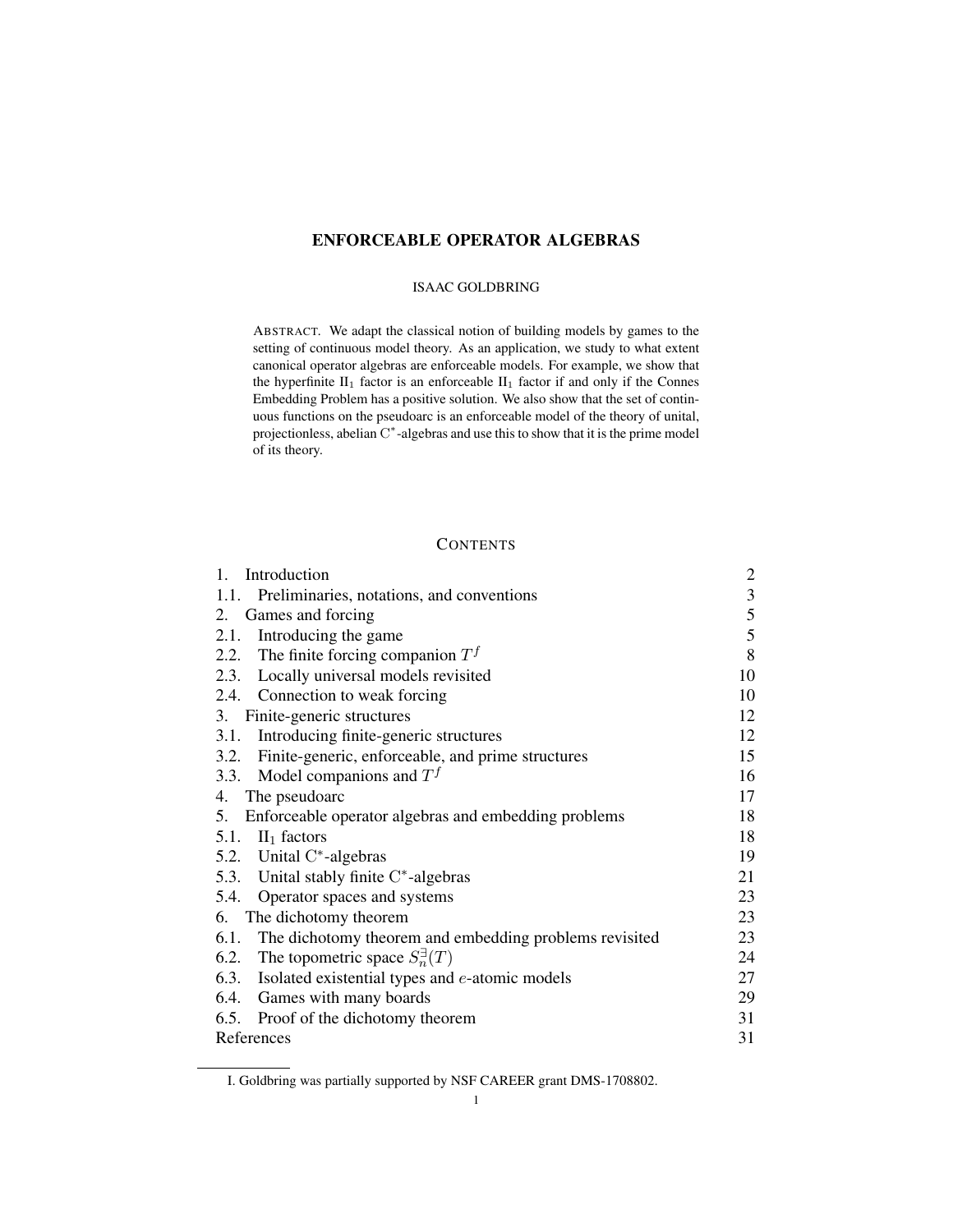### 1. INTRODUCTION

The technique of model-theoretic forcing and, more specifically, the approach via games, is a well-developed part of classical model theory and has found applications in algebraic areas such as in the model theory of groups. (Throughout this article, our main reference for this topic is the wonderful book [24].) While model-theoretic forcing has been transported to the setting of continuous logic (see [6], [11], [15]) and has found nice applications to functional analysis and operator algebras, the approach via games has yet to make its continuous appearance. In this paper, we present the approach of building models by games in the continuous setting and use it to prove some new results in the model theory of operator algebras. In addition to these aforementioned applications, we believe that the approach to model-theoretic forcing via games is much easier to understand for the non-logician than the other presentations in the literature. Moreover, the game approach allows one to consider an important notion not readily apparent in the other approaches, namely that of an *enforceable structure*.

Let us briefly describe the game here. To be concrete, let us choose a particular setting, say the setting of tracial von Neumann algebras. Let us fix a set  $C$  of distinct symbols that are to represent generators of a tracial von Neumann algebra that two players (traditionally named ∀ and ∃) are going to build together (albeit adversarially). The two players take turns playing finite sets of expressions of the form  $\|p(c)\|_2 - r| < \epsilon$ , where c is a tuple of variables,  $p(c)$  is a  $\ast$ -polynomial, and each player's move is required to extend the previous player's move. These sets are called (open) *conditions*. Moreover, these conditions are required to be *satisfiable*, meaning that there should be some tracial von Neumann algebra M and some tuple a from M such that  $\|p(a)\|_2 - r| < \epsilon$  for each such expression in the condition.

We play this game for  $\omega$  many steps.<sup>1</sup> At the end of this game, we have enumerated some countable, satisfiable set of expressions. Provided that the players behave, they can ensure that the final set of expressions yields complete information about all ∗-polynomials over the variables C (that is, for each  $*$ -polynomial  $p(c)$ , there should be a unique r such that the play of the game implies that  $||p(c)||_2 = r$ ) and that this data describes a countable, dense ∗-subalgebra of a unique tracial von Neumann algebra, which is often called the *compiled structure*.

The question then becomes: what kinds of properties can we force the compiled structure to have? More precisely, given a property P, is there a strategy for  $\exists$  so that, regardless of player  $\forall$ 's moves, if  $\exists$  follows the strategy, then the compiled structure will have that property? If this is the case, we call the property  $P$  an *enforceable* property of tracial von Neumann algebras. It is natural to ask: are there any interesting enforceable properties of tracial von Neumann algebras? We will later see that it is enforceable that the compiled structure is a McDuff  $II_1$  factor. (Recall that a  $II_1$  factor is McDuff if it tensorially absorbs the hyperfinite  $II_1$  factor R.)

<sup>&</sup>lt;sup>1</sup>Perhaps to the disappointment of the operator algebra audience, in this article,  $\omega$  denotes the first infinite ordinal, not an ultrafilter.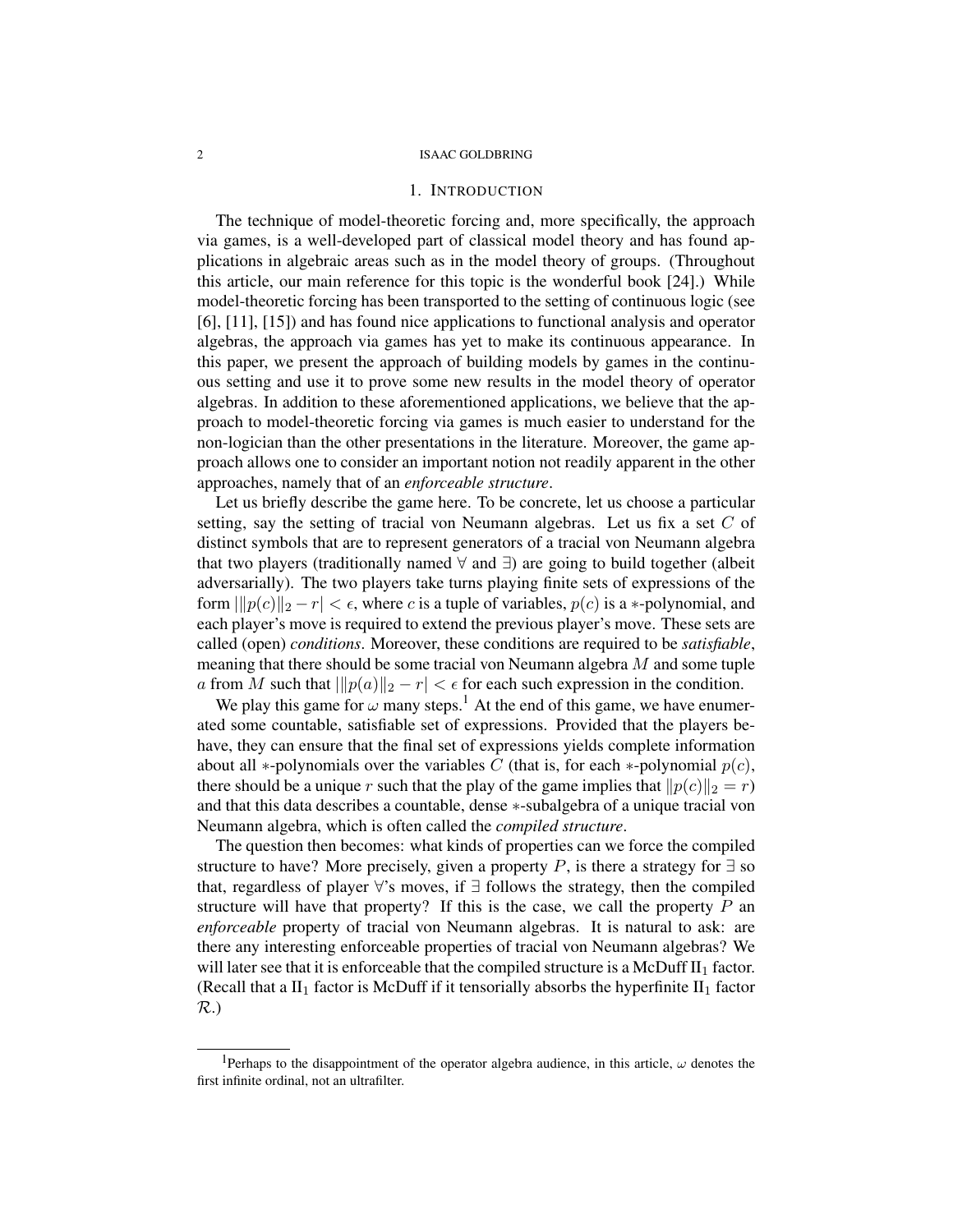Of central importance in this paper is a seemingly extraordinary case: Suppose that the property P is the property of being isomorphic to a particular separable  $II_1$ factor  $\mathcal E$ . If this property is enforceable, we say that  $\mathcal E$  is the *enforceable*  $\mathrm{II}_1$  factor. Clearly, there can be at most one enforceable  $II_1$  factor. But is there one? While this may seem like an extreme possibility that never happens, there are many situations in classical logic where there is an enforceable structure. For example, if one plays the discrete version of the above game with fields of a fixed characteristic, then the algebraic closure of the prime field is the enforceable structure.

Again, we ask: is there an enforceable  $II_1$  factor? The answer is connected to arguably the most famous open problem in the theory of  $II_1$  factors, namely the *Connes Embedding Problem*. Recall that the Connes Embedding Problem asks whether or not every  $II_1$  factor embeds into an ultrapower of  $R$ . One of the main results of the current paper is that the Connes Embedding Problem has a positive solution if and only if  $R$  is the enforceable  $II_1$  factor. We will also show that if one restricts the above game to only playing conditions that are satisfiable in tracial von Neumann algebras that do embed into an ultrapower of  $\mathcal{R}$ , then  $\mathcal{R}$  is indeed the enforceable structure for this game. We also prove analogous results for various games concerned with C\*-algebras and operator spaces and systems.

The original motivation for this work was model-theoretic questions around the *pseudoarc*  $\mathbb P$ . Using the game-theoretic machinery, we will prove that  $C(\mathbb P)$  is the prime model of its theory, a result which had yet to be proven thus far.

Let us conclude by outlining the contents of this paper. In Section 2, we carefully describe the aforementioned game in the setting of an arbitrary continuous language and describe how the associated notion of forcing connects with the presentations of forcing that have already appeared in the literature. In Section 3, we describe the important notion of a *finite-generic* structure. These are structures for which forcing and truth coincide. Many of our applications rely on foundational properties of finite-generic structures and so a careful presentation of these results is needed. In Section 4, we describe the aforementioned application to the model theory of the pseudoarc. In Section 5, we discuss the already described connection between enforceable models and embedding problems in operator algebras. In the final section, we prove the so-called dichotomy theorem, which shows that, for certain kinds of theories (including many of those appearing in operator algebras), either there is an enforceable structure or else, for any enforceable property P, there are continuum many nonisomorphic separable structures with property P. We speculate on how this theorem might provide a new approach to CEP and other embedding problems in operator algebras.

We would like to thank Ilijas Farah and Bradd Hart for useful conversations in connection with this work.

1.1. Preliminaries, notations, and conventions. We will assume that the reader is familiar with the basics of continuous logic. Standard references are [5] and [11], the latter of which stresses applications to operator algebras. In this subsection, we will just collect a few preliminary notions that are of central importance in this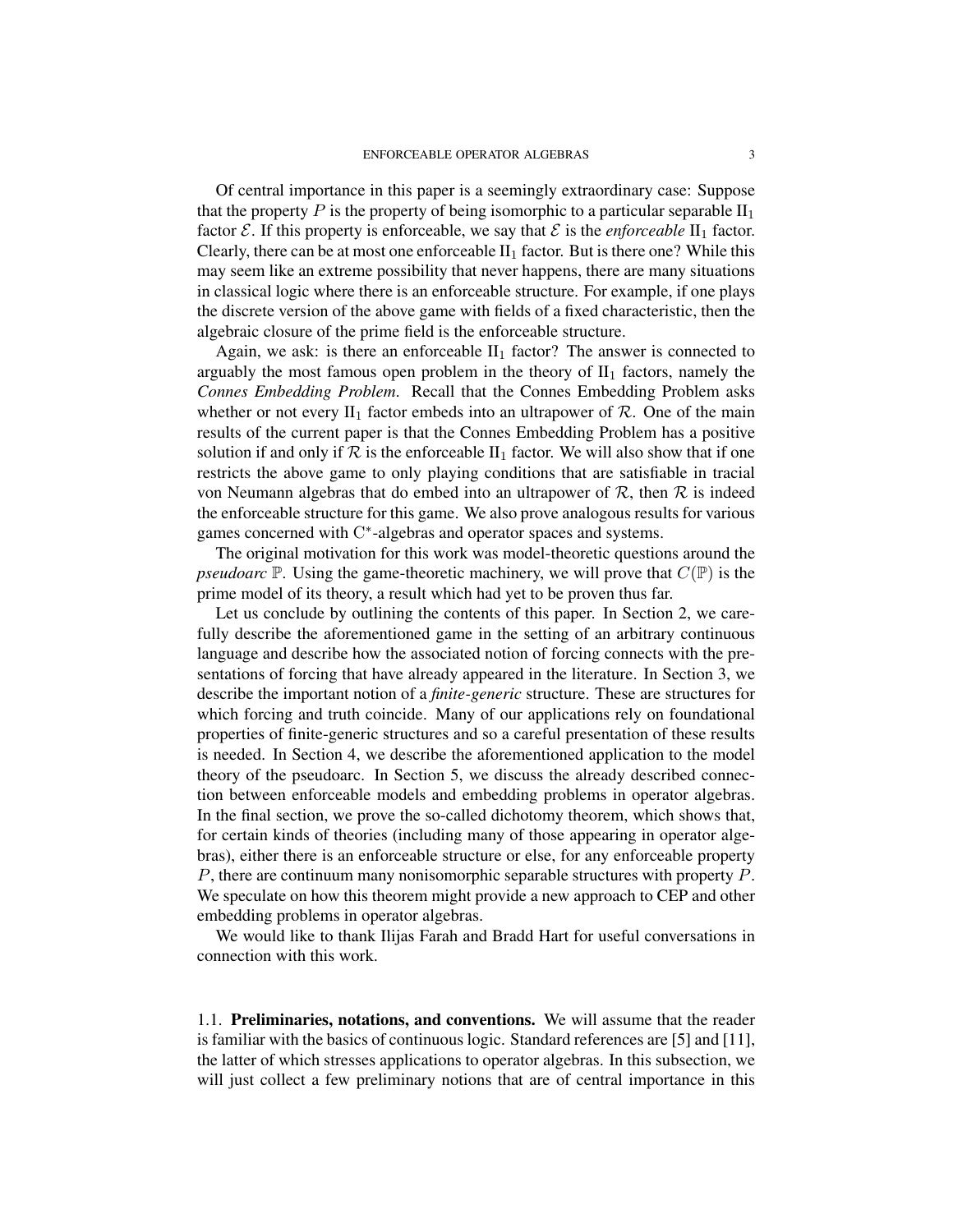paper and deserve to be recalled. We also take the opportunity to set up some notation.

Fix a continuous signature L, which, for simplicity, we assume is 1-sorted and of diameter bounded by 1. For any  $n \geq 1$ , there is a natural seminorm on the space of all L-formulae with free variables amongst the variables  $x = x_1, \ldots, x_n$ , namely

$$
\|\varphi(x)\| := \sup\{|\varphi(a)| \ : \ A \text{ is an } L\text{-structure and } a \in A^n\}.
$$

By a *restricted* L-formula, we mean an L-formula constructed using only the unary connectives  $\frac{1}{2}$  and  $\neg$  (here,  $\neg r := 1 - r$ ) and the binary connective  $\dot{+}$  (truncated addition). The family of restricted L-formulae is dense (with respect to the seminorm from the previous paragraph) in the space of all L-formulae.

The infinitary logic  $L_{\omega_1,\omega}$  allows us to perform, in addition to the usual formation rules for describing formulae, two new operations, namely countable supremum  $\bigvee$  and countable infimum  $\bigwedge$ . However, in order to be able to form  $\bigvee_m \varphi_m$  or  $\bigwedge_m \varphi_m$ , two things are required: (1) all  $\varphi_m$  have free variables among some fixed set  $x = x_1, \ldots, x_n$  of variables; and (2) the infimum of the moduli of uniform continuity of each  $\varphi_m$  is itself a modulus of uniform continuity. (See, for example, [6, Definition 1.1] for more details.)

Throughout,  $U$  denotes an arbitrary nonprincipal ultrafilter on  $N$ . For an  $L$ structure A,  $A^U$  denotes the ultrapower of A with respect to U. While the isomorphism type of this structure often depends on  $U$ , the use of such an ultrapower will not depend on  $U$ . For example, if T is an L-theory, we say that a separable model A of T is *locally universal for* T if every separable model of T embeds into  $A^U$ . It is a standard fact that this notion does not depend on  $U$ .

Recall that if  $\theta : A \to B$  is an embedding between L-structures, then  $\theta$  is said to be *existential* if, for any quantifier-free L-formula  $\phi(x, y)$  and any tuple a from A, we have

$$
\inf_{b \in A} \phi(a, b) = \inf_{b \in B} \phi(\theta(a), b).
$$

If A is a substructure of B and the inclusion map is existential, we say that A is *existentially closed in* B. An equivalent semantic reformulation of the latter property reads:  $A$  is existentially closed in  $B$  if and only if there is an embedding of B into  $A^{\mathcal{U}}$  which restricts to the diagonal embedding of A into  $A^{\mathcal{U}}$ . (If A and B are nonseparable, then  $U$  may need to live on a larger index set.) If T is an L-theory and A is a model of T, we say that A is an existentially closed (or simply e.c.) model of T if A is existentially closed in all extensions that are models of T. Then  $A \models T$  is e.c. for T if and only if A is e.c. for  $T_\forall$ , where  $T_\forall$  is the collection of closed conditions  $\sigma = 0$  such that  $\sigma$  is universal and  $T \models \sigma = 0$ . Also, if T has the *joint embedding property* (JEP), namely that every pair of models of T can be embedded into a common model of  $T$ , then existentially closed models of  $T$  are locally universal for T.

A particularly important case is the case that T is an  $\forall \exists$ -axiomatizable theory. Then every (separable) model of T embeds into a (separable) e.c. model of  $T$ .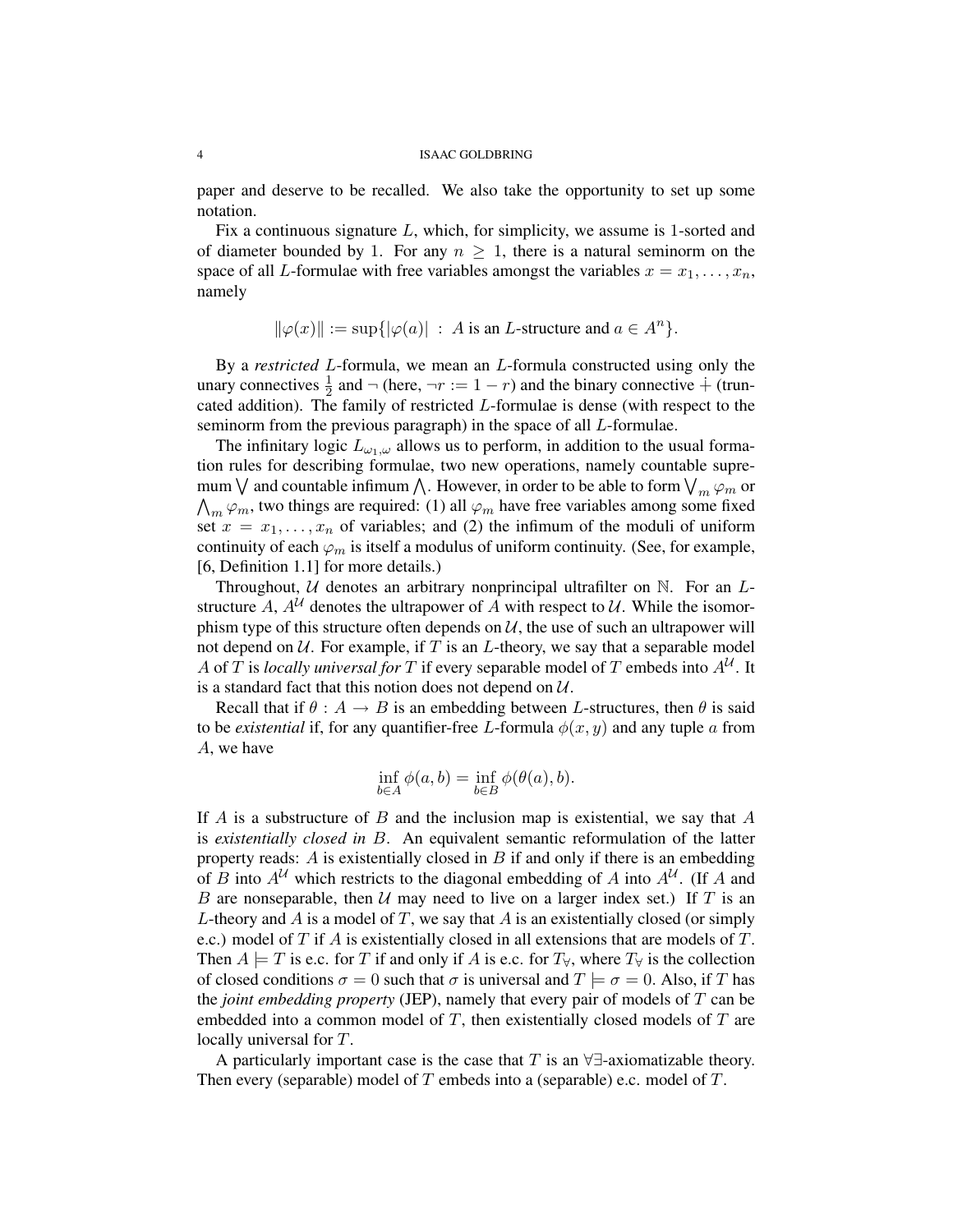#### 2. GAMES AND FORCING

2.1. **Introducing the game.** Until further notice,  $L$  is a fixed countable continuous signature and  $T$  is an  $L$ -theory. For the sake of simplicity, we assume that our language is 1-sorted, bounded, and that each predicate (including the metric) takes values in [0, 1]. (Note that this is certainly not the case for the languages and theories applicable in operator algebras, but we trust that the reader should have no trouble convincing themselves that everything we do here can be adapted to the more general setting.)

We let C be a countable set of new constant symbols and set  $L(C) := L \cup$ C. Following the convention from [24], we denote  $L(C)$ -structures by  $A^+, B^+,$ etc... and the corresponding L-reducts by A, B, etc... We call an  $L(C)$ -structure *canonical* if the interpretations of the symbols from C are dense; if, moreover, every open ball contains infinitely many such interpretations, we call the structure *extra canonical*.

A *condition* is a finite set p of expressions of the form  $\varphi \langle r, r \rangle$ , where  $\varphi$  is a quantifier-free *restricted*  $L(C)$ -sentence, such that  $T \cup p$  is satisfiable.<sup>2</sup>

As mentioned in the introduction, the game involves two players, ∀ and ∃. Players ∀ and ∃ take turns playing conditions extending the previous players move. Thus,  $\forall$  starts by playing the condition  $p_0$ , whence ∃ follows up by playing the condition  $p_1 \supseteq p_0$ , and then  $\forall$  follows that play with some condition  $p_2 \supseteq p_1$ , etc... After  $\omega$  many steps, the two players have together played a chain  $p_0 \subseteq p_1 \subseteq p_2 \subseteq \cdots$ of conditions whose union we will denote by  $\bar{p}$ .

We call the above play *definitive* if, for every atomic  $L(C)$ -sentence  $\varphi$ , there is a unique  $r \in [0, 1]$  such that  $T \cup \bar{p} \models \varphi = r$ . In this case,  $\bar{p}$  describes an  $L(C)$ -prestructure  $A_0^+(\bar{p})$  whose completion will be denoted by  $A^+(\bar{p})$  and will be referred to as the *compiled structure*.<sup>3</sup> The reduct of  $A^+(\bar{p})$  to L will be denoted by  $A(\bar{p})$ . If  $\bar{p}$  is clear from context, we will denote  $A^+(\bar{p})$  and  $A(\bar{p})$  simply by  $A^+$ and A respectively.

Note that, regardless of player ∀'s moves, player ∃ can always ensure that the play of the game is definitive.

**Definition 2.1.** Let P be a property of  $L(C)$ -structures. The game  $G(P)$  is the game whose moves are as above and such that Player  $\exists$  wins  $G(P)$  if and only if  $\bar{p}$  is definitive and  $A^+(\bar{p})$  has property P. We say that P is *enforceable* if Player  $\exists$ has a winning strategy in  $G(P)$ .

By the remark preceding this definition, the vacuously true property is enforceable. We leave the proof of the following lemma to the reader.

Lemma 2.2. *The property "the compiled structure is extra canonical" is enforceable.*

<sup>2</sup>We should probably call these conditions *open conditions* to distinguish them from the conditions  $\varphi = 0$  used, for example, in [5]. However, we hope that this poses no confusion.

<sup>&</sup>lt;sup>3</sup>To wit: the underlying universe of  $A_0^+$  is the term algebra on the set of constants from C and the symbols are interpreted in the obvious way.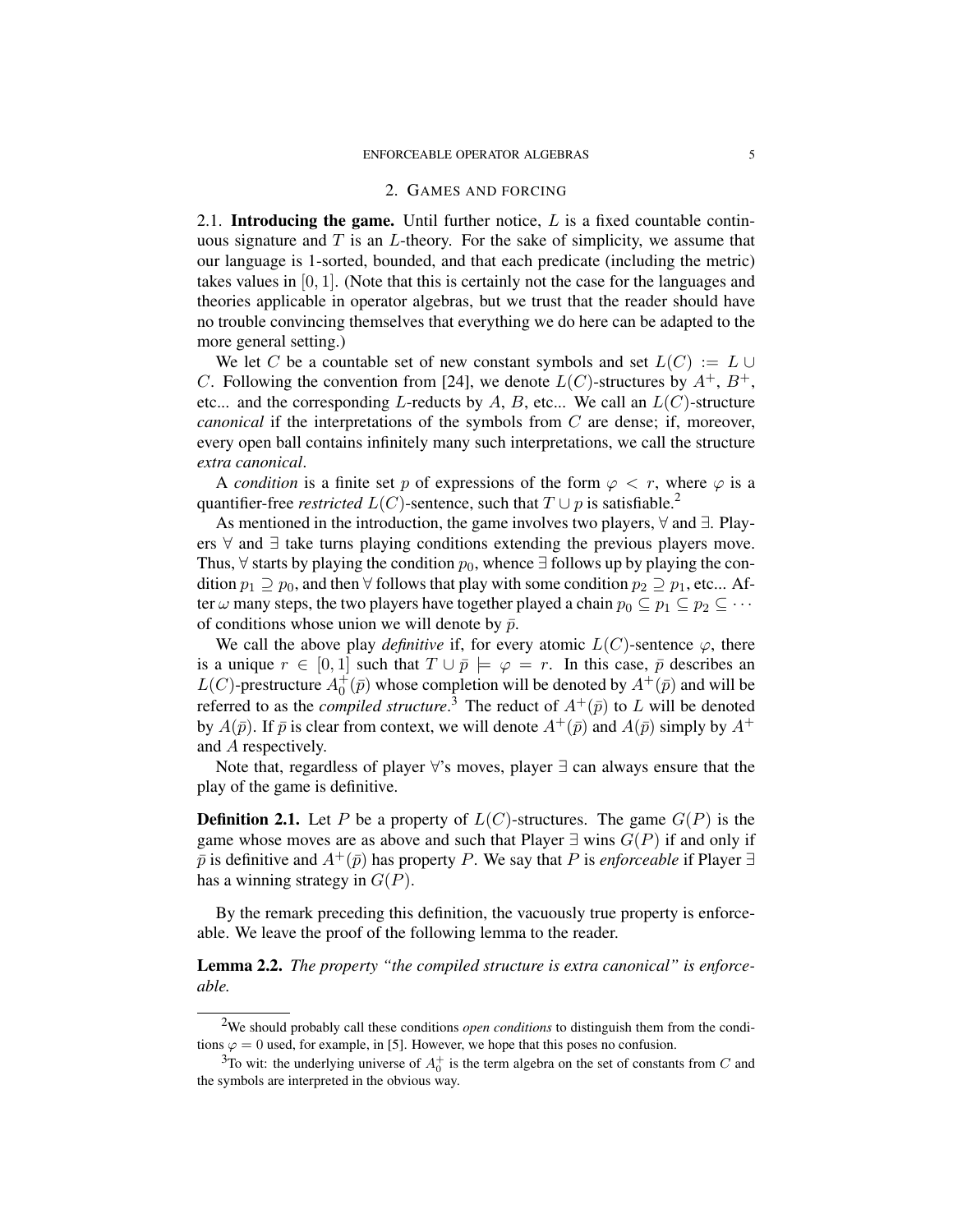While some properties may not be enforceable, they may become enforceable if the game has reached a certain point.

**Definition 2.3.** Let P be a property of  $L(C)$ -structures and let p be a condition. We say that p *forces* P if, for any position  $(p_0, \ldots, p_k)$  of the game  $G(P)$ , if  $p \subseteq p_k$ , then the position is winning for  $\exists$ .

The proof of the following lemma in the classical setting can be found in [24]; the corresponding facts in the continuous setting provide no added difficulty.

#### Lemma 2.4.

- (1) p *forces* P *if and only if whenever*  $\forall$  *plays*  $p_0 \supseteq p$ *, then*  $p_0$  *is a winning position for* ∃*.*
- (2) P *is enforceable if and only if every condition forces* P*.*
- (3) *If* p *forces*  $P$  *and*  $q \supseteq p$ *, then*  $q$  *forces*  $P$ *.*
- (4) *(Conjunction Lemma)* If p forces  $P_i$  for each  $i < \omega$ , then p forces the *conjunction of the* Pi*'s.*

**Proposition 2.5.** *It is enforceable that the compiled structure be a model of*  $T_{\forall}$ *.* 

*Proof.* Suppose that  $\sigma = 0$  belongs to  $T_\forall$  with  $\sigma = \sup_x \varphi(x)$ ,  $\varphi(x)$  quantifierfree. Let c be a tuple of distinct constants and  $n \geq 1$ . Since being an extra canonical structure is enforceable, by the conjunction lemma, it is enough to enforce that  $\varphi(c) < 1/n$ . Suppose that player  $\forall$  plays  $p_0$ . Let  $A^+$  be a model of  $T \cup p_0$ ; since  $\sigma^{A^+} = 0$ , we know that  $\varphi^{A^+}(c^{A^+}) = 0$ . Let  $\psi(x)$  be a restricted quantifier-free formula such that  $\|\varphi - \psi\| < \frac{1}{2\pi}$  $\frac{1}{2n}$ . It follows that  $p_1 := p_0 \cup \{\psi(c) < \frac{1}{2n}\}$  $\frac{1}{2n}$  is a condition. If player  $\exists$  plays  $p_1$ , then the compiled structure will be as desired.  $\square$ 

Call a sentence  $\sigma$  of  $L_{\omega_1,\omega}$  a sup  $\bigvee$  inf-*sentence* if

$$
\sigma = \sup_{x} \inf_{n} \varphi_n(x),
$$

where x is a (finite) tuple of variables and each  $\varphi_n$  is existential. We call a property P of L-structures a sup  $\vee$  inf-*property* if there are sup  $\vee$  inf-sentences  $\sigma_m$  such that an L-structure A has property P precisely when  $\sigma_m^A = 0$  for all m. We can often enforce  $\sup \bigvee \inf$ -properties.

**Proposition 2.6.** Suppose that  $P$  is a sup  $\bigvee$  inf-property. Further suppose that *there is a locally universal model of* T *with property* P*. Then* P *is enforceable.*

*Proof.* Suppose that A is a locally universal model of T with property P. Suppose that P is defined by the sup  $\sqrt{\inf}$ -sentences

$$
\sigma_m = \sup_{x_m} \inf_n \varphi_{mn}(x_m).
$$

Fix a tuple of distinct constants c and  $k \geq 1$ . By the conjunction lemma and the fact that being extra canonical is enforceable, it suffices to show that  $\inf_n \varphi_{mn}(c)$  $1/k$  is enforceable. Here is the strategy: suppose that  $\forall$  opens with the condition  $p_0$  which is satisfied in some  $L(C)$ -structure  $B^+ \models T$ . Embed  $B := B^+ | L$  into an ultrapower  $A^{\mathcal{U}}$  of A and let  $(A^{\mathcal{U}})^+$  be the expansion of  $A^{\mathcal{U}}$  to an  $L(C)$ -structure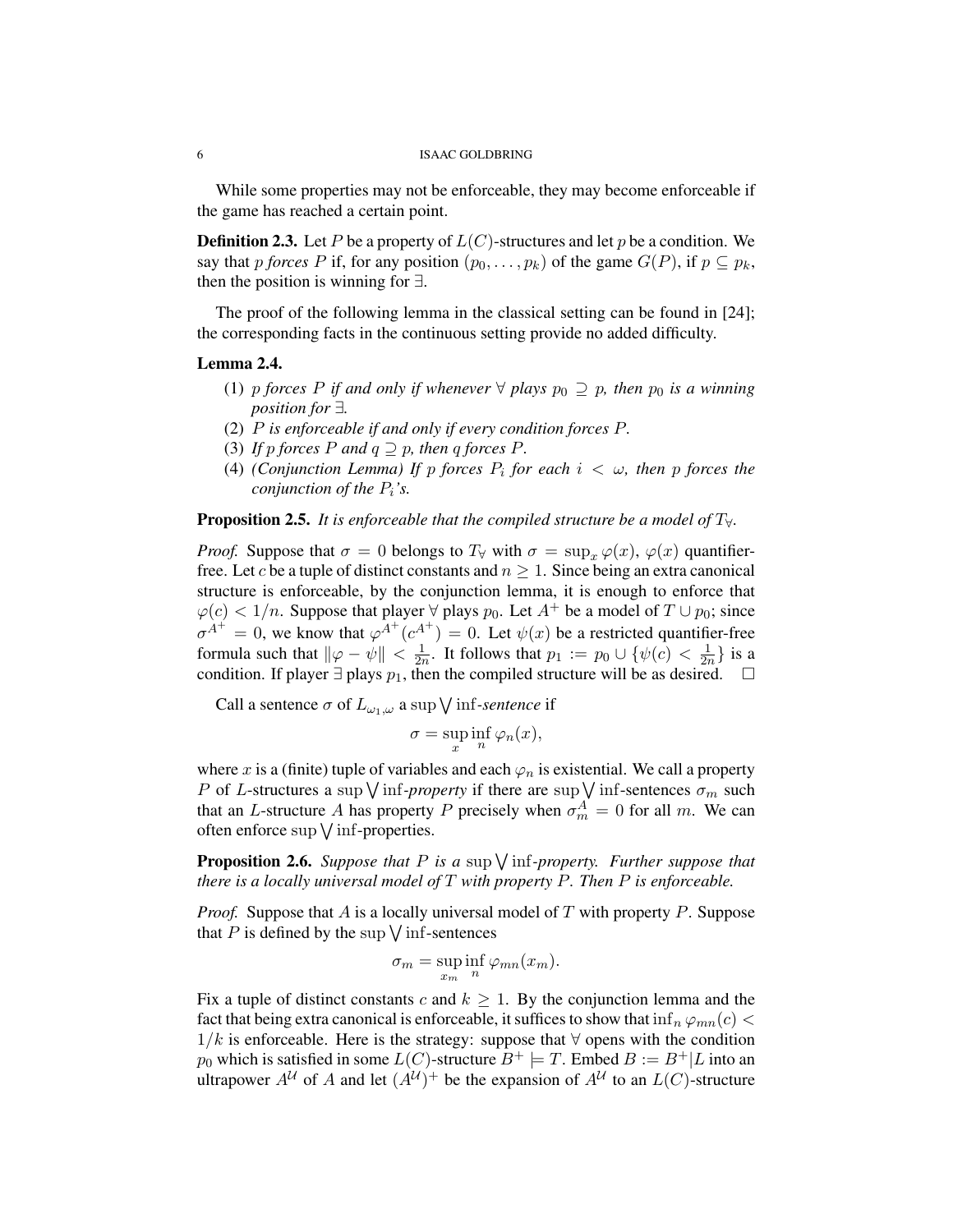that makes this embedding of L-structures an embedding of  $L(C)$ -structures as well. It follows that there is an expansion  $A^+$  of A such that  $p_0$  is also satisfied in  $A^+$ . Since A has property P, there is n such that  $\varphi_{mn}(c^{A^+}) < 1/k$ . It follows that  $p_1 := p_0 \cup {\varphi_{mn}(c) < 1/k}$  is a condition and if  $\exists$  plays  $p_1$ , the compiled structure will satisfy the property  $\inf_n \varphi_{mn}(c) < 1/k$ .

Of particular interest is what (infinitary) first-order properties can be forced.

**Definition 2.7.** Let p be a condition,  $\varphi$  an  $L(C)_{\omega_1,\omega}$ -sentence, and  $r \in \mathbb{R}^{>0}$ . We write  $p \Vdash^g \varphi < r$  if p forces the property  $\varphi < r$ .<sup>4</sup> When  $p = \emptyset$ , we simply write  $\mathbb{H}^g \varphi < r$ . We also set

$$
F_p^g(\varphi) := \inf\{r \ : \ p \Vdash^g \varphi < r\}.
$$

By Lemma 2.4 (3), we have that  $q \supseteq p$  implies  $F_q^g(\varphi) \leq F_p^g(\varphi)$ . The following lemma is immediate from the definitions.

**Lemma 2.8.** Suppose that  $p \Vdash^g \varphi < r$  and  $\|\varphi - \psi\| < \epsilon$ . Then  $p \Vdash^g \psi < r + \epsilon$ .

The following lemma is quite useful:

Lemma 2.9. *Suppose that* p *is a condition all of whose constants are contained in the tuple c. Further suppose that*  $\theta(x)$  *an existential* L-formula and  $\epsilon > 0$  are such *that*  $T \cup p \cup \{\theta(c) < \epsilon\}$  *is satisfiable. Then there is a condition*  $q \supseteq p$  *such that*  $q \Vdash^g \theta(c) < \epsilon.$ 

*Proof.* Write  $\theta(x) = \inf_y \psi(x, y)$ . Let  $B^+$  be an  $L(C)$ -structure such that  $B^+$   $\models$  $T \cup p \cup \{ \theta(c) < \epsilon \}.$  Let d be a tuple of constants such that  $\psi(c, d) < \epsilon$ . Then  $q := p \cup \{ \psi(c, d) < \epsilon \}$  is a condition and clearly  $q \Vdash^g \theta(c) < \epsilon$ .

The following proposition is central for much of what we do in future sections.

Proposition 2.10. *It is enforceable that the compiled structure be an e.c. model of* T∀*.*

*Proof.* Suppose that c is a tuple of distinct constants,  $\varphi(x)$  is an existential formula, and  $r \in \mathbb{Q}^{>0}$ . By the Conjunction Lemma, it is enough to enforce the following property: if  $\varphi(c) > r$ , then there is no extension of the compiled structure that models  $T_\forall \cup \{\varphi(c) < r\}$ . Here is the winning strategy for  $\exists$ : Suppose that  $\forall$  plays  $p_0 = \{ \psi_i(c, d) < r_i \; : \; i = 1, \dots, k \}.$  If  $T \cup p_0 \models \varphi(c) \geq r$ , then

$$
T_{\forall} \models \sup_{x} \min(\sup_{y} \min_{1 \leq i \leq k} r_i \div \psi_i(x, y), r \div \varphi(x)) = 0.
$$

In this case, no extension of of the compiled structure models  $T_\forall \cup \{ \varphi(c) < r \},$ whence the conditional statement that we are trying to enforce is true. Otherwise, by Lemma 2.9, there is  $B^+ \models T \cup p_0 \cup \{\varphi(c) < r\}$ , so there is a constant  $c'$ such that  $p_1 := p_0 \cup \{ \theta(c, c') < r \}$  is a condition, where  $\varphi(x) = \inf_y \theta(x, y)$ . If  $\exists$  play  $p_1$ , then the compiled structure models  $\varphi(c) < r$ , whence, once again, the conditional statement that we are trying to enforce is true.

<sup>&</sup>lt;sup>4</sup>We use the notation  $\mathbb{H}^g$  to indicate that this is the forcing property stemming naturally from the game apparatus. In the next section, we will soon see that this is exactly the notion of *weak forcing* already present in the literature.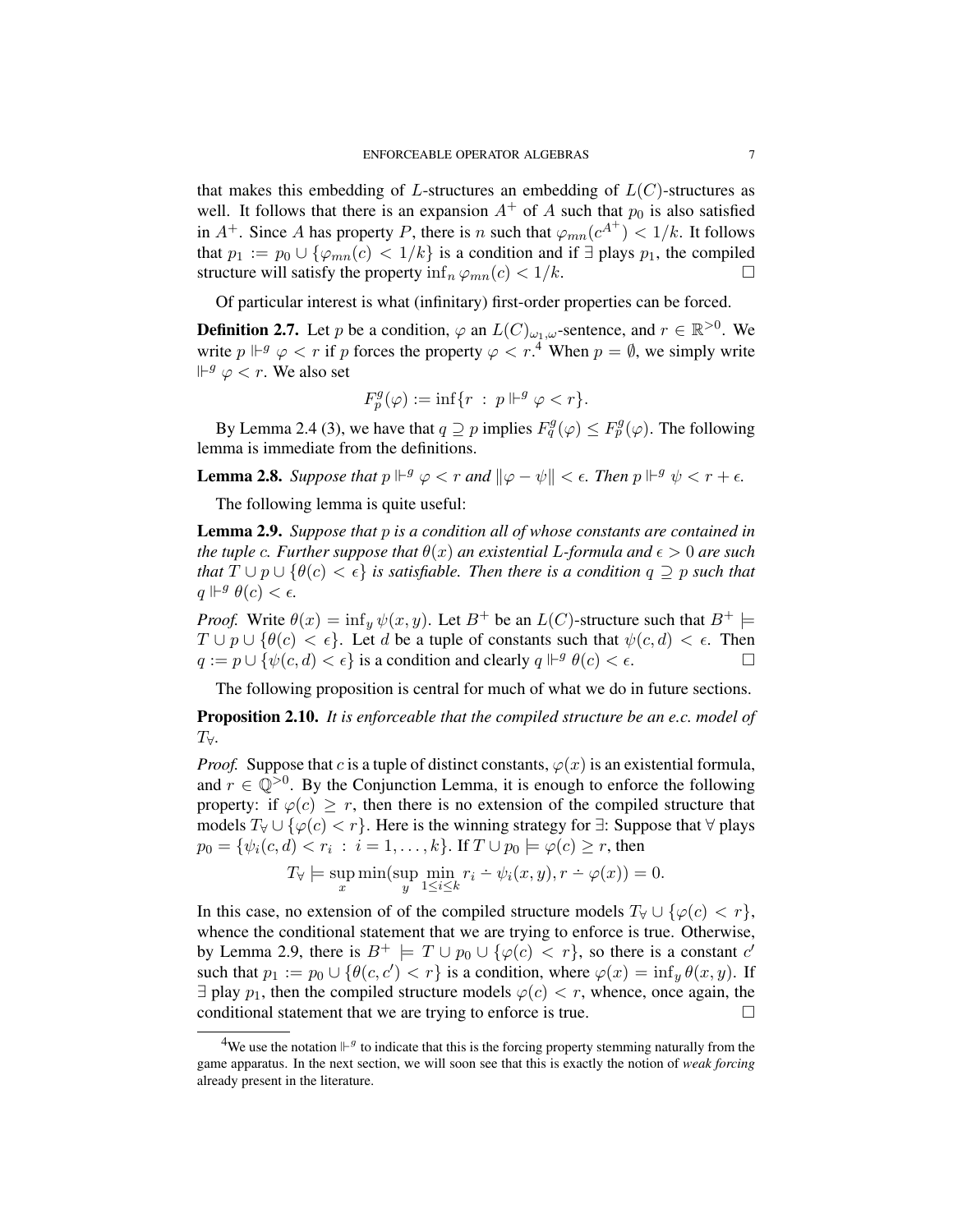Our notion of forcing satisfies a useful homogeneity property. For  $\pi$  a permutation of C and  $\varphi$  an  $L(C)_{\omega_1,\omega}$ -sentence, let  $\pi(\varphi)$  be the  $L(C)_{\omega_1,\omega}$ -sentence obtained by replacing every  $c \in C$  with  $\pi(c)$ . If p is a condition, let  $\pi(p)$  denote the condition obtained by replacing every  $\varphi < r$  in p with  $\pi(\varphi) < r$ . Once again, we leave the proof of the next lemma to the reader.

**Lemma 2.11** (Homogeneity). *Suppose that*  $\pi$  *is a permutation of* C, p *a condition*,  $\varphi$  an  $L(C)_{\omega_1,\omega}$ -sentence, and  $r \in \mathbb{R}^{>0}$ . If  $p \Vdash^g \varphi < r$ , then  $\pi(p) \Vdash^g \pi(\varphi) < r$ .

The next lemma is the analog of [24, Lemma 2.3.3(d)] and is an indication of why game forcing coincides with weak forcing.

**Lemma 2.12.** *For every condition* p and every  $L(C)_{\omega_1,\omega}$ -sentence  $\varphi$ , we have

$$
F_p^g(\varphi) = \sup_{q \supseteq p} \inf_{q' \supseteq q} F_{q'}^g(\varphi).
$$

*Proof.* First, if  $q \supseteq p$ , then  $\inf_{q' \supseteq q} F_{q'}^g$  $F^g_{q'}(\varphi) \leq F^g_{q}(\varphi) \leq F^g_{p}(\varphi)$ , so

$$
\sup_{q \supseteq p} \inf_{q' \supseteq q} F_{q'}^g(\varphi) \le F_p^g(\varphi).
$$

Now suppose that  $\sup_{q \supseteq p} \inf_{q' \supseteq q} F_{q'}^g$  $g_q^g(\varphi) < r$ ; it suffices to show that  $p \Vdash^g \varphi < r$ . Here is the strategy: suppose that  $\forall$  opens with  $q \supseteq p$ . Then  $\exists$  should play  $q' \supseteq q$  so that  $F_{a'}^g$  $g_q^g(\varphi) < r$ , for then  $q' \Vdash^g \varphi < r$  and by following the strategy that witnesses this latter statement,  $\exists$  can enforce that  $\varphi < r$  holds at the end of this play.  $\square$ 

2.2. The finite forcing companion  $T<sup>f</sup>$ . In this subsection, we discuss the finite forcing companion  $T<sup>f</sup>$  of T consisting of all enforceable conditions. The main result that we want to establish is that the theory  $T<sup>f</sup>$  is complete when T has JEP. Towards this end, we first show that, given any sentence  $\varphi$ , any "position" p, and any "accuracy"  $\epsilon > 0$ , we can find a further position  $q \supseteq p$  forcing  $\varphi$  to have a value in an interval of length at most  $\epsilon$ . It will become useful to extend our official use of the symbol  $\mathbb{H}^g$ . For example, we may write  $p \mathbb{H}^g$   $a < \varphi < b$  to mean that p forces the property  $a < \varphi < b$ . This result is similar to [15, Remark 3.6].

**Proposition 2.13.** *Given a condition p,*  $L(C)_{\omega_1,\omega}$ *-sentence*  $\varphi$ *, and*  $\epsilon > 0$ *, there is*  $q \supseteq p$  and  $a < b$  with  $b - a < \epsilon$  such that  $q \Vdash^g a < \varphi < b$ .

*Proof.* By Lemma 2.8, it suffices to consider the case that  $\varphi$  is restricted. We may thus prove the proposition for such  $\varphi$  by induction on complexity.

First suppose that  $\varphi$  is atomic. Since p is a condition, there is  $A^+ \models T \cup p$ . Set  $r := \varphi^{A^+}$  and set  $q := p \cup \{ |\varphi - r| < \epsilon \}.$  Then q is a condition extending p and  $q \Vdash^g |\varphi - r| < \epsilon.$ 

If  $\varphi = \neg \psi$  and  $q \supseteq p$  is such that  $q \Vdash^g a < \psi < b$  with  $b - a < \epsilon$ , then  $q \Vdash^g 1 - b < \varphi < 1 - a$ . The case that  $\varphi = \frac{1}{2}$  $\frac{1}{2}\psi$  is handled similarly.

Now suppose that  $\varphi = \psi + \theta$ . Take  $q' \supseteq p$  such that  $q' \Vdash^g a < \psi < b$  with  $b - a < \frac{\epsilon}{2}$ . Take  $q \supseteq q'$  such that  $q \Vdash^g c < \theta < d$  with  $d - c < \frac{\epsilon}{2}$ . Then  $q \Vdash^g a + c < \varphi < b + d$  and  $(b + d) - (a + c) < \epsilon$ .

Now suppose that  $\varphi = \bigwedge \phi_i$ . Let  $a := \inf \{a' : q \Vdash^g \varphi < a'$  for some  $q \supseteq p\}$ . Set  $\delta := \frac{\epsilon}{3}$  and take  $q \supseteq p$  such that  $q \Vdash^g \varphi < a + \delta$ . We claim that  $q \Vdash^g \varphi \geq$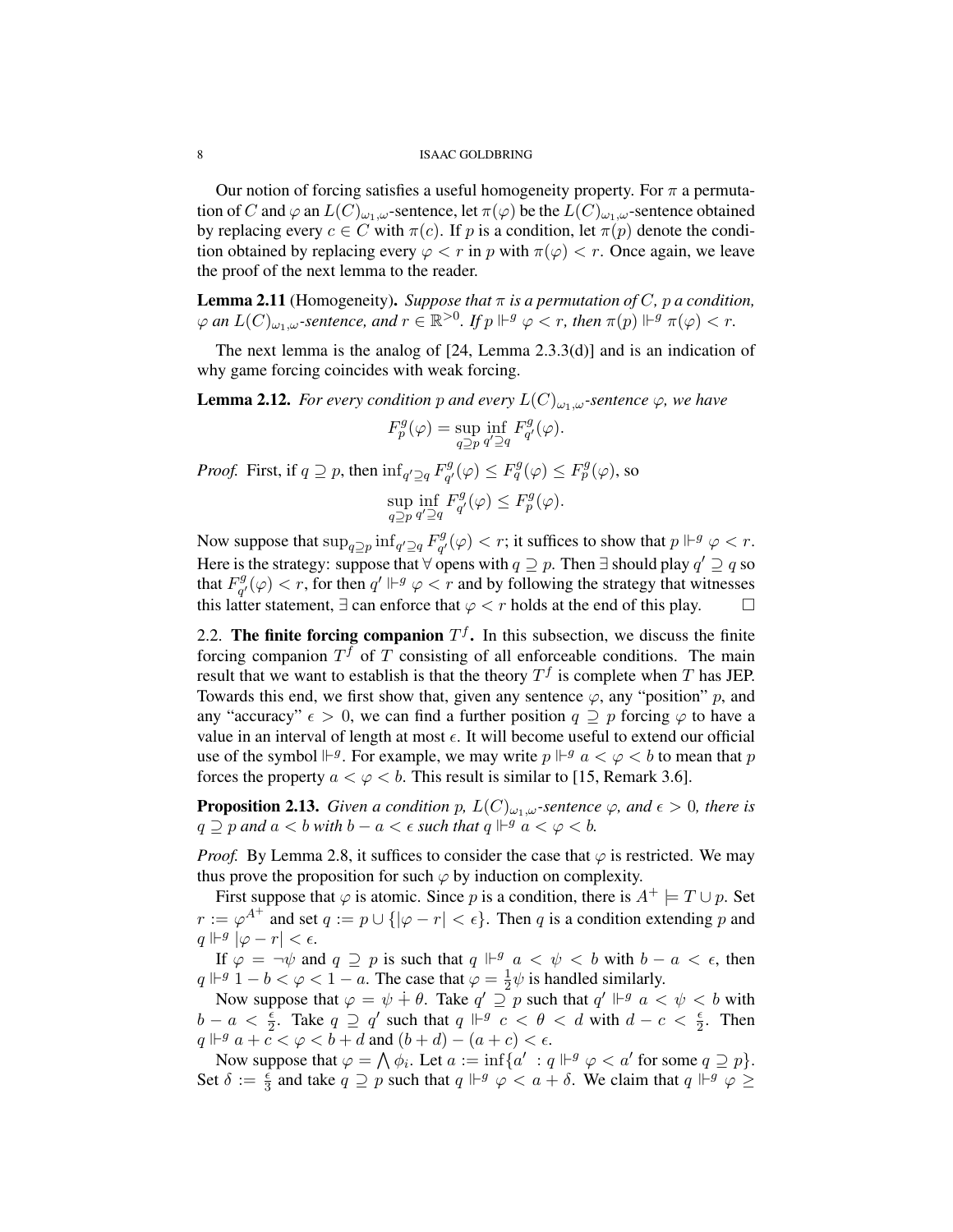$a - 2\delta$ , which settles this case. To establish this claim, we use Lemma 2.12. Take  $q' \supseteq q$ . For each i, take  $q_i \supseteq q'$  such that  $q_i \Vdash^g c_i < \varphi_i < d_i$  with  $d_i - c_i < \epsilon$ . Since  $q_i \,\,\psi^g \,\,\varphi_i < a - \epsilon$  (else  $q_i \,\,\Vdash^g \varphi < a - \epsilon$ , contradicting the definition of a), we have  $a - \epsilon < d_i$ . It follows that  $q_i \Vdash^g \varphi_i > c_i > d_i - \epsilon > a - 2\epsilon$ . Since  $q' \supseteq q$ was arbitrary, it follows that  $q \Vdash^g \varphi_i > a - 2\epsilon$  for each i, whence  $q \Vdash^g \varphi \ge a - 2\epsilon$ .

Finally, suppose that  $\varphi = \inf_x \psi(x)$ . By the previous case, we may choose  $q \supseteq p$  such that  $q \Vdash^g a < \inf_{c \in C} \psi(c) < b$  with  $b - a < \frac{\epsilon}{2}$ . Since being canonical is enforceable, it follows that  $q \Vdash^g a - \frac{\epsilon}{2} < \inf_x \psi(x) < \tilde{b}$ .

**Theorem 2.14.** *Suppose that* T *has JEP. Then for every*  $L_{\omega_1,\omega}$ -sentence  $\varphi$ *, there is a unique r such that*  $\varphi = r$  *is enforceable.* 

*Proof.* Fix  $\epsilon > 0$ . Fix an interval  $(a, b)$  of length less than  $\epsilon$  and a condition p such that  $p \Vdash^g a < \varphi < b$ . We claim that  $\Vdash^g a \leq \varphi \leq b$ . Suppose otherwise. Without loss of generality, we may assume that  $\forall^g \varphi \leq b$ . Take  $\delta > 0$  such that  $\forall^g \varphi < b + \delta$ . Take  $(c, d)$  with  $d - c < \delta$  and q such that  $q \Vdash^g c < \varphi < d$ . Then  $b + \delta < d$  so  $b < d - \delta < c$ , so  $(a, b) \cap (c, d) = \emptyset$ . Since  $\varphi$  has no constants from C, by Lemma 2.11, we may assume that p and q have no constants in common and thus can be realized in a common model of  $T$  by JEP, which is a contradiction as then  $p \cup q$  is a condition and  $p \cup q \Vdash^g \varphi \in (a, b) \cap (c, d)$ .

Taking  $\epsilon = \frac{1}{n}$  $\frac{1}{n}$ , we get intervals  $(a_n, b_n)$  of length at most  $\frac{1}{n}$  such that  $\mathbb{H}^g$   $a_n \leq$  $\varphi \leq b_n$ . If  $\bigcap_n [a_n, b_n] = \{r\}$ , the Conjunction Lemma implies that  $\varphi = r$  is enforceable.

**Definition 2.15.** We let  $T^f$  be the L-theory containing the closed conditions  $\sigma = r$ whenever that condition is enforceable.  $T<sup>f</sup>$  is called the *finite forcing companion of* T.

# **Corollary 2.16.** If  $T$  has JEP, then  $T<sup>f</sup>$  is complete.

Given an L-structure A, we may always expand it to a canonical  $L(C)$ -structure  $A^+$  (although there is no canonical choice for doing this). We may then define the *diagram of* A to be the set of closed  $L(C)$ -conditions of the form  $\varphi = 0$ , where  $\varphi$ is a quantifier-free  $L(C)$ -sentence such that  $\varphi^{A^+}=0$ . It is then a standard fact that  $B^+ \models T \cup \text{Diag}(A)$  if and only if  $B \models T$  and A embeds into B. (Even though  $Diag(A)$  depends on how we expand A to  $A^+$ , this latter fact is independent of our choice.) We will also write  $AppDiag(A^+)$  (or simply  $AppDiag(A)$ ) for the set of expressions of the form  $\varphi < r$ , where  $\varphi$  is a restricted quantifier-free  $L(C)$ sentence such that  $\varphi^A < r$ . Of course,  $T \cup \text{Diag}(A)$  and  $T \cup \text{AppDiag}(A)$  have the same models. If A happens to be a model of T, then  $\mathrm{AppDiag}(A)$  is the union of the set of conditions that are satisfied in  $A^+$ .

# Corollary 2.17.  $T_{\forall} = (T^f)_{\forall}$ .

*Proof.* Since it is enforceable that the compiled structure is a model of  $T_\forall$ , we have that  $T_\forall \subseteq T^f$ . For the other direction, it is enough to show that any model of  $T_\forall$  can be extended to a model of  $T^f$ . Suppose that  $A \models T_\forall$ ; we need to show that  $Diag(A) \cup T^f$  is satisfiable. By compactness, it suffices to show that, for any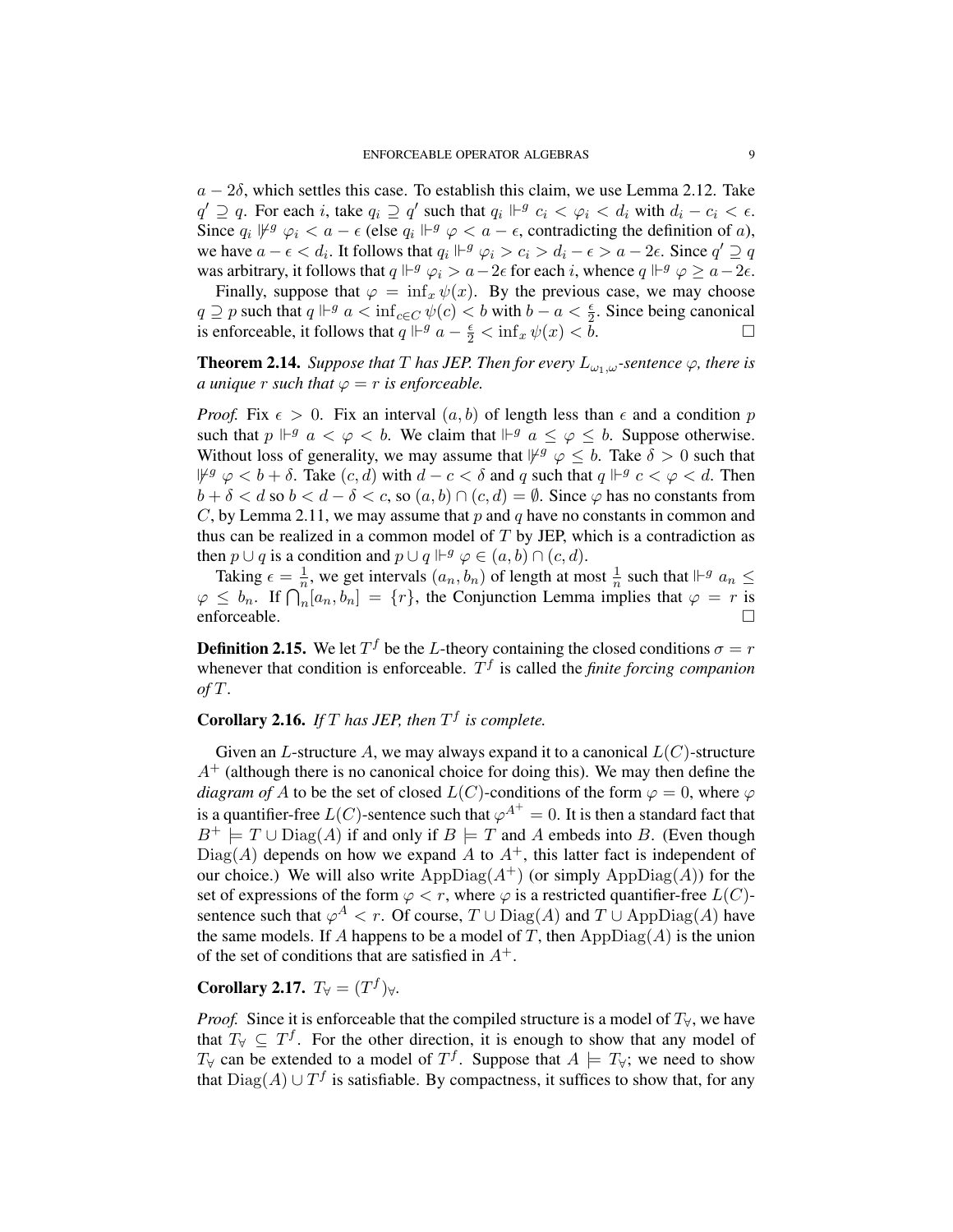$p \in \text{AppDiag}(A)$  and any condition  $\sigma = 0$  belonging to  $T<sup>f</sup>$ , there is a model of  $p \cup {\sigma = 0}$ . Since  $\sigma = 0$  is enforceable, we have that  $p \Vdash^g \sigma$ , whence by following the strategy we can construct a model where p holds and  $\sigma = 0$  is  $true.$ 

2.3. Locally universal models revisited. As pointed out in the introduction, if  $T$ has JEP and A is an e.c. model of T, then A is a locally universal model of T. Since being an e.c. model of  $T<sub>\forall</sub>$  is enforceable, it follows that if T has JEP and B is a separable model of T such that being  $B^{\mathcal{U}}$ -embeddable is enforceable, then B is a locally universal model of  $T$ . However, it turns out that the conclusion of the following sentence is true even without assuming JEP.

**Theorem 2.18.** Suppose that B is a model of T such that being  $B^{\mathcal{U}}$ -embeddable *is enforceable. Then* B *is a locally universal model of* T*.*

*Proof.* Suppose that A is a separable model of T. By saturation, it suffices to show, given any condition  $p \subseteq \mathrm{AppDiag}(A)$ , that  $B^{\mathcal{U}}$  has an expansion to an L(C)-structure that is a model of p. Viewing p as  $\forall$ 's first move, by following ∃'s strategy to ensure that the compiled structure is  $B^{\mathcal{U}}$ -embeddable, it follows that p can be satisfied in  $B^{\mathcal{U}}$ , as desired.

2.4. Connection to weak forcing. Model-theoretic forcing has already appeared in continuous logic in many places, the first being [6]. The purpose of this section is to connect the above forcing theory with that already appearing in the literature. As alluded to in [24, Historical Reference for Chapter 2], the forcing associated with games is the same as what is traditionally referred to as weak forcing.<sup>5</sup> The purpose of this subsection is to show that, in fact, the function  $F_p^g$  defined above coincides with the corresponding function  $F_p^w$  for weak forcing appearing in [6].

Let us first review the setup from [6]. If p is a condition and  $\varphi$  is a restricted atomic  $L(C)$ -sentence, we define  $f_p(\varphi) := \min\{r \leq 1 \mid \varphi < r \in p\}$ , with the understanding that min( $\emptyset$ ) = 1. For a condition p and a restricted  $L(C)_{\omega_1,\omega}$ sentence  $\varphi$ , we define the value  $F_p(\varphi) \in [0, 1]$  by induction on  $\varphi$ :

- $F_p(\varphi) = f_p(\varphi)$  if  $\varphi$  is atomic.
- $F_p(\neg \varphi) = \neg \inf_{q \supset p} F_q(\varphi)$ .
- $\bullet$   $F_p(\frac{1}{2}$  $(\frac{1}{2}\varphi) = \frac{1}{2}F_p(\varphi).$
- $F_p(\varphi + \psi) = F_p(\varphi) + F_p(\psi)$ .
- $F_p(\bigvee \Phi) = \inf_{\varphi \in \Phi} F_p(\varphi)$ .
- $F_p(\inf_x \varphi(x)) = \inf_{c \in C} F_p(\varphi(c)).$

If  $r \in \mathbb{R}$  and  $F_p(\varphi) < r$ , we say that p *(strongly) forces* that  $\varphi < r$ , and write  $p \Vdash \varphi < r$ .

We can now define the weak forcing relation.

**Definition 2.19.** For a condition p and a restricted  $L(C)_{\omega_1,\omega}$ -sentence  $\varphi$ , we set

$$
F_p^w(\varphi) = \sup_{q \supseteq p} \inf_{q' \supseteq q} F_{q'}(\varphi).
$$

<sup>5</sup>Unfortunately, this helpful remark is quite hidden in this section. In fact, Hodges simply writes "(Our forcing is weak.)"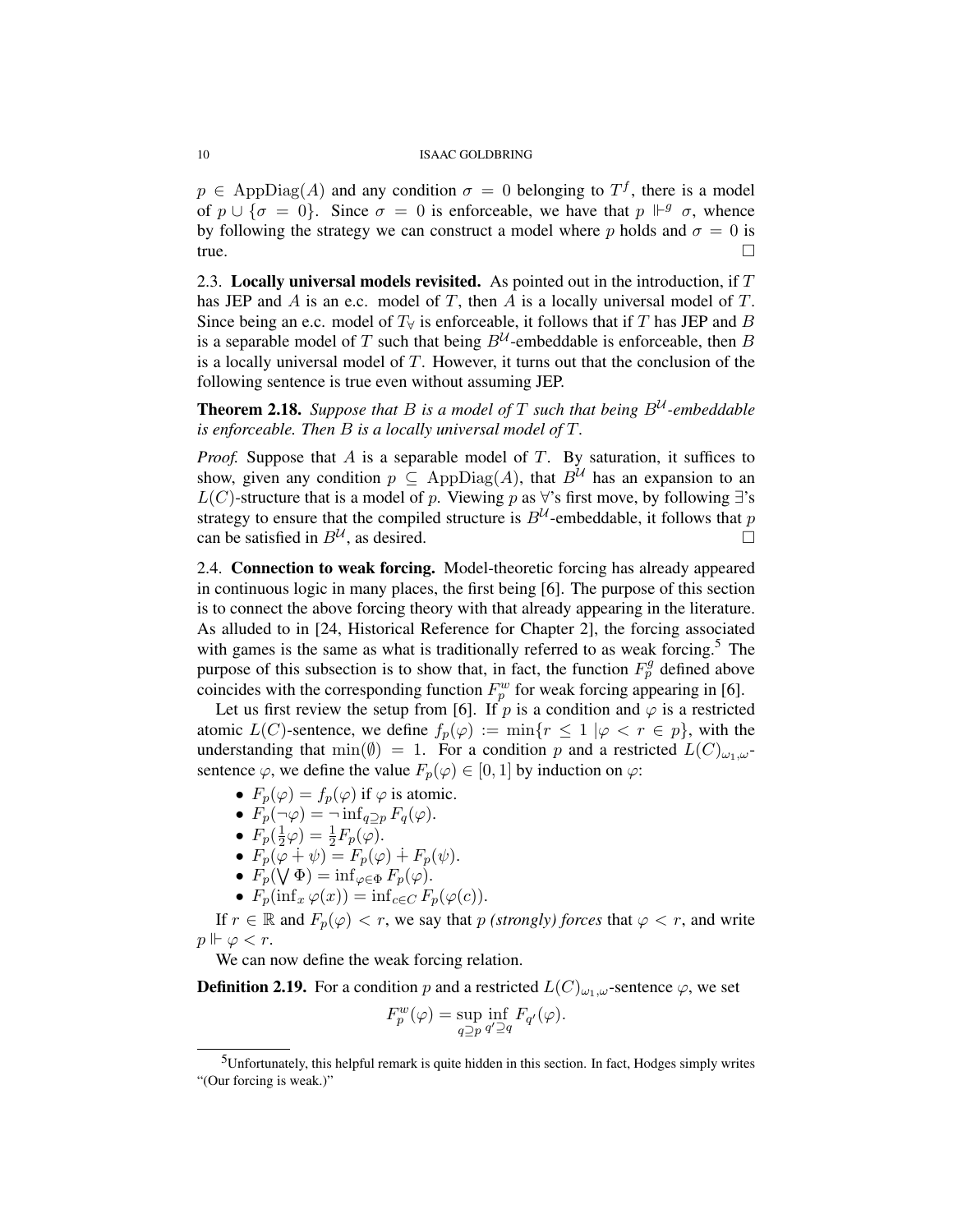If  $r \in \mathbb{R}$  and  $F_p^w(\varphi) < r$ , we say that p *weakly forces* that  $\varphi < r$ , and write  $p\Vdash^w \varphi < r.$ 

The following facts are Lemma 2.8 and Proposition 2.9 from [6] respectively.

**Fact 2.20.** *For a condition* p *and a restricted*  $L(C)_{\omega_1,\omega}$ *-sentence*  $\varphi$ *, we have* 

$$
F_p^w(\varphi) = \sup_{q \supseteq p} \inf_{q' \supseteq q} F_{q'}^w(\varphi).
$$

**Fact 2.21.**  $F_p^w$  satisfies the following inductive rules.

- $F_p^w(\neg \varphi) = \neg \inf_{q \supseteq p} F_q^w(\varphi)$ .
- $\bullet$   $F^w_p(\frac{1}{2})$  $(\frac{1}{2}\varphi) = \frac{1}{2}F_q^w(\varphi).$
- $F_p^w(\varphi + \psi) = \sup_{q \geq p} \inf_{q' \supseteq q} F_{q'}^w(\varphi) + F_{q'}^w(\psi)$ .
- $F_p^w(\bigvee \Phi) = \sup_{q \supseteq p} \inf_{q' \supseteq q} \inf_{\varphi \in \Phi} F_{q'}^w(\varphi)$ .
- $F_p^w(\inf_x \varphi(x)) = \sup_{q \supseteq p} \inf_{q' \supseteq q} \inf_{c \in C} F_{q'}^w(\varphi(c)).$

The following is the main result of this subsection; it says that game forcing and weak forcing are the same.

**Theorem 2.22.** *For all conditions* p *and restricted*  $L(C)_{\omega_1,\omega}$ -sentences  $\varphi$ *, we have*  $F_p^g(\varphi) = F_p^w(\varphi).$ 

*Proof.* We proceed by induction on the complexity of  $\varphi$ .

First suppose that  $\varphi$  is atomic. Fix  $\epsilon > 0$  and choose r such that  $r < F_p^g(\varphi) + \epsilon$ and  $p \Vdash^g \varphi < r$ . Fix  $q \supseteq p$ , so  $q \Vdash^g \varphi < r$ . In particular there is  $s < r$  such that  $q' := q \cup \{\varphi < s\}$  is consistent. Clearly  $q' \Vdash^w \varphi < s$  so  $F_p^w(\varphi) \le r < F_p^g(\varphi) + \epsilon;$ letting  $\epsilon$  approach 0, we see that  $F_p^w(\varphi) \leq F_p^{\hat{g}}(\varphi)$ . Conversely, if  $p \Vdash^w \varphi < r$ , then for every  $q \supseteq p$ , there is  $q' \supseteq q$  such that  $q' \Vdash \varphi < r$ , whence  $\varphi < s$  belongs to q' for some  $s < r$  and thus  $q' \Vdash^g \varphi < s$  and  $F^g_{\alpha'}$  $g_{q'}^g(\varphi) < s$ . By Lemma 2.12, we have that  $F_p^g(\varphi) \le r$  and thus  $F_p^g(\varphi) \le F_p^w(\varphi)$ .

Now suppose that  $\varphi = \neg \psi$ . First suppose that  $p \Vdash^g \varphi < r$ . Take  $q \supseteq p$ . Then  $q \not\Vdash^g \psi < 1-r$ , so  $F_q^g(\psi) \geq 1-r$  whence  $F_q^w(\psi) \geq 1-r$  by induction. Therefore,

$$
F_p^w(\varphi) = 1 - \inf_{q \ge p} F_q^w(\psi) \le 1 - (1 - r) = r
$$

and thus  $F_p^w(\varphi) \leq F_p^g(\varphi)$ . Now suppose that  $p \Vdash^w \varphi < r$  and fix  $q \supseteq p$  and  $\epsilon > 0$ ; it suffices to find  $q' \supseteq q$  such that  $q' \Vdash^g \varphi < r + \epsilon$ , for then, by Lemma 2.12, we have that  $F_p^g(\varphi) \leq r + \epsilon$  and thus, letting  $\epsilon$  approach 0, we have that  $F_p^g(\varphi) \leq F_p^w(\varphi)$ . Take  $q' \supseteq q$  such that  $q' \Vdash^g a < \psi < b$  with  $b - a < \epsilon$ . Since  $p \Vdash^w \varphi < r$ , we have that  $F_{q'}^w(\psi) \ge 1 - r$ , whence  $1 - r < b$  by the induction hypothesis. It follows that  $q' \rvert \rvert^{-g} \varphi < 1 - a < 1 - b + \epsilon < r + \epsilon$ , as desired.

The case that  $\varphi = \frac{1}{2}$  $\frac{1}{2}\psi$  is easy. Now suppose that  $\varphi = \psi + \theta$ . We first show that  $F_p^w(\varphi) \leq F_p^g(\varphi)$ . Suppose  $p \Vdash^g \varphi < r$ . Take  $q \supseteq p$ ; it suffices to show that  $\inf_{q'\supseteq q}(F_{q'}^w(\psi) + F_{q'}^w(\theta)) \leq r$ . Fix  $\epsilon > 0$  and take  $q' \supseteq q$  such that  $q' \Vdash^g a - \epsilon$  $\psi$  <  $a + \epsilon$  and  $q'$   $\mathbb{H}^g$   $b - \epsilon$  <  $\theta$  <  $b + \epsilon$ . It follows that  $a + b - 2\epsilon$  <  $r$  and that (by induction)  $F_{q'}^w(\psi) \le a + \epsilon$  and  $F_{q'}^w(\theta) \le b + \epsilon$ , so  $F_{q'}^w(\psi) \doteq F_{q'}^w(\theta) \le$  $a+b+2\epsilon < r+4\epsilon$ ; letting  $\epsilon$  approach 0 yields the desired result. Now suppose that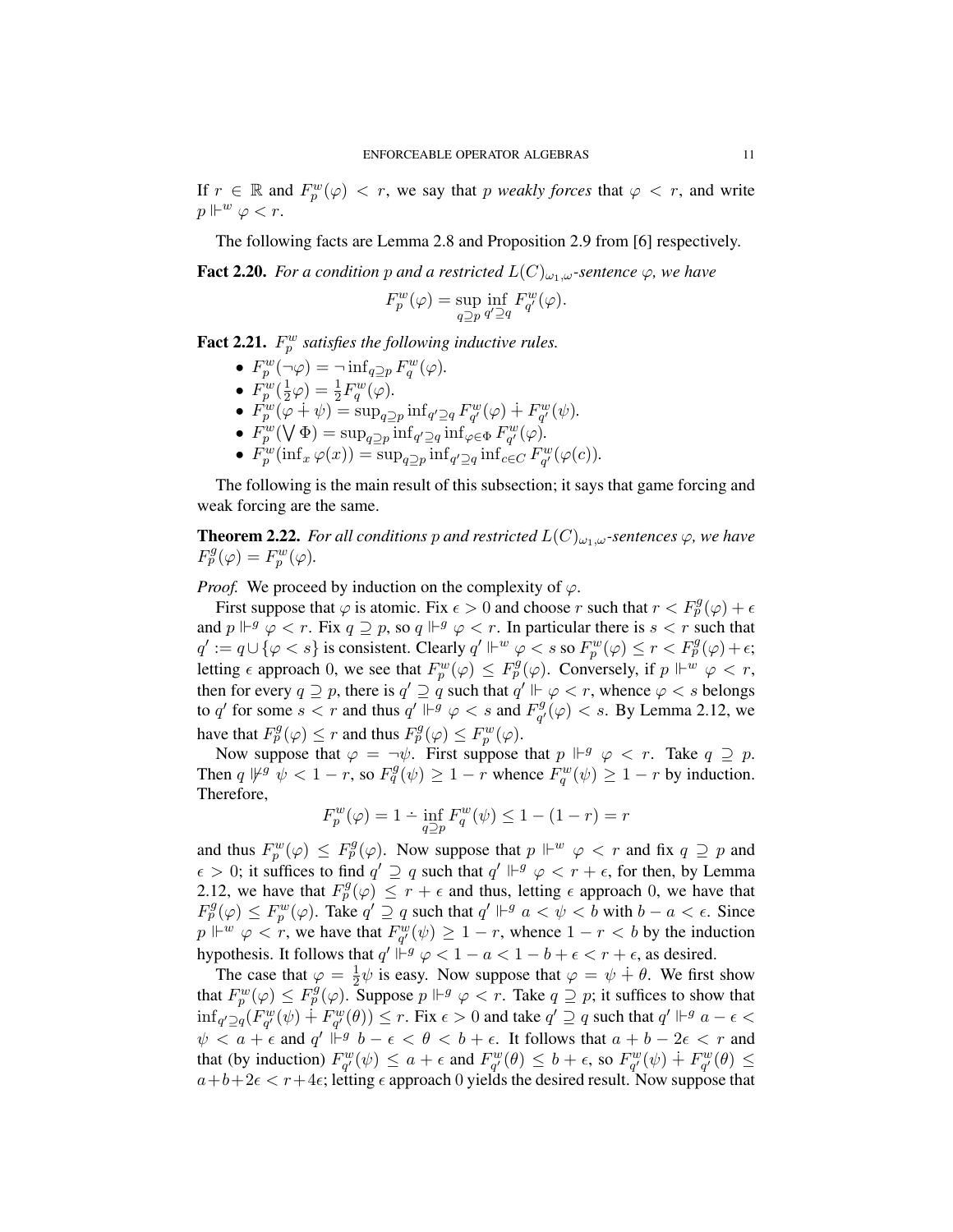$p \Vdash^w \varphi < r$ . Fix  $q \supseteq p$ . Take  $q' \supseteq q$  such that (by induction)  $F_{\alpha'}^g$  $q^{g}_{q'}(\psi) \dotplus F^{g}_{q'}$  $q^g(q) < r.$ Then there are s, t such that  $q' \Vdash^g \psi < s$  and  $q' \Vdash^g \theta < t$  and  $s + t < r$ . It follows that  $q' \Vdash^g \varphi < r$ , whence  $F_p^{\tilde{g}}(\varphi) < r$ .

Now suppose that  $\varphi = \bigvee \varphi_i$ . First suppose that  $F_p^w(\varphi) < r$ . Fix  $q \supseteq p$  and find  $q' \supseteq q$  and i such that  $F_{q'}^w(\varphi_i) < r$ , whence  $F_{q'}^g$  $\mathcal{L}_{q'}^{g}(\varphi_i) < r$  and thus  $q' \Vdash^g \varphi_i < r$ and hence  $q' \Vdash^g \varphi < r$ . It follows that  $F_p^g(\varphi) \leq F_p^w(\varphi)$ . Now suppose that  $F_p^g(\varphi) < r$ . Fix  $q \supseteq p$ . Then there is i such that  $q \psi^g \neg \varphi_i \leq 1-r$ , whence  $q \Vdash^w \neg \varphi_i \leq 1-r$ , and thus there is  $q' \supseteq q$  such that  $q' \Vdash^w \varphi_i < r$ . It follows that  $p \Vdash^w \varphi < r.$ 

Finally suppose that  $\varphi = \inf_x \psi(x)$ . Since it is enforceable that the compiled structure is canonical, we have that  $p \Vdash^g \varphi < r$  if and only if  $p \Vdash^g \bigvee_{c \in C} \psi(c) < r$ ; now use the previous case.

#### 3. FINITE-GENERIC STRUCTURES

In this section, we once again fix an  $L$ -theory  $T$  and forcing is with respect to this theory.

3.1. Introducing finite-generic structures. Suppose that  $B^+$  is a canonical  $L(C)$ structure. Given an  $L(C)_{\omega_1,\omega}$ -sentence  $\varphi$  and  $r \in \mathbb{R}^{>0}$ , we say  $B^+$  forces  $\varphi < r$ , written  $B^+ \Vdash^g \varphi < r$ , if there is a condition  $p \subseteq \mathrm{AppDiag}(B^+)$  with  $p \Vdash^g \varphi < r$ . In general, whether a structure forces the expression  $\varphi < r$  (for  $\varphi$  finitary) is not the same as whether or not  $\varphi^{B^+} < r$  is true. These notions coincide for a very important class of structures:

**Definition 3.1.** We say that a canonical  $L(C)^+$ -structure is *finite-generic*<sup>+</sup> if, for any (finitary)  $L(C)$ -sentence  $\varphi$  and any  $r \in \mathbb{R}^{>0}$ , we have

$$
B^+ \Vdash^g \varphi < r \Leftrightarrow B^+ \models \varphi < r.
$$

We leave the following lemma to the reader:

**Lemma 3.2.** Suppose that  $B^+$  is a canonical  $L(C)$ -structure. Then  $B^+$  is finite*generic*<sup>+</sup> *if and only if for every*  $L(C)$ -sentence  $\sigma$  *and every*  $\epsilon > 0$ , *if*  $\sigma^{B^+} = r$ , *then*  $B^+ \Vdash^g |\sigma - r| < \epsilon$ .

**Definition 3.3.** An *L*-structure will be called *finite-generic* if it is the *L*-reduct of a finite-generic<sup>+</sup>  $L(C)$ -structure.

If we want to emphasize the base theory  $T$ , we shall say that  $B$  is finite-generic with respect to  $T$ .

**Remark 3.4.** If one compares our definition of finite-generic<sup>+</sup> with the corresponding classical definition ([24, Section 4.3]), it seems as if we should demand that finite-generic<sup>+</sup> structures be *extra canonical*. It does appear that this leads to a more restrictive notion of finite-generic<sup>+</sup>-structures, but we invite the reader to check that this leaves the class of reducts (i.e. finite-generic structures) unchanged. (Simply add a new set of countably many constants.) It seems that Hodges prefers the more restrictive notion to make certain proofs easier but we note that this is not at all necessary.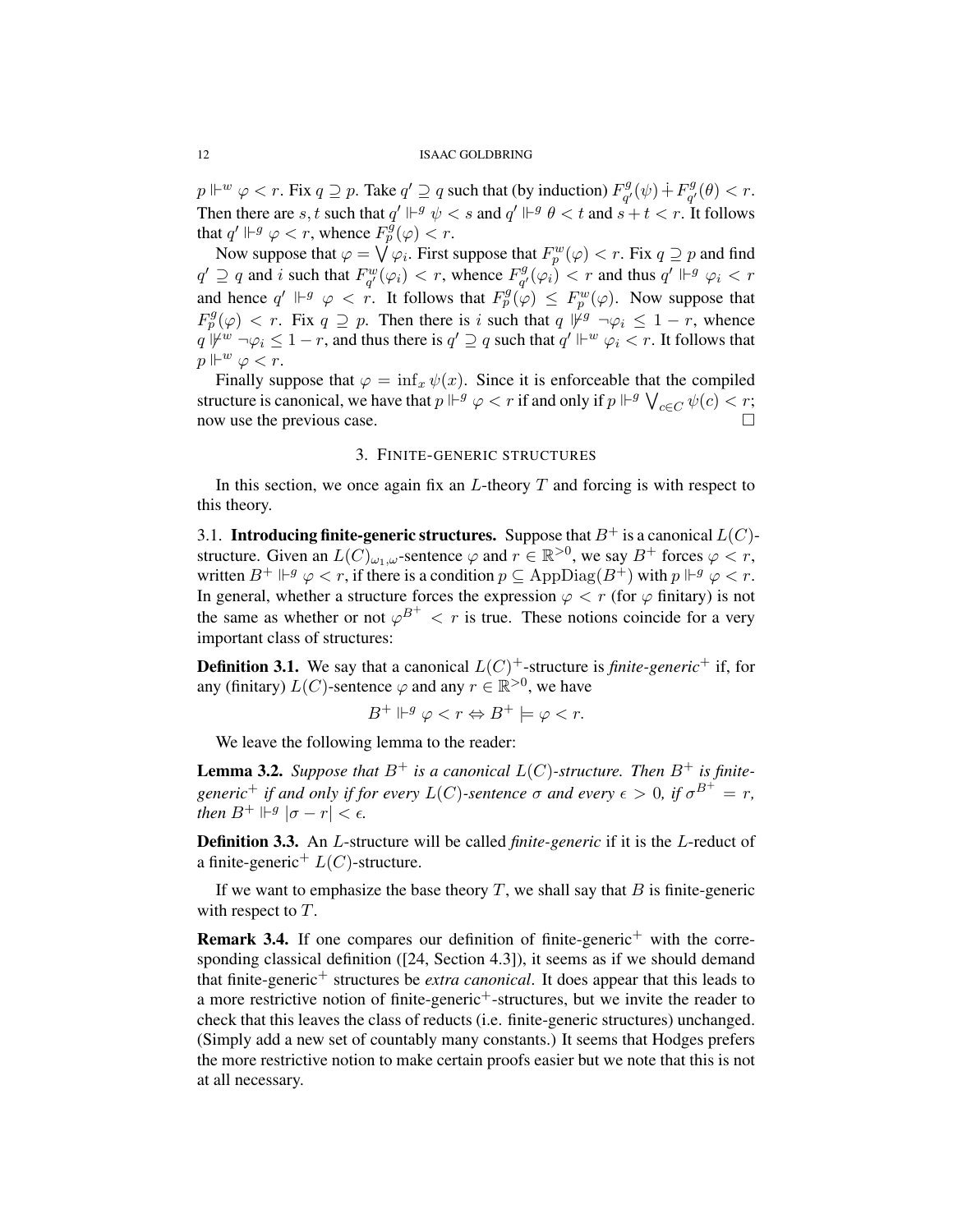Let us next show how this notion is the same as the one presented in the continuous logic literature using generic sets of conditions.

Definition 3.5. Let G be a nonempty set of conditions. We say that G is *generic* if:

- $\bullet$  the union of two elements of G is once again an element of G, and
- for every restricted  $L(C)$ -sentence  $\varphi$  and every  $r > 1$ , there is  $p \in G$  such that  $F_p(\varphi) + F_p(\neg \varphi) < r$ .

It is proven in [6] that generic sets always exist. If G is generic and  $\varphi$  is a restricted  $L(C)$ -sentence, set  $\varphi^G := \inf_{p \in G} F_p(\varphi)$ . [6, Lemma 2.13] asserts that  $\varphi^G = \inf_{p \in G} F_p^w(\varphi).$ 

The following fact combines Lemma 2.16 and Theorem 2.17 from [6].

Fact 3.6 (Generic Model Theorem). Let  $M_0^G$  denote the term algebra equipped *with the natural interpretation of the function symbols and interpreting the predicate symbols by*  $P^{M_0^G}(\vec{\tau}) := P(\vec{\tau})^G$ *. Let*  $M^G$  *be the completion of*  $M_0^G$ *. Then*  $M^G$  *is a canonical*  $L(C)$ -structure such that, for all restricted  $L(C)$ -sentences  $\varphi$ , *we have*  $\varphi^{M^G} = \varphi^G$ .

We can now prove:

**Proposition 3.7.**  $B^+$  *is finite-generic<sup>+</sup> <i>if and only if*  $B^+ \cong M^G$  *for some generic filter* G*.*

*Proof.* First suppose that  $B^+$  is finite-generic. Let G consist of all conditions contained in AppDiag( $B^+$ ). We first note that G is generic. It is clear that the union of two conditions in G is a condition in G again. Now suppose that  $\varphi$  is an  $L(C)$ sentence and  $r > 1$ . Choose  $\epsilon > 0$  such that  $1 + 2\epsilon < r$ . Take  $p \in G$  and  $a \in \mathbb{R}$ such that  $p \Vdash^g |\varphi - a| < \epsilon$ . Then  $F_p^w(\varphi) + F_p^w(\neg \varphi) < 1 + 2\epsilon < r$ . It follows that G is generic. By the construction of  $M^G$ , it is now clear that  $B^+ \cong M^G$ .

Conversely, suppose that G is a generic set; we must show that  $M<sup>G</sup>$  is finitegeneric<sup>+</sup>. Suppose that  $\varphi$  is a restricted  $L(C)$ -sentence such that  $\varphi^{M^G} = r$ . Fix  $\epsilon > 0$ . Since  $\varphi^G = r$ , we have  $p \in G$  such that  $p \Vdash^w \varphi < r + \epsilon$ ; since  $p \subseteq$ AppDiag( $M^G$ ), by Theorem 2.22, we have  $M^G \Vdash^g \varphi < r + \epsilon$ . By considering  $\neg \varphi$ , we see that  $M^G \Vdash^g |\sigma - r| < \epsilon$ . By density of the restricted formulae, we see that  $M<sup>G</sup>$  is finite-generic<sup>+</sup>.

Remark 3.8. Returning to our earlier remarks about the difference between our definition of finite-generic<sup>+</sup> and the one appearing in [24], we note that if one were to demand finite-generic<sup>+</sup>-structures to be extra canonical, then it does not appear that one would be able to obtain the previous proposition as the generic  $G$  may be agnostic about the infinitary expression  $\bigvee_{k>m} d(c_k, c_n) < \epsilon$ .

# Proposition 3.9. *Being finite-generic*<sup>+</sup> *is enforceable.*

*Proof.* We already know that we can enforce the compiled structure to be canonical. Now suppose that  $\varphi$  is a restricted  $L(C)$ -sentence and  $\epsilon \in \mathbb{Q}^{>0}$ . It suffices to show that we can enforce the following property: if  $\sigma^{A^+} = r$ , then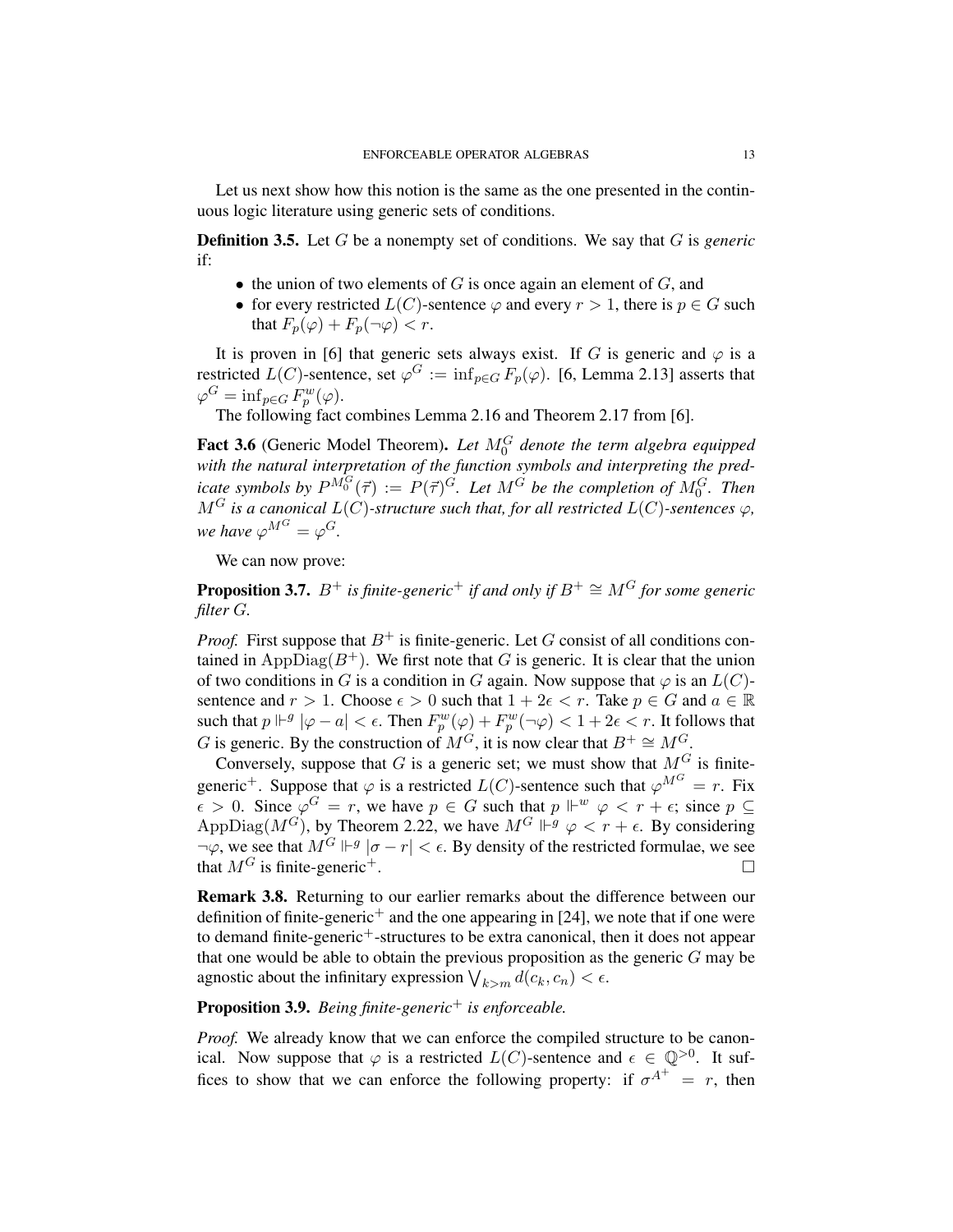$A^+ \Vdash^g |\varphi - r| < \epsilon$ . Here is the strategy: suppose that  $\forall$  plays  $p_0$ . Then there is  $p_1 \supseteq p_0$  and an interval I with  $|I| < \epsilon$  such that  $p_1 \Vdash^g \varphi \in I$ . Have  $\exists$ play  $p_1$  and use the winning strategy. Then the compiled structure  $A^+$  will have  $p_1 \subset \text{AppDiag}(A^+).$ 

The following characterization of finite-generic structures in terms of the forcing companion  $T^f$  will prove quite useful.

Proposition 3.10. *For an* L*-structure* B*, the following are equivalent:*

- (1) B *is finite-generic;*
- (2)  $B \models T^f$  and for all  $B \subseteq C \models T^f$ , we have  $B \preceq C$ ;
- (3)  $B \models T_{\forall}$  and for all  $B \subseteq C \models T^f$ , we have  $B \preceq C$ .

*Proof.* (1) implies (2): Suppose that B is the reduct of the finite-generic<sup>+</sup> structure B<sup>+</sup>. We first show that  $B \models T^f$ . Suppose that  $\varphi^{T^f} = r$  but  $\varphi^B = s \neq r$ . Fix  $\epsilon >$ 0 such that  $|r - s| \geq \epsilon$ . Then we arrive at a contradiction since  $B^+ \Vdash^g |\varphi - s| < \epsilon$ whilst  $\|\varphi - r\| < \epsilon$ . Thus  $B \models T^f$ .

Now suppose that  $B \subseteq C \models T^f$ . Let  $\varphi(c)$  be an  $L(C)$ -sentence and  $r \in$  $\mathbb{R}^{>0}$  such that  $\varphi(c)^{B^+} < r$ ; it suffices to show that  $\varphi(c^{B^+})^C \leq r$ . Take  $p \subseteq$ AppDiag( $B^+$ ) such that  $p \Vdash^g \varphi(c) < r$ . Write  $p = \{ \psi_i(c,d) < r_i : i =$  $1, \ldots, k$  where d is a tuple of distinct constants disjoint from the tuple c. Then, for any  $\epsilon > 0$ , we have that  $\min(\min_{1 \leq i \leq k}(r_i - \psi_i(c, d)), \varphi(c) - r) = 0$  is enforceable. Indeed, if player  $\forall$  plays  $p_0$ , then either  $p_0 \cup p$  is unsatisfiable (whence the first term in the minimum is 0 in the compiled structure) or else  $\exists$  can play  $p_0 \cup p$  and then follow the strategy witnessing  $p \Vdash^g \varphi(c) < r$ . By homogeneity and the fact that being extra canonical is enforceable, it follows that the closed condition

$$
(\sup_x \sup_y \min(\min_i (r_i - \psi_i(x, y)), \varphi(x) - r)) = 0
$$

is enforceable, whence belongs to  $T<sup>f</sup>$ . Since

$$
r_i - \psi_i(c^{B^+}, d^{B^+})^C = r_i - \psi_i(c^{B^+}, d^{B^+})^B
$$

and  $C \models T^f$ , we have  $\varphi(c^{B^+})^C \leq r$ .

(2) implies (3) follows from the fact that  $T_\forall \subseteq T^f$ . Now suppose that (3) holds. Expand B to a canonical  $L(C)$ -structure  $B^+$ . Now suppose that  $\varphi$  is an  $L(C)$ sentence such that  $\varphi^{B^+} = r$  and fix  $\epsilon > 0$ . By (3),  $\text{Diag}(B^+) \cup T^f \models |\varphi - r| <$  $\epsilon$ . By compactness, there is  $p \subseteq \text{AppDiag}(B^+)$  and a closed condition  $\chi = 0$ from  $T^f$  such that  $p \cup \{\chi = 0\} \models |\varphi - r| < \epsilon$ . It suffices to show that p is a condition, for then since  $\chi = 0$  is enforceable, we have that  $p \Vdash^g |\varphi - r| < \epsilon$ , as desired. Write  $p = \{\psi_i < r_i : i = 1, \ldots, k\}$ . If p is not a condition, then  $T_{\forall} \models \sup_x \prod_i (r_i - \psi_i) = 0$ , contradicting that  $B \models T_{\forall}$ .

**Corollary 3.11.** *Suppose that*  $B$  *is finite-generic. Then*  $B$  *is an e.c. model of*  $T_{\forall}$ *.* 

*Proof.* Suppose that  $B \subseteq C \models T_{\forall}, \varphi(x)$  is an existential formula, and  $a \in B$ . By Corollary 2.17, we may find  $D \models T_f$  with  $C \subseteq D$ . Since  $B \preceq D$ , we have that

$$
\varphi(a)^C \le \varphi(a)^B = \varphi(a)^D \le \varphi(a)^C.
$$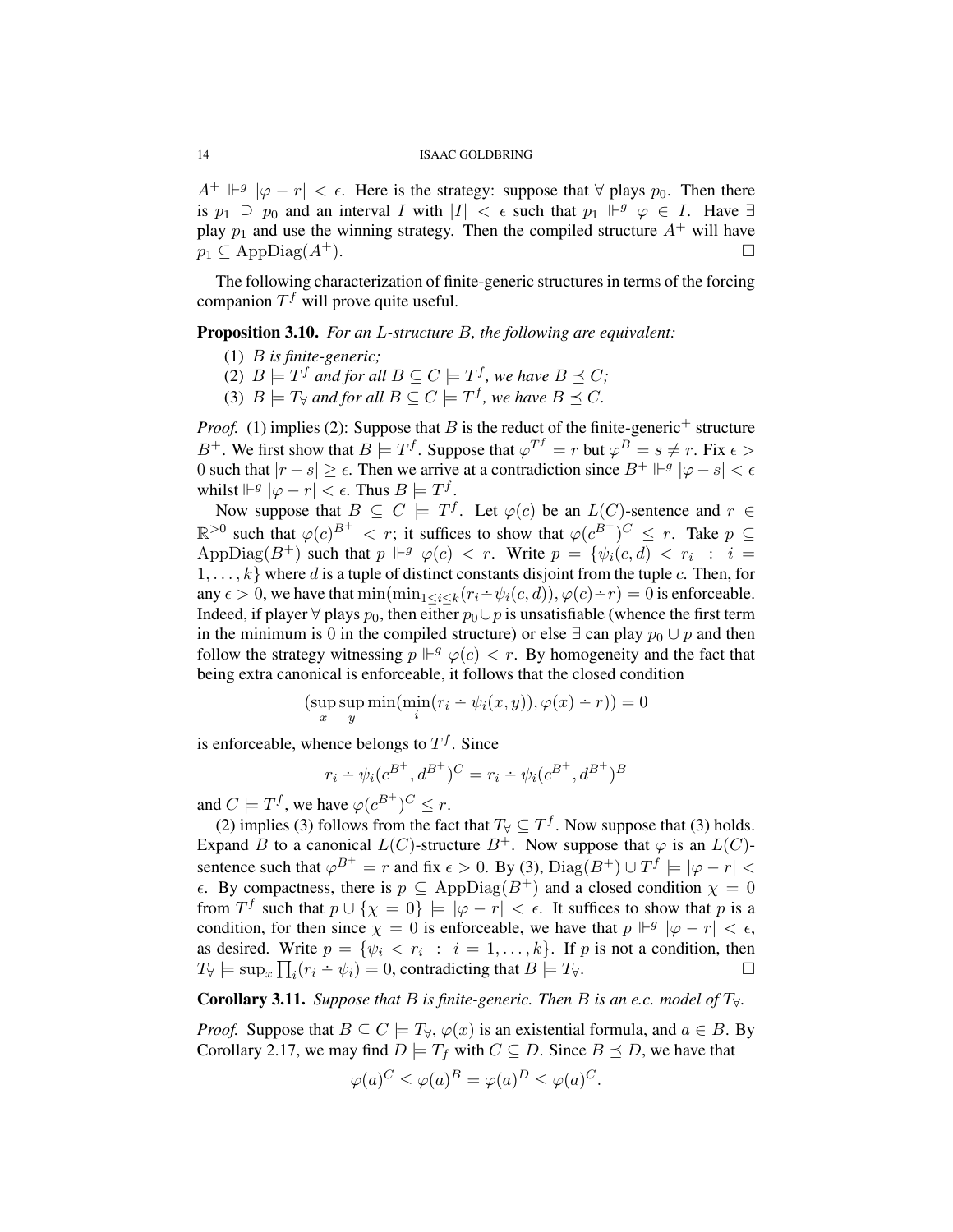It follows that  $\varphi(a)^B = \varphi(a)^C$ , as desired.

Corollary 3.12. *Suppose that* A *is e.c. in* B *and* B *is finite-generic. Then* A *is finite-generic.*

*Proof.* We first show that  $A$  is actually elementary in  $B$ . Since  $A$  is e.c. in  $B$ , there is an embedding  $B \hookrightarrow A^{\mathcal{U}}$  that restricts to the diagonal embedding  $A \hookrightarrow A^{\mathcal{U}}$ . We thus have the chain

$$
A \subseteq B \hookrightarrow A^{\mathcal{U}} \subseteq B^{\mathcal{U}} \hookrightarrow (A^{\mathcal{U}})^{\mathcal{U}} \subseteq (B^{\mathcal{U}})^{\mathcal{U}} \hookrightarrow \cdots
$$

with union  $A_{\infty}$ . Since the maps between the successive ultrapowers of A are just ultrapowers of the diagonal map, we have that  $A \preceq A_{\infty}$ . Since B is finite-generic and  $B^{\mathcal{U}} \models T^f$ , we have that the embedding  $B \hookrightarrow B^{\mathcal{U}}$  is elementary, whence so are the successive ultrapower maps. It follows that  $B \preceq A_{\infty}$ , whence  $A \preceq B$ .

Now suppose that  $A \subseteq C \models T^f$ . Since  $A \models T_{\forall}$ , it suffices to show that  $A \preceq C$ . By Corollary 3.11, B is an e.c. model of  $T_\forall$ , whence so is A. It follows that the inclusion map  $A \hookrightarrow C^{\mathcal{U}}$  can be extended to a map  $f : B \hookrightarrow C^{\mathcal{U}}$ , which is elementary since  $B$  is finite-generic. We then have that

$$
\varphi(a)^A = \varphi(a)^B = \varphi(f(a))^{C^{\mathcal{U}}} = \varphi(a)^{C^{\mathcal{U}}} = \varphi(a)^C.
$$

3.2. Finite-generic, enforceable, and prime structures. In this subsection, we maintain the convention that forcing is with respect to the  $L$ -theory  $T$ . The following definition contains one of the central notions of this paper.

Definition 3.13. An L-structure A is *enforceable* if the property "the reduct of the compiled structure is isomorphic to A" is an enforceable property.

If we want to stress the base theory  $T$ , we say that  $A$  is enforceable with respect to  $T$ . If  $T$  is universal and  $A$  is enforceable with respect to  $T$ , then by Proposition 2.5,  $\hat{A}$  is necessarily a model of  $T$ , whence may also speak of  $\hat{A}$  being the enforceable model of T.

From Proposition 3.9, we immediately have:

Corollary 3.14. *If* A *is enforceable, then* A *is finite-generic.*

Recall that an L-structure B is said to be an *algebraically prime model of its theory* if B embeds into C whenever  $C \equiv B$ . B is further said to be the *prime model of its theory* if B embeds elementarily into C whenever  $C \equiv B$ .

The following corollaries follow immediately from Proposition 3.10.

Corollary 3.15. *Suppose that* B *is a finite-generic structure and an algebraically prime model of its theory. Then* B *is the prime model of its theory.*

Corollary 3.16. *Suppose that* B *is the enforceable structure and an algebraically prime model of its theory. Then* B *is the prime model of its theory.*

The next theorem will be the key tool in showing that certain operator algebras are the enforceable models of their universal theories. This proof will involve a bit more model-theoretic background than the rest of this paper.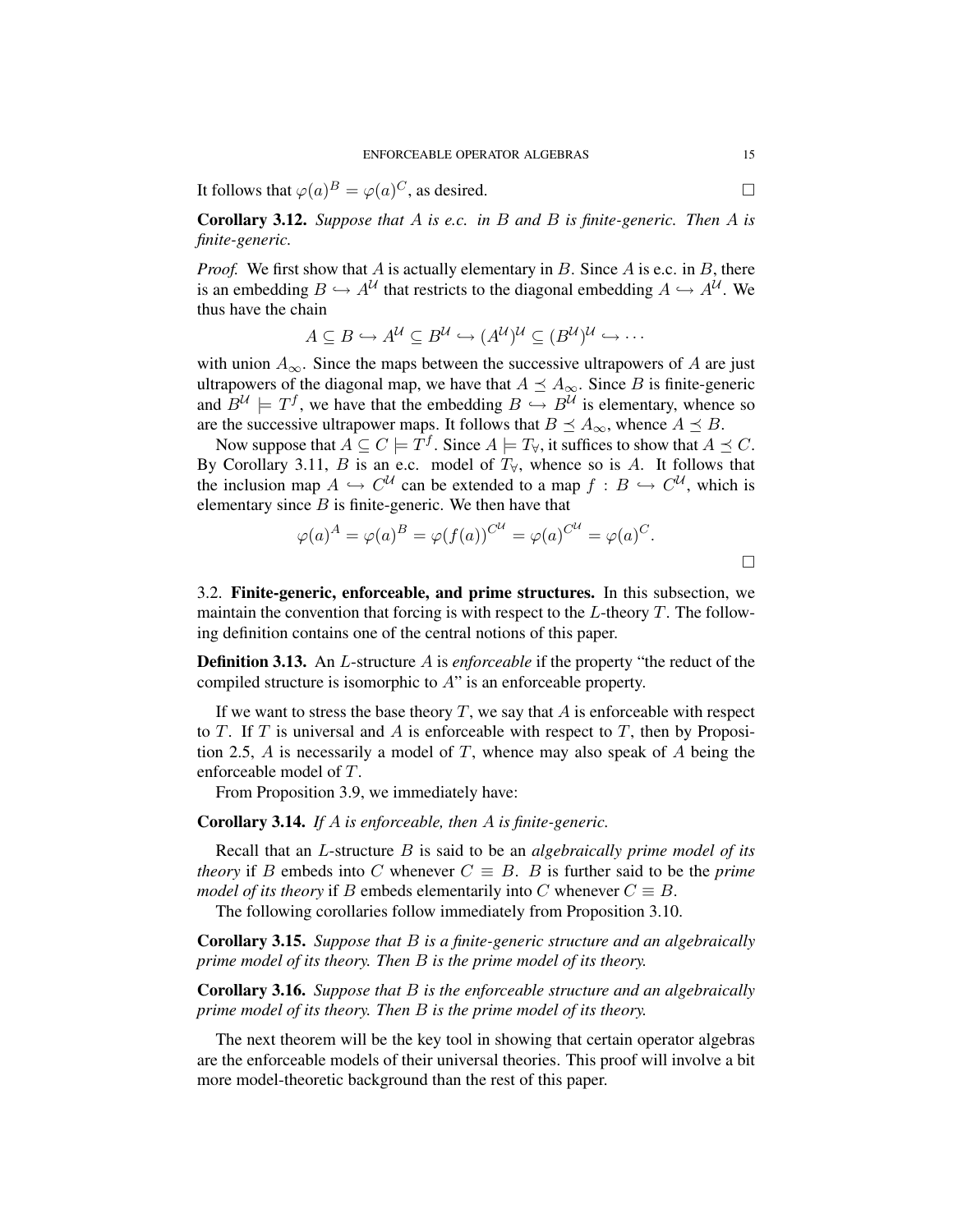**Theorem 3.17.** *Suppose that* D *is a finite-generic structure with respect to*  $Th_v(D)$ *and the prime model of its theory. Then* D *is the enforceable model of*  $\text{Th}_{\forall}(D)$ *.* 

*Proof.* Since being finite-generic is enforceable and any two finite-generic models with respect to Th $_Y(D)$  are elementarily equivalent (as Th $_Y(D)$  has JEP), it is enforceable that the compiled structure is a model of  $\text{Th}(D)$ .

Let  $S_n^i(\text{Th}(D))$  denote the set of isolated *n*-types in Th $(D)$ , a closed subset of  $S_n(Th(D))$ . Let c be an *n*-tuple of distinct constants and let  $m \ge 1$  be fixed. It is enough to show that we can enforce that, in the compiled structure, the type realized by the interpretations of c is within  $1/m$  of  $S_n^i(\text{Th}(D))$ . Indeed, by taking the conjunction of these countably many requirements, we can enforce that the compiled structure will be an extra canonical structure that is a model of  $\text{Th}(D)$ and that, for every  $n$ , a dense set of  $n$ -tuples realize isolated types, whence they all do; consequently, the compiled structure will be a separable, atomic model of  $\text{Th}(D)$  and hence isomorphic to D.

Fix an *n*-tuple c of distinct constants and  $m \geq 1$ . We now describe the strategy  $\exists$  can use to enforce that the type of c in the compiled structure is within  $1/m$  of  $S_n^i(\text{Th}(D))$ . Suppose that  $\forall$  plays  $p_0 = {\varphi_i(c, d) < \epsilon_i : i = 1, \dots k}$ , where d is a tuple of distinct constants disjoint from c. By homogeneity, we can assume that  $p_0 \subseteq \text{AppDiag}(D)$ . Let  $[\theta(x) < \delta]$  be a logically open set contained in the ball around  $\text{tp}^D(c^D)$  of radius  $1/m$ . Let  $q \subseteq \text{Diag}(D)$  be such that  $q \Vdash^g \theta(c) < \delta$ . Then  $p := p_0 \cup q$  is a condition extending  $p_0$  and  $p \Vdash^g \theta(c) < \delta$ . Thus, in the compiled structure A, we have that  $d(\text{tp}^A(c^A), \text{tp}^D(c^D)) < 1/m$ , as desired.  $\square$ 

**Corollary 3.18.** *Suppose that* D *is a finite-generic structure with respect to*  $\text{Th}_{\forall}(D)$ *and an algebraically prime model of its theory. Then* D *is the enforceable model of* Th $\forall$ (*D*).

3.3. Model companions and  $T<sup>f</sup>$ . We end this section by mentioning the connection between finite-generic structures and model companions. Recall that the theory T' is a *model companion* of the theory T if  $T_\forall = T'_\forall$  and T' is modelcomplete, i.e. every embedding between models of  $T'$  is elementary. We note that T has at most one model companion. If T is  $\forall \exists$ -axiomatizable, then T has a model companion if and only if the class of e.c. models of  $T$  is the class of models of some first-order theory, which is then necessarily the model companion of  $T$ . We leave the proof of the following proposition to the reader.

Proposition 3.19. *The following are equivalent:*

- (1) T *has a model companion.*
- (2)  $T^f$  is the model companion of T.
- (3) Every model of  $T^f$  is finite-generic.

In particular, when  $T$  has a separably categorical model companion, then the unique separable e.c. model of  $T$  is necessarily enforceable. While this phenomenon is rare in analysis, there are a few notable examples:

Example 3.20. Let T be the universal theory of Banach spaces. Then the *Gurarij Banach space*  $\mathbb{G}$  is the unique separable e.c. Banach space and is thus the enforceable Banach space.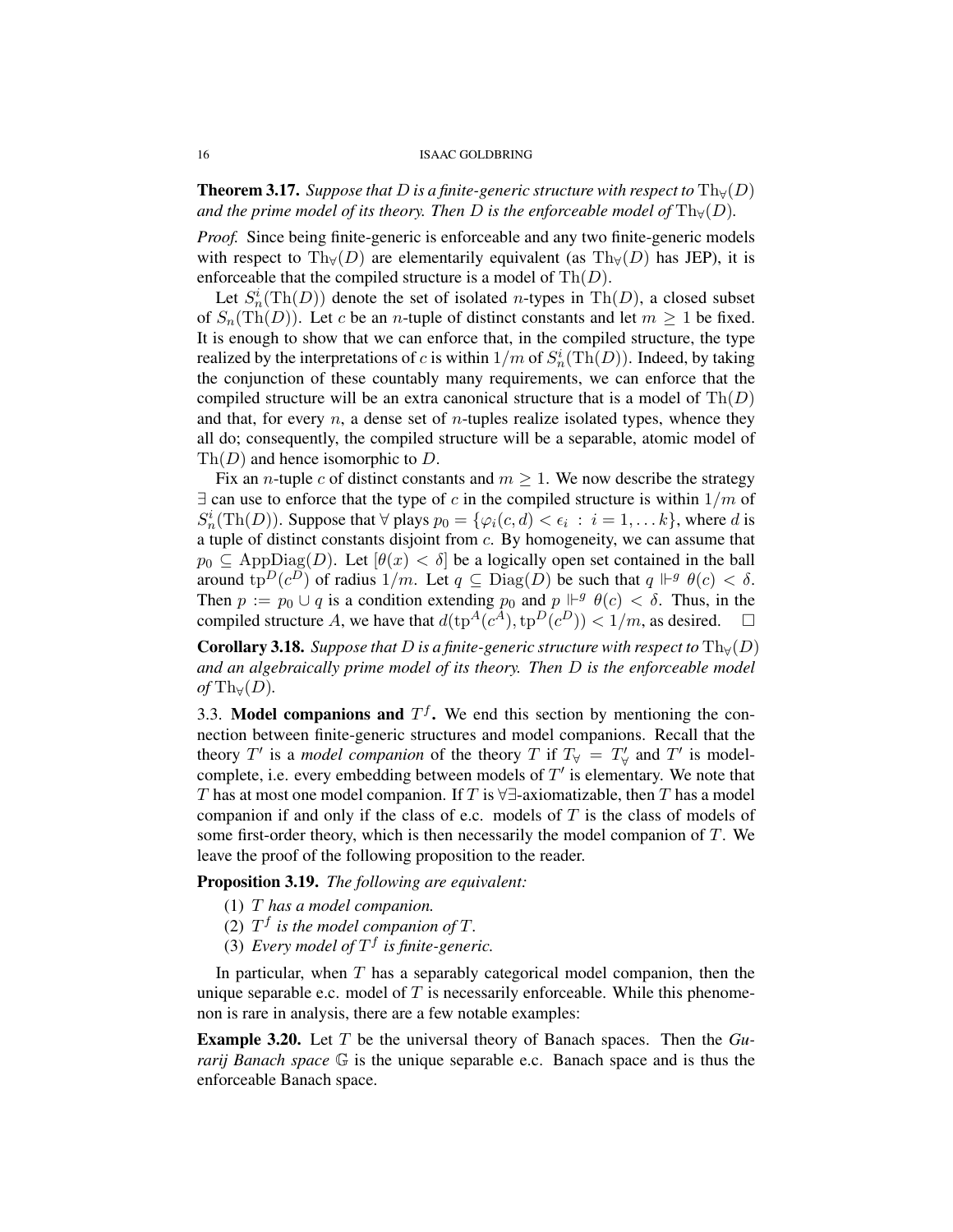**Example 3.21.** Let T be the universal theory of unital abelian  $C^*$ -algebras. Then  $C(2^N)$  is the unique separable e.c. unital abelian C<sup>\*</sup>-algebra and is thus the enforceable model.

### 4. THE PSEUDOARC

The original motivation for this work actually stemmed from studying the model theory of the *pseudoarc* P and in particular trying to establish Corollary 4.4 below. We recall that a *continuum* is a connected compact Hausdorff space. Note then that a compact space X is a continuum if and only if  $C(X)$  is projectionless. The class of unital projectionless abelian C ∗ -algebras is universally axiomatized by an L-theory T, where L is the language of  $C^*$ -algebras. Forcing in this section is relative to the aformentioned T.

K.P. Hart proved the following striking fact ([23, Lemma 2.1]) about  $T$  (although not in this terminology):

**Fact 4.1.** *If*  $C(X)$ ,  $C(Y) = T$  *are both infinite-dimensional (i.e. neither* X *nor* Y *are a single point), then*  $\text{Th}_{\forall}(C(X)) = \text{Th}_{\forall}(C(Y)).$ 

The *pseudoarc*  $\mathbb P$  is the unique metrizable continuum that is both *hereditarily indecomposable* and *chainable*. In [1], it was shown that hereditary indecomposability is an  $\forall \exists$ -property of models of  $T$ .<sup>6</sup> On the other hand, the main result of [8] shows that chainability is a sup  $\sqrt{\text{inf-property}}$ . The above discussion was then used in [8] to prove that  $C(\mathbb{P})$  is an e.c. model of T, answering a question of Bankston.<sup>7</sup>

Proposition 2.6, Fact 4.1, and the fact that chainability is a sup  $\sqrt{\text{inf-property}}$ immediately yield:

## Theorem 4.2. *Chainability is an enforceable property.*

Since being e.c. is an enforceable property and e.c. models of  $T$  are hereditarily indecomposable (see [1] again), we have the following:

## Corollary 4.3. C(P) *is the enforceable model of* T*.*

The following corollary was the original motivation for this work.

## Corollary 4.4. C(P) *is the prime model of its theory.*

*Proof.* By Corollary 3.16, it suffices to show that  $C(\mathbb{P})$  is an algebraically prime model of its theory. To see this, note that if  $C(X) \equiv C(\mathbb{P})$ , then X is hereditarily indecomposable, whence, by a result of Bellamy [3], X surjects onto  $\mathbb{P}$ , i.e.  $C(\mathbb{P})$ embeds into  $C(X)$ .

<sup>&</sup>lt;sup>6</sup>If P is a property of continua, we will be abusive and say that  $C(X)$  has property P if X has property P.

<sup>&</sup>lt;sup>7</sup>This result was motivated by a result of Bankston showing that chainability is a  $\forall \bigvee \exists$  property in the language of lattice bases for continua. We should note that neither result obviously implies the other and the continuous version was needed for the aforementioned application due to the imperfect correspondence between e.c. lattice bases and co-e.c. continua.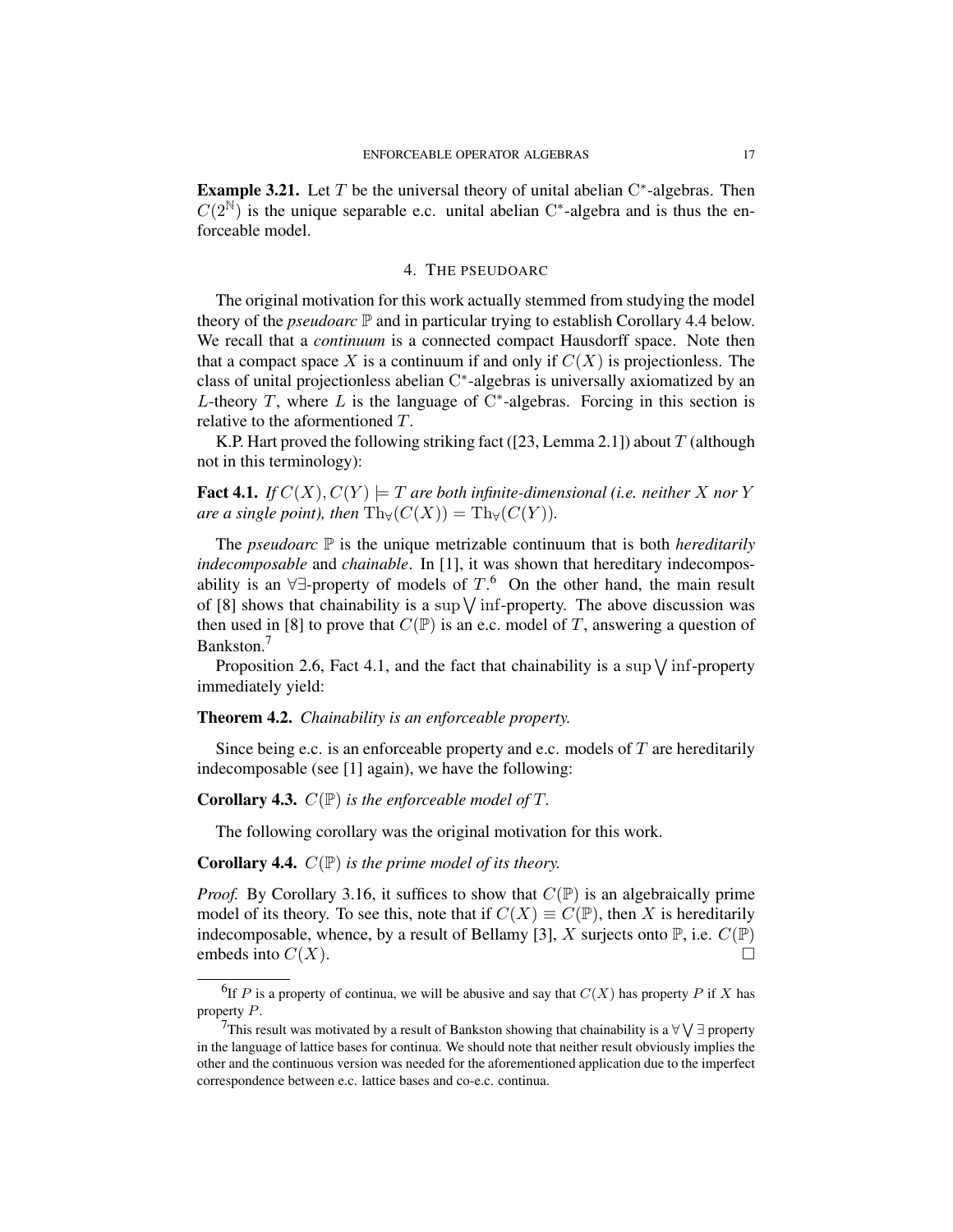5. ENFORCEABLE OPERATOR ALGEBRAS AND EMBEDDING PROBLEMS

5.1.  $\mathbf{II}_1$  factors. In this subsection, L denotes the language of tracial von Neumann algebras and  $T$  denotes the universal  $L$ -theory for tracial von Neumann algebras. (See [13] for details.)

## Theorem 5.1. R *is the enforceable model of its universal theory.*

*Proof 1.* By Theorem 3.17 and the well-known fact that  $R$  is the prime model of its theory  $\delta$ , it suffices to show that  $\mathcal R$  is a finite-generic model of its universal theory. Towards this end, suppose that A is a finite-generic model of Th $_\forall (\mathcal{R})$ . Then A is an e.c. model of Th $_{\forall}(\mathcal{R})$ , hence a II<sub>1</sub> factor (see, for example, [10]) and thus contains R. Since R is an e.c. model of its universal theory (again, see [10]), R is finite-generic by Corollary 3.12.

The following alternative proof is worth pointing out.

*Proof 2.* First note that hyperfiniteness is a sup  $\sqrt{}$  inf-property of tracial von Neumann algebras. (This does not seem to have appeared explicitly in the literature but the proof is the same as the fact that being UHF is a sup  $\sqrt{\text{inf}}$ -property of C ∗ -algebras; see [7]). Thus, by Proposition 2.6, hyperfiniteness is an enforceable property for  $T$ . Since being e.c. is also enforceable, we have that we can enforce that the compiled structure be a separable, hyperfinite  $II_1$  factor, whence the compiled structure must be isomorphic to  $R$  by the fundamental result of Murray and von Neumann.

In what follows, let  $\sigma_{\rm hyp}$  denote the supremum of the countably many sup  $\bigvee$  infsentences that define hyperfiniteness. Since  $T$  has JEP, there is a unique value  $r$ such that  $\sigma_{\rm hyp} = r$  is enforceable. We abuse notation and write  $\sigma_{\rm hyp}^{T^f}$  for this unique r (even though, technically,  $T<sup>f</sup>$  is a finitary theory). We follow this abusive practice in other contexts throughout the remainder of this section.

The following was the result announced in the introduction to the paper; forcing here is with respect to  $T$ , the theory of tracial von Neumann algebras.

Theorem 5.2. *The following are equivalent:*

- (1) *CEP has a positive solution.*
- (2)  $\sigma_{\rm hyp}^{T^f} = 0.$
- (3) R *is enforceable.*
- (4)  $\mathcal{R}^{\mathcal{U}}$ -embeddability is enforceable.

*Proof.* (1) $\Rightarrow$ (2): As in Proof 2 of Theorem 5.1, if CEP holds, then we can enforce that the compiled II<sub>1</sub> factor is hyperfinite. (2) $\Rightarrow$ (3) follows from the fact that being a  $II<sub>1</sub>$  factor is enforceable together with the aforementioned result of Murray and von Neumann, while (3)⇒(4) is trivial. Finally, (4) implies (1) holds by Theorem  $2.18.$ 

 $8$ See, for example, [16, Remark after Lemma 3.1]. The main point is that every embedding  $\mathcal{R} \hookrightarrow \mathcal{R}^{\mathcal{U}}$  is unitarily conjungate to the diagonal embedding, and thus elementary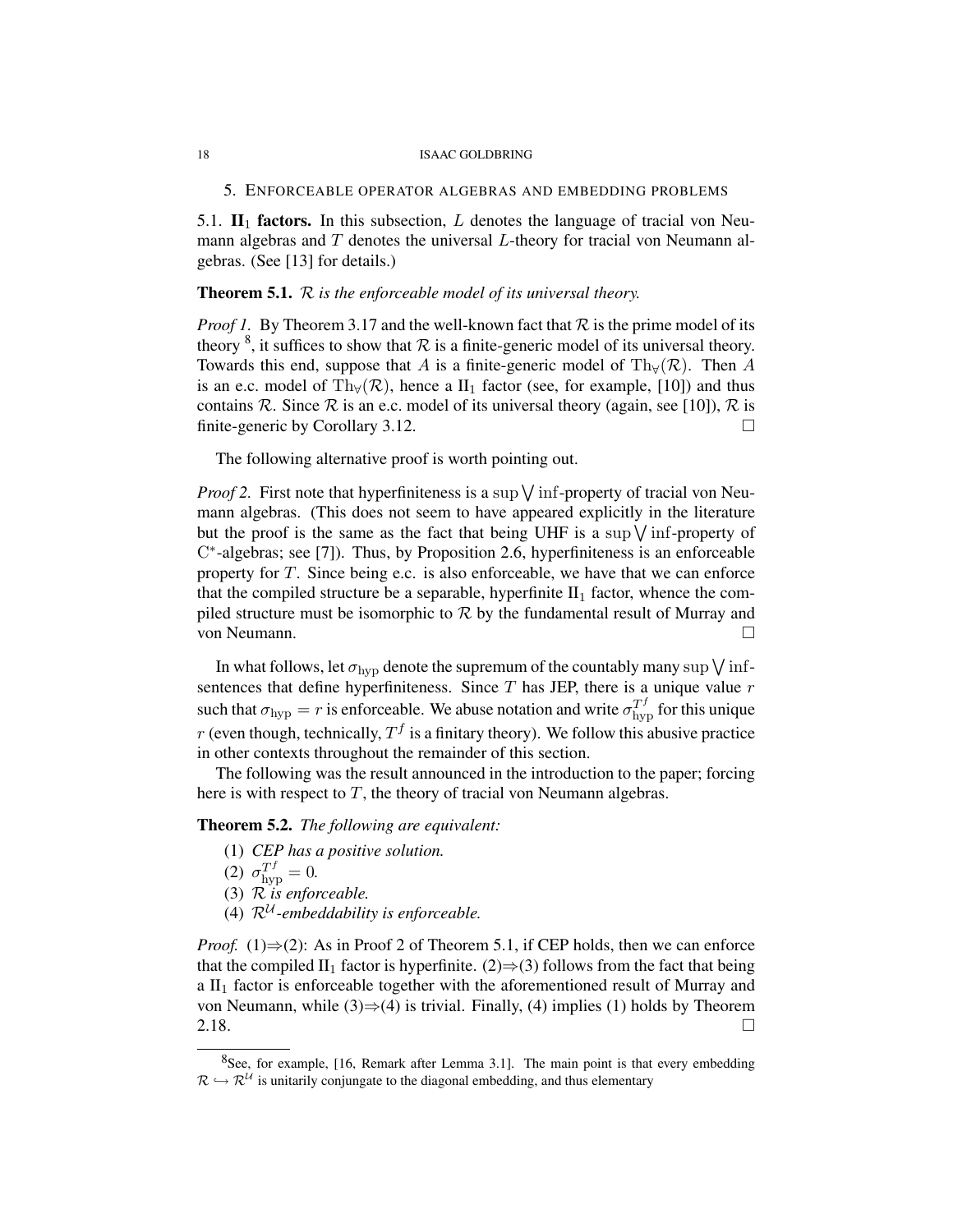**Remark 5.3.** As first pointed out in [14], there is a locally universal  $II_1$  factor. However, locally universal  $II_1$  factors are far from unique as any separable  $II_1$ factor containing a locally universal  $II_1$  factor is itself locally universal. Thus, asking whether or not  $R$  is one of the many locally universal  $II_1$  factors makes the connection between CEP and model theory a bit loose. However, an enforceable II<sup>1</sup> factor, should it exist, is a *canonical* object. Thus, asking whether or not the canonical enforceable  $II_1$  factor coincides with the (arguably) canonical  $II_1$  factor R seems to be a more serious connection.

5.2. Unital C<sup>\*</sup>-algebras. In this subsection, L denotes the language for unital C<sup>\*</sup>algebras.

Recall that a C<sup>\*</sup>-algebra *D* is *strongly self-absorbing* (or *ssa* for short) if there is an isomorphism  $\phi : D \to D \times D$  such that  $\phi$  and  $\mathrm{id}_D \otimes 1_D$  are approximately unitarily equivalent ∗-homomorphisms. It is a well-known consequence of the definition that every embedding  $D \hookrightarrow D^{\mathcal{U}}$  is unitarily conjugate to the diagonal embedding, and thus elementary. As a result, ssa algebras are e.c. models of their universal theories and the prime models of their full theories. Particularly important ssa algebras are the Cuntz algebra  $\mathcal{O}_2$ , the universal UHF algebra  $\mathcal{Q}$ , and the Jiang-Su algebra Z.

Theorem 5.4. *Strongly self absoring algebras are the enforceable models of their universal theories.*

*Proof.* Suppose that D is an ssa algebra. Since D is the prime model of its theory, it suffices, by Proposition 3.17, to show that D is a finitely-generic model of  $\text{Th}_{\forall}(D)$ . Let A be a finitely-generic model of Th $_{\forall}(D)$ . By Corollary 3.11, A is an e.c. model of Th<sub>∀</sub>(D), whence  $A \otimes D \cong A$  by [12, Lemma 2.3]. Thus D is e.c. in A, whence D is finitely-generic by Corollary 3.12.  $\Box$ 

*Alternate proofs for*  $D = \mathcal{O}_2$  *and*  $\mathcal{Q}$ . Suppose first that  $D = \mathcal{O}_2$ . Since nuclearity is a sup  $\sqrt{\text{inf-property}}$  (see [11]), we can use Proposition 2.6 to show that we can enforce the compiled structure to be nuclear, whence embeddable in  $\mathcal{O}_2$ . Since the compiled structure can also be forced to be an e.c. model of Th $_{\forall}(\mathcal{O}_2)$ , it follows that the compiled structure is e.c. in  $\mathcal{O}_2$  and thus isomorphic to  $\mathcal{O}_2$  by [18, Theorem 2.14].

In the case that  $D = Q$ , we argue in the same way, using that being UHF is a  $\sup$  V inf-property (see [7]). We can thus enforce that the compiled structure be an e.c. subalgebra of Q, which thus forces<sup>9</sup> it to be isomorphic to Q.

Let  $T$  denote the universal  $L$ -theory axiomatizing the class of unital  $C^*$ -algebras. In the rest of this subsection, forcing is with respect to  $T$ .

Recall that the Kirchberg Embedding Problem (KEP) asks whether every C\*algebra embeds into an ultrapower of  $\mathcal{O}_2$ . The proof of the following theorem is just like the proof of Theorem 5.2. Here,  $\sigma_{\text{nuc}}$  is the supremum of the sup  $\sqrt{\text{inf}}$ sentences defining nuclearity.

Proposition 5.5. *The following are equivalent:*

<sup>&</sup>lt;sup>9</sup>No pun intended.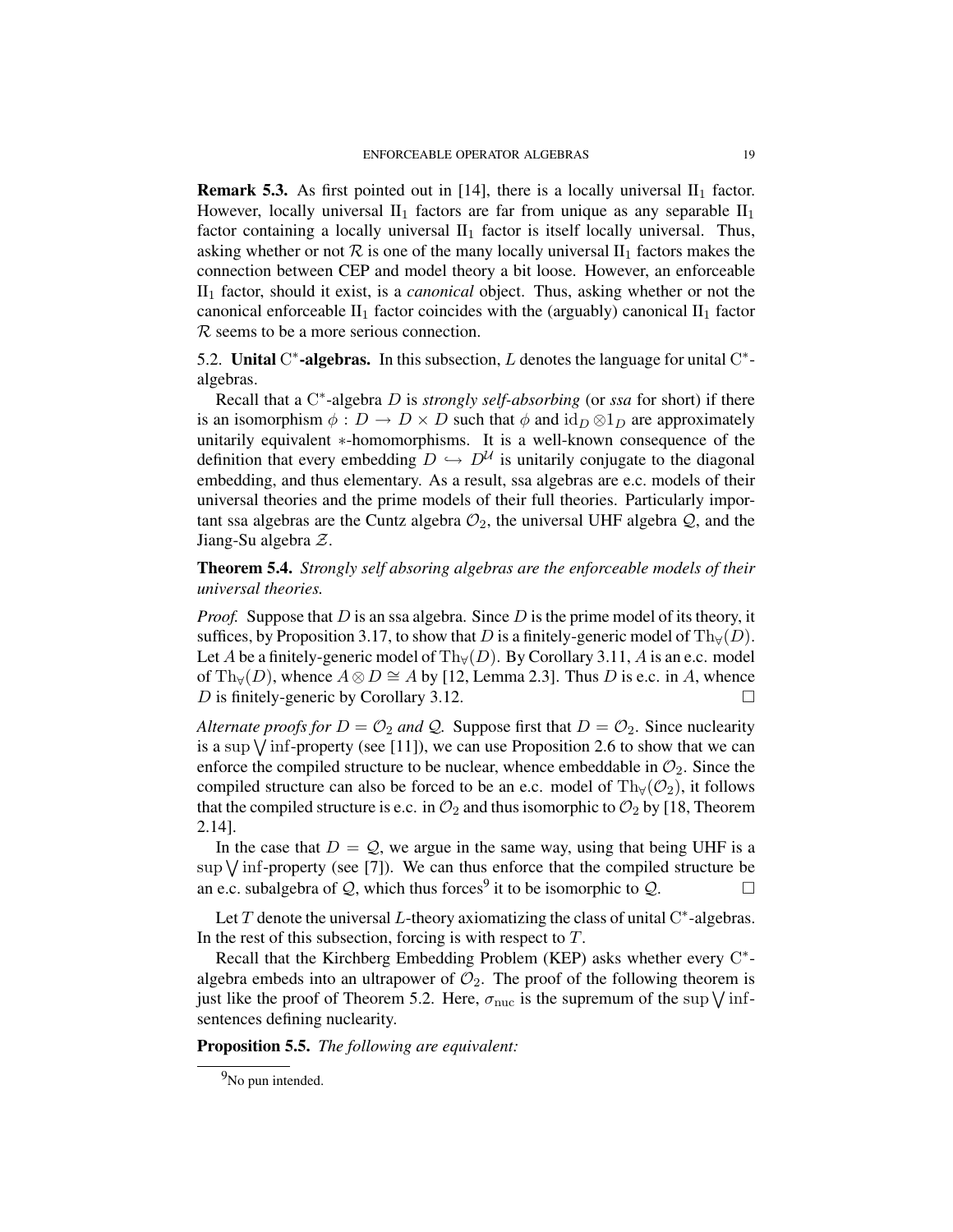(1) *KEP has a positive solution.*

(2)  $\sigma_{\text{nuc}}^{Tf} = 0.$ 

(3)  $\mathcal{O}_2$  *is enforceable.* 

(4)  $\mathcal{O}_2^{\mathcal{U}}$ -embeddability is enforceable.

There is one more equivalence we can add to the previous proposition, but first some terminology. We say that a  $C^*$ -algebra A has a square root if there is a  $C^*$ algebra B such that  $A \cong B \otimes B$  (minimal tensor product). Clearly ssa algebras have square roots. The following is a remark in [18]; for the convenience of the reader, we repeat the statement and proof here:

Lemma 5.6. *Suppose that* A *is an e.c.* C ∗ *-algebra that has a square root. Then* A *is simple and nuclear (and hence isomorphic to*  $\mathcal{O}_2$ ).

*Proof.* Suppose that  $B$  is a square root of  $A$ . A consequence of being existentially closed is that every automorphism of A is approximately inner (see [18]). In particular, the *flip automorphism*  $a \otimes b \mapsto b \otimes a : A \to A$  is approximately inner; in other words, B has *approximately inner flip*. This property passes to A as well  $[28]$ ; since having approximately inner half flip implies that A is simple and nuclear (see [28] again), the result follows.  $\Box$ 

Corollary 5.7. *KEP has a positive solution if and only if having a square root is an enforceable property of the compiled structure.*

**Remark 5.8.** The previous discussion also makes sense in the  $II_1$  factor category. In that context, Connes showed that  $\mathcal R$  is the only separable  $II_1$  factor with ultraweak approximately inner flip. The above arguments thus show that CEP has a positive solution if and only if having a square root is an enforceable property of the compiled  $II_1$  factor.

In [19, Section 7], it was shown that the *local lifting property*, or LLP for short, of Kirchberg is captured by a family  $(\sigma_m)$  of  $L_{\omega_1,\omega}$ -sentences<sup>10</sup>: a C<sup>\*</sup>-algebra A has the LLP if and only if  $(\sup_m \sigma_m)^A = 0$ . Let  $\sigma_{\text{LLP}} := \sup_m \sigma_m$ . We can thus ask: what is  $\sigma_{\text{LLP}}^{Tf}$ ?

First suppose that  $\sigma_{\text{LLP}}^{Tf} > 0$ , so we can enforce that the compiled structure does not have LLP. Since the compiled model can also be forced to be e.c., and thus has the *weak expectation property*, or WEP for short (see [18]), we get that the compiled structure can be forced to have WEP and not LLP, yielding a (potentially) new example of a C<sup>\*</sup>-algebra with WEP but not LLP. (See [25] for the first example.)

Next suppose that  $\sigma_{\text{LLP}}^{Tf} = 0$ . If  $\sigma_{\text{nuc}}^{Tf} = 0$ , then KEP has a positive solution. Otherwise,  $\sigma_{\text{nuc}}^{Tf} > 0$ , whence we can enforce that the compiled structure is not nuclear but has both LLP and WEP, providing a positive answer to the so-called *weak QWEP conjecture* (see [19] for more on this).

<sup>&</sup>lt;sup>10</sup>It is left as an open question there whether or not LLP is a sup  $\sqrt{\text{inf-property}}$ .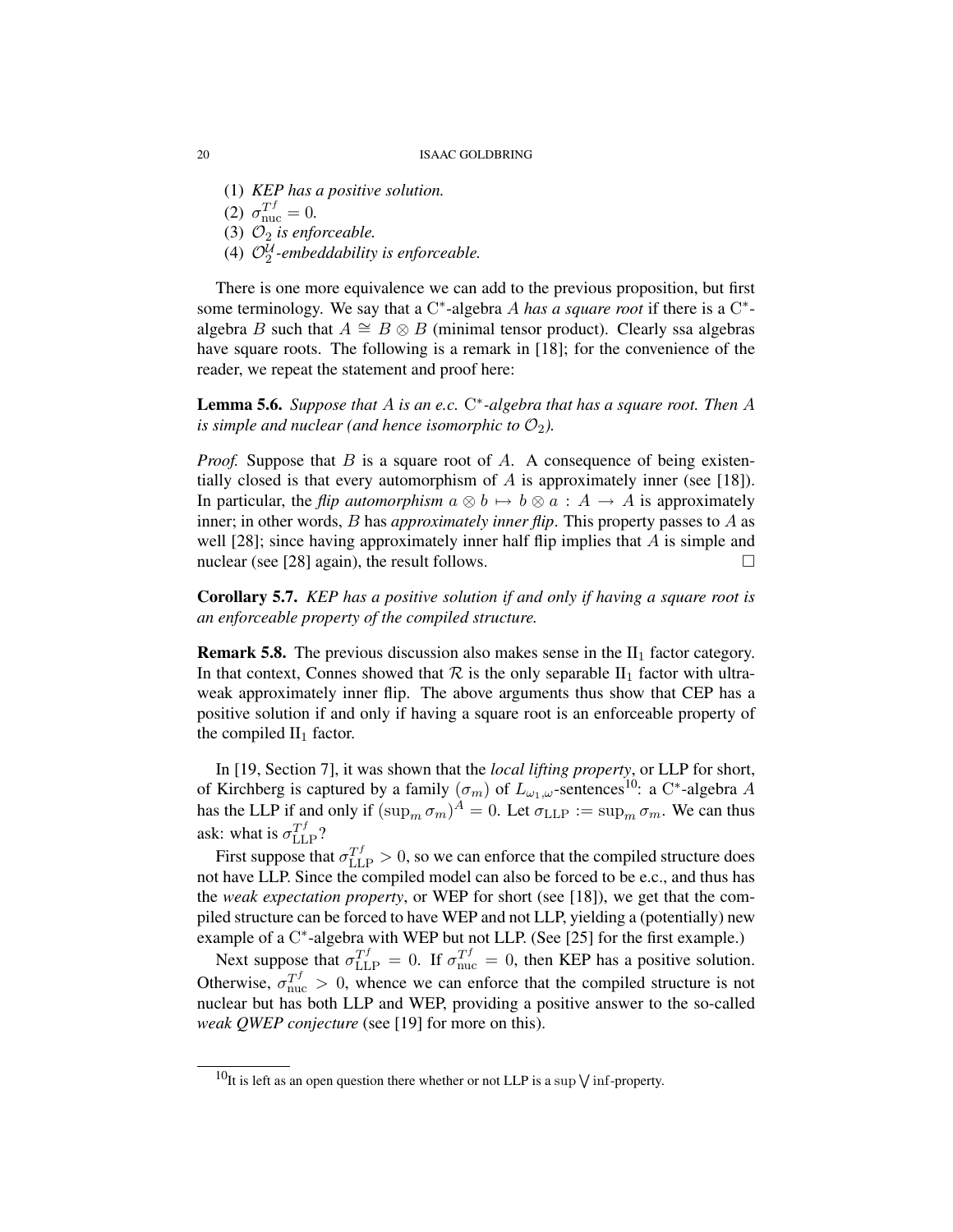5.3. Unital stably finite  $C^*$ -algebras. Once again,  $L$  denotes the language for unital  $C^*$ -algebras. Except for the last results in this subsection,  $T$  now denotes the universal L-theory axiomatizing the class of unital, *stably finite* C ∗ -algebras.

Recall that the MF problem asks whether or not every stable finite C\*-algebra embeds into an ultrapower of the universal UHF algebra  $Q$ . In what follows,  $\sigma_{UHF}$ is the supremum of the sup  $\sqrt{\text{inf}}$ -sentences defining being UHF and  $\sigma_{\text{QD}}$  is the supremum of the sup  $\sqrt{\text{inf}}$ -sentences defining being quasidiagonal (see [11]).

Theorem 5.9. *The following are equivalent:*

(1) *The MF problem has a positive solution.*

$$
(2) \ \sigma_{\text{UHF}}^{T^f} = 0.
$$

- (3) Q *is enforceable.*
- (4)  $\sigma_{\rm QD}^{Tf} = 0.$
- (5)  $\mathcal{Q}^{\mathcal{U}}$ -embeddability is enforceable.

Remark 5.10. As pointed out in [20], it is currently unknown as to whether or not the class of unital, stably finite C ∗ -algebras has JEP. Thus, in the previous proposition, it is unknown as to whether or not  $\sigma_{\text{UHF}}^{T^f}$  even exists! Similarly, while in the cases of CEP and KEP, we could have proven that (5) implies (1) using that being e.c. is enforceable and using JEP, we can not use such an argument in the case of the MF problem, and thus, at the moment, the use of Theorem 2.18 really is needed.

The *quasidiagonality problem* (or QD problem) asks whether or not every stably finite *nuclear* algebra is quasidiagonal (equivalently, by the Choi-Effros Lifting Theorem,  $\mathcal{Q}^{\mathcal{U}}$ -embeddable). The best progress towards resolving the QD problem is the main result of [27], which states that a unital, simple, stably finite, nuclear algebra satisfying the *Universal Coefficient Theorem* (UCT) is  $Q^{\mathcal{U}}$ -embeddable. Since being simple and nuclear are both sup  $\sqrt{\text{inf}}$ -properties (see [11]), if we assume that every nuclear C<sup>\*</sup>-algebra has the UCT, then we can add

$$
\sigma_{\text{nuc}}^{T^f} = \sigma_{\text{simple}}^{T^f} = 0
$$

to the above list of equivalent formulations of the MF problem.

As pointed out in [20], the stably finite version of Lemma 5.6 holds: if A is a stably finite  $C^*$ -algebra that is e.c. for the class of stably finite algebras and  $A$  has a square root, then A is simple and nuclear (and is furthermore isomorphic to  $Q$  if A is UCT). Consequently, we have:

Corollary 5.11. *Assume that every nuclear* C ∗ *-algebra is UCT. Then the MF problem has a positive solution if and only if having a square root is an enforceable property of the compiled structure.*

The previous discussion makes one wonder about the logical status of the UCT. In particular, the following question comes to mind:

**Question 5.12.** *Is the UCT an*  $L_{\omega_1,\omega}$  *property of nuclear*  $C^*$ -algebras?

The next theorem spells out the precise difference between the QD problem and the MF problem: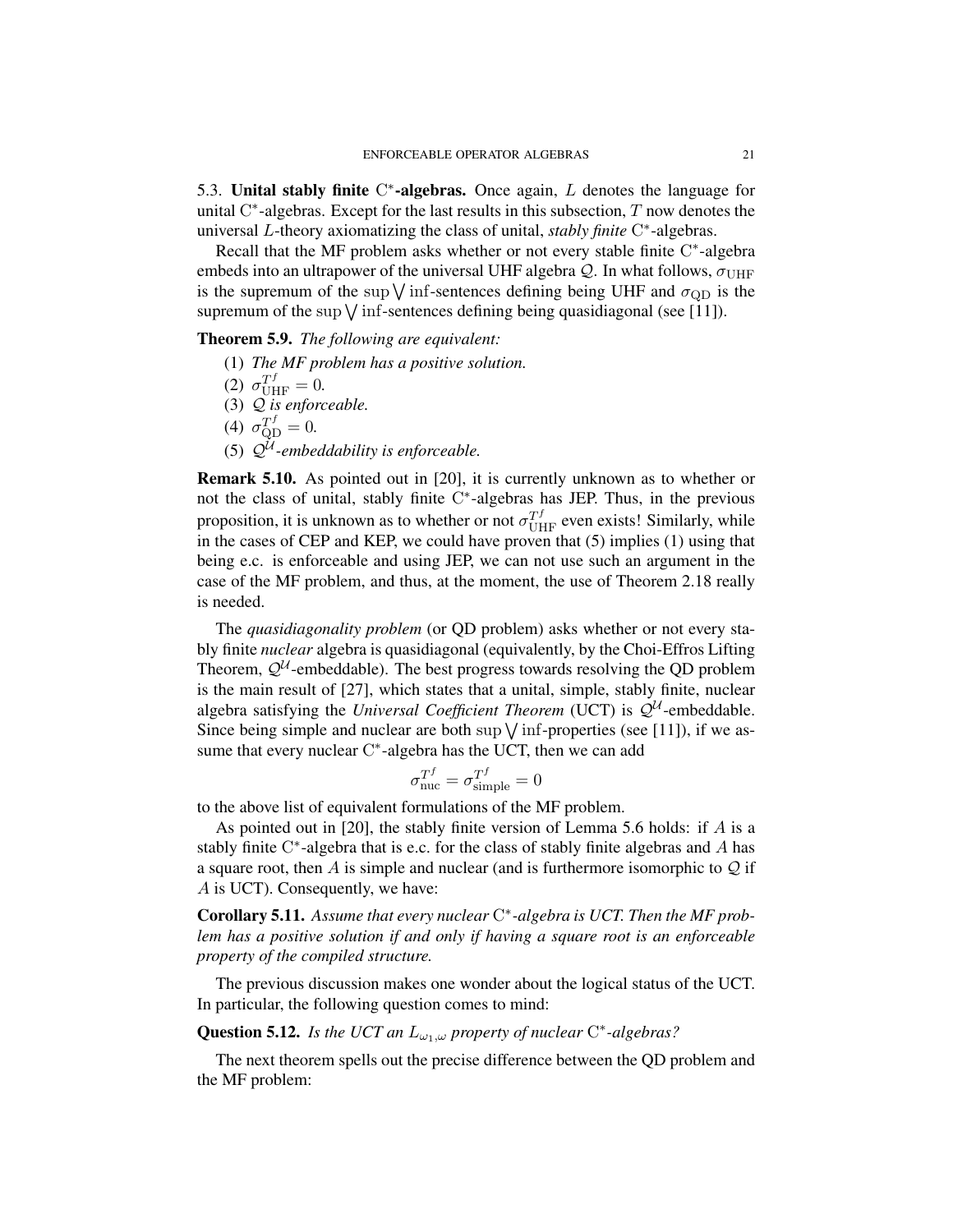Theorem 5.13. *The following are equivalent:*

- (1) *The MF problem has a positive solution.*
- (2) *The conjunction of the following two statements:*
	- (a) *The QD problem has a positive solution.*
	- (b) *Nuclearity is an enforceable property.*

*Proof.* (1) implies (2) since the MF problem having a positive solution implies that  $Q$  is enforceable. For (2) implies (1), note that once we know that nuclearity is enforceable, then a positive solution to the QD problem implies that quasidiagonality is enforceable.  $\Box$ 

Remark 5.14. In [20], it is conjectured that the only possible stably finite algebra that is both nuclear and e.c. for the class of stably finite algebras is  $Q$ . If this conjecture holds, then we see that the MF problem having a positive solution is simply equivalent to nuclearity being enforceable.

A problem related to the MF problem is whether or not every stably finite C\*algebra has a trace. Of course, if the MF problem has a positive solution, then the aforementioned problem has a positive solution. There is a connection with enforceability:

Theorem 5.15. *Every stably finite* C ∗ *-algebra has a trace if and only if having a trace is an enforceable property of the compiled structure.*

*Proof.* Suppose that we can enforce that the compiled structure has a trace. Let A be a stably finite C\*-algebra. It suffices to show, given any condition  $p \subseteq$ AppDiag( $A$ ), that p can be satisfied in a tracial stably finite algebra. Indeed, by writing  $AppDiag(A)$  as an increasing union of conditions, we can then satisfy  $\text{AppDiag}(A)$  in an ultraproduct of tracial stably finite algebras, which is itself tracial. It follows that A can be embedded in a tracial algebra and is thus, itself, tracial.

Now given a condition p from AppDiag(A), view p as  $\forall$ 's first move in the game and have ∃ follow its strategy to ensure that the compiled structure is tracial. We then have that p is realized in a tracial algebra, as desired.  $\square$ 

A related question is whether or not every *quasitrace* on a stably finite C<sup>\*</sup>algebra is necessarily a trace. It is known that every stably finite  $C^*$ -algebra has a quasitrace, so a positive answer to the previous question implies that every stably finite C\*-algebra has a trace.

In [20, Proposition 31], it is shown that, in the language  $L_{\tau}$  obtained by adding a unary function symbol  $\tau$  to the above language L, the class of structures  $(A, \tau)$ , where A is a C<sup>\*</sup>-algebra and  $\tau$  is a quasitrace on A, is universally axiomatizable, say by the universal  $L_{\tau}$ -theory  $T_{\tau}$ . Moreover, it is easy to see that the class of such pairs where  $\tau$  is actually a trace is also universally axiomatizable. Arguing in the same way as in the preceding theorem, we see that:

**Theorem 5.16.** Let forcing be with respect to  $T<sub>\tau</sub>$ . Then every quasitrace on a *stably finite* C ∗ *-algebra is a trace if and only if it is enforceable that the quasitrace on the compiled structure is a trace.*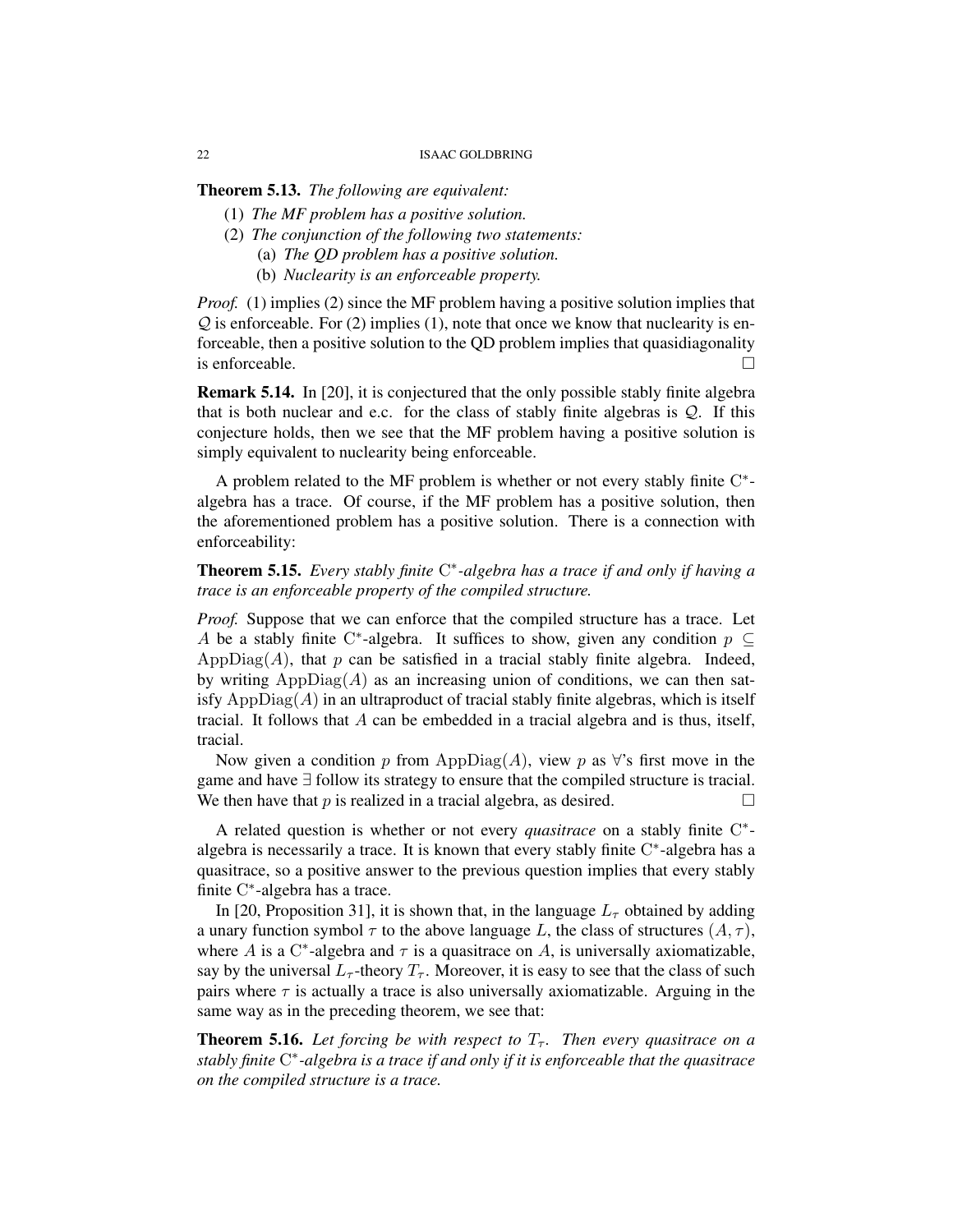Haagerup [21] showed that quasitraces on exact  $C^*$ -algebras are traces, so if one can enforce (with respect to  $T<sub>\tau</sub>$ ) that the compiled structure is exact, then every quasitrace on a stably finite C<sup>\*</sup>-algebra is a trace.

We end this subsection by mentioning the case of stably finite, *projectionless* algebras.

Theorem 5.17. Let  $T_{\rm sfp}$  be the universal L-theory for unital, projectionless, stably finite C<sup>\*</sup>-algebras and let forcing be with respect to T<sub>sfp</sub>. Then the following are *equivalent:*

- (1) Every unital, projectionless, stably finite algebra is  $\mathcal{Z}^{\mathcal{U}}$ -embeddable.
- (2) Z *is enforceable.*
- (3)  $\mathcal{Z}^{\mathcal{U}}$ -embeddability is enforceable.

5.4. Operator spaces and systems. In this section, we let  $L$  denote the language of operator spaces and T the universal L-theory for operator spaces. (See [18, Appendix B].) Let NG denote the so-called *noncommutative Gurarij space*, which is the Fraisse limit of the finite-dimensional 1-exact operator spaces. (See [26] for other equivalent descriptions of NG.) It is readily checked that the proof that nuclearity is a sup  $\vee$  inf-property of C\*-algebras also establishes the same fact for operator spaces. Since every operator space embeds into an ultrapower of NG, it follows that we can enforce that the compiled operator space be nuclear.

In [26, Section 5.6], building on ideas from [17], it was shown that NG is the unique e.c. operator space that is also 1-exact (in particular nuclear). Since we can also enforce that the compiled operator space be e.c., we have:

### Proposition 5.18. NG *is the enforceable model of* T*.*

If we instead work in the operator system category, the analog of NG is the *Gurarij operator system* GS, whose model-theoretic properties were laid out in [17]. The exact same arguments show that GS is the enforceable model of the theory of operator systems.

#### 6. THE DICHOTOMY THEOREM

6.1. The dichotomy theorem and embedding problems revisited. The goal of this chapter is to prove the following theorem, which is the continuous analog of [24, Theorem 4.2.6]:

Theorem 6.1. *Suppose that* T *is an* ∀∃*-axiomatizable theory JEP. Then exactly one of the following happens:*

- (1) *For every enforceable property* P*, there are continuum many nonisomorphic models of* T *with property* P*.*
- (2) T *has an enforceable model.*

The remaining subsections will be devoted to the proof of the dichotomy theorem. However, before we turn to the proof, let us mention how this theorem suggests a new strategy for providing a positive solution to the embedding problems from the previous section. Let us first consider CEP.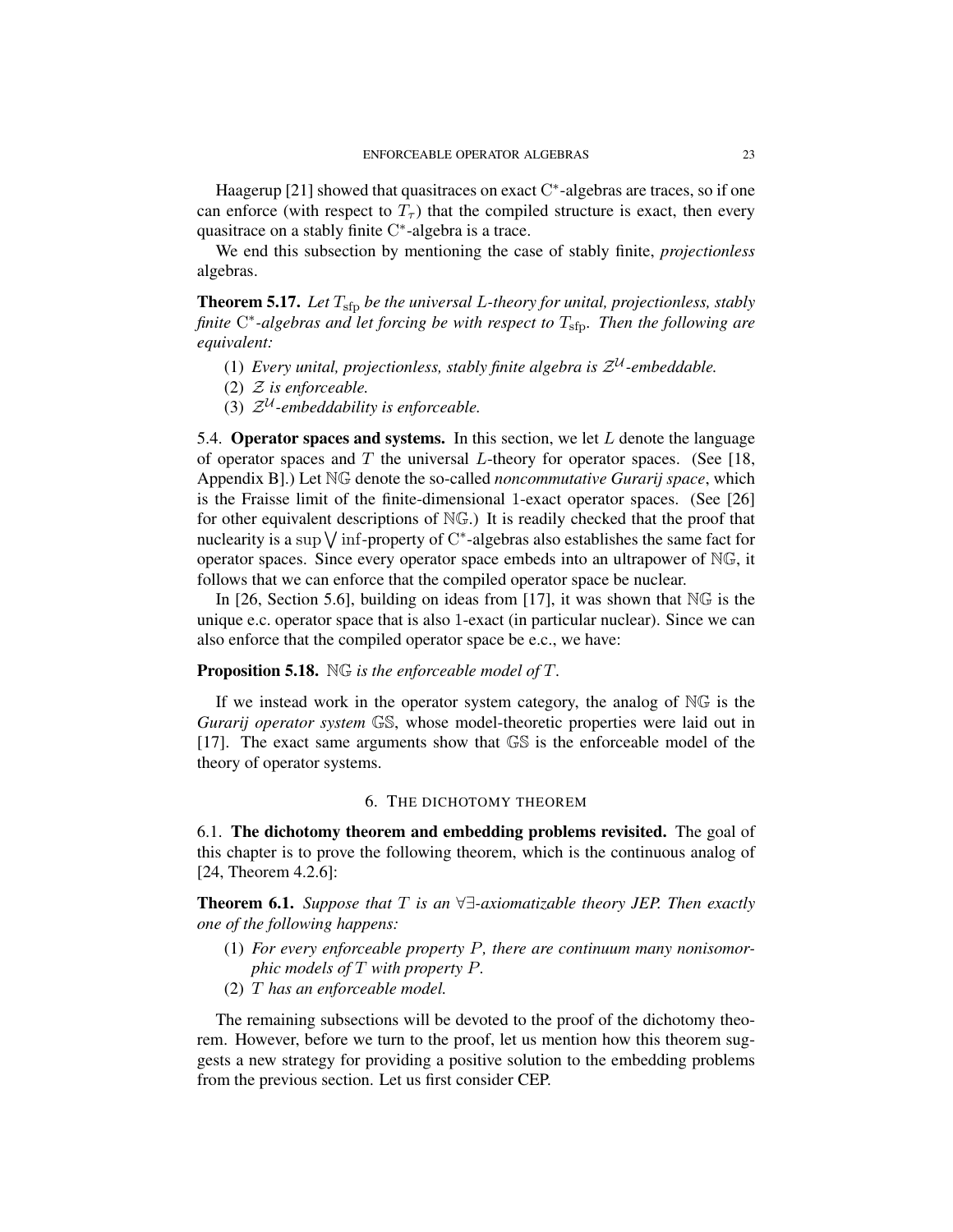**Step 1:** Find an enforceable property P of  $II_1$  factors shared by fewer than continuum many nonisomorphic separable  $II<sub>1</sub>$  factors.

By the Dichotomy Theorem and Step 1, there is an enforceable  $II_1$  factor  $\mathcal{E}$ .

**Step 2:** Show that the enforceable II<sub>1</sub> factor  $\mathcal E$  must be isomorphic to  $\mathcal R$ .

Clearly one (or both!) of these steps must be difficult, but it is not clear to us which step that is. That being said, as mentioned in Remark 5.3, since being an enforceable  $II_1$  factor is such a canonical property, it is hard to envision one existing without it being isomorphic to arguably the most canonical  $II_1$  factor  $\mathcal{R}$ .

Remark 6.2. In trying to establish Step 1, one should *not* try to show that there is a first-order property  $P$  that has fewer than continuum many nonisomorphic separable models. Indeed, as shown in [14], given any  $II_1$  factor M, there are continuum many nonisomorphic separable  $II_1$  factors elementarily equivalent to M.

The above strategy can be stated in an analogous fashion for the KEP. In connection with Step 2 for the KEP, the following remark seems in order.

**Remark 6.3.** Suppose that  $\mathcal{E}$  is the enforceable C<sup>\*</sup>-algebra. Then  $\mathcal{E}$  is finitegeneric, whence every embedding  $\mathcal{E} \hookrightarrow \mathcal{E}^{\mathcal{U}}$  is elementary. Thus, assuming the Continuum Hypothesis (CH), any two embeddings of  $\mathcal E$  into  $\mathcal E^{\mathcal U}$  are conjugate by an automorphism of  $\mathcal{E}^{\mathcal{U}}$ . If one can show that these automorphism are implemented by unitaries *and* that  $\mathcal{E} \equiv \mathcal{E} \otimes \mathcal{E}$ , then, by [12, Theorem 2.14], it follows that E is ssa and hence  $\mathcal{E} \cong \mathcal{O}_2$ . Since the question of whether or not E and  $\mathcal{O}_2$  are isomorphic is absolute (see [9]), the assumption of CH is harmless here.

The case of the MF problem is different in that, as mentioned in the last section, it is currently unknown whether or not the class of stably finite C\*-algebras has JEP. *If we assume* that the class of stably finite C<sup>∗</sup>-algebras has JEP and the above strategy then worked, we would conclude that the MF problem has a positive solution. Of course, if the MF problem has a positive solution, then every stably finite C ∗ -algebras has a trace, which itself implies that the minimal tensor product of two stably finite C\*-algebras is stably finite [21, Theorem 2.4], so the above strategy in the stably finite case would amount to a strategy for solving the following (possibly outlandish):

Conjecture 6.4. *The following are equivalent:*

- (1) *The class of stably finite* C ∗ *-algebas has JEP.*
- (2) *The MF problem has a positive solution.*
- (3) *Every stably finite* C ∗ *-algebra has a trace.*

6.2. **The topometric space**  $S_n^{\exists}(T)$ . In this subsection, we let T be an  $\forall \exists$ -axiomatizable L-theory with JEP. For  $A \models T$  and a tuple a from A, set

$$
etp^{A}(a) = \{ \varphi(x) = 0 : \varphi \text{ existential and } \varphi^{A}(a) = 0 \}.
$$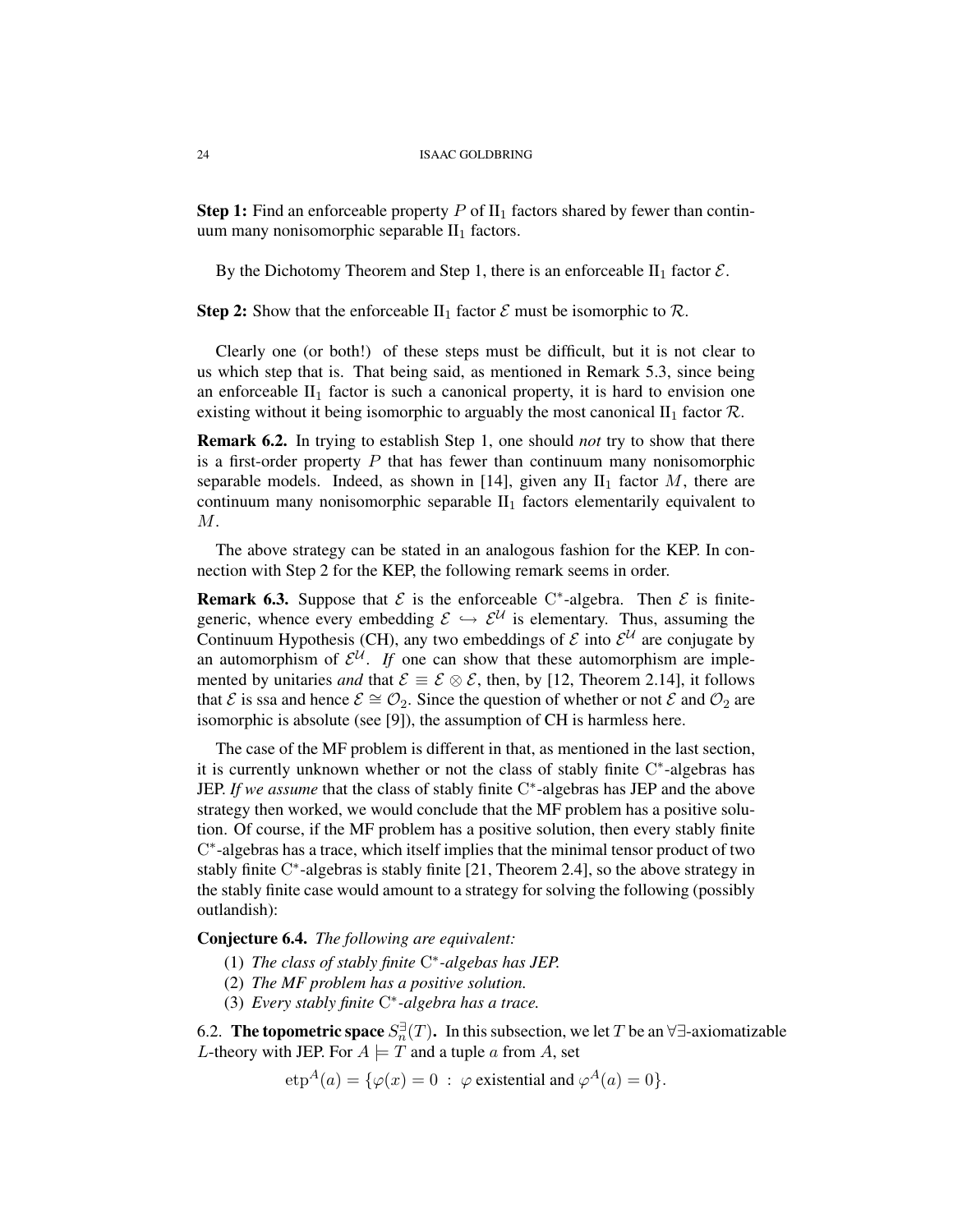We call  $e^{A}(a)$  the *existential type of* a *in* A. For  $n \geq 1$ , an *existential n-type* is the existential type of an *n*-tuple from a model of  $T$ .

The following lemma will prove useful a number of times.

**Lemma 6.5.** Suppose that  $A, A' \models T$  and a and a' are tuple from A and A' *respectively of the same length such that*  $e^{A'}(a') \subseteq e^{A}(a)$ . Then there is  $A'' \models T$  and embeddings  $i : A \rightarrow A''$  and  $j : A' \rightarrow A''$  such that  $i(a) = j(a')$ .

*Proof.* Let C and D denote two disjoint countably infinite sets of new constant symbols and expand A and A' to canonical  $L(C)$ - and  $L(D)$ -structures  $A^+$  and  $(A')^+$  respectively. Without loss of generality, a and a' are named by tuples of constants, say  $c$  and  $d$ . It is enough to show that

$$
T \cup \text{Diag}(A) \cup \text{Diag}(A') \cup \{d(c, d) = 0\}
$$

is satisfiable. Fix  $\varphi(c, c_1) = 0$  from  $Diag(A)$  and  $\psi(d, d_1) = 0$  from  $Diag(A')$ , with c and d disjoint tuples of constants and likewise for c' and d'. Also fix  $\epsilon > 0$ . By compactness, it is enough to show that

$$
T \cup \{ \varphi(c, c_1) = 0, \psi(d, d_1) \le \epsilon, d(c, d) = 0 \}
$$

is satisfiable. Since  $\inf_y \psi(x, y) = 0$  belongs to  $e^{At}(a') \subseteq e^{A}(a)$ , there is  $e \in A$  such that  $\psi(a, e) \leq \epsilon$ . Expand A to an  $L(C \cup D)$ -structure  $A^{++}$  by further expanding  $A^+$  to interpret d as a and  $d_1$  as e and the other constants by anything. It follows that  $A^{++}$  satisfies the last displayed set of conditions.

Definition 6.6. An existential type is *maximal* if it is not properly contained in any other existential type. For  $n \geq 1$ , we set

$$
S_n^{\exists}(T) := {\text{etp}}^A(a) : \text{ etp}^A(a) \text{ is a maximal } n\text{-type} \}.
$$

We will use letters like  $\pi$  and  $\rho$  to denote elements of  $S_n^{\exists}(T)$ .

**Lemma 6.7.** *Elements of*  $S_n^{\exists}(T)$  *are precisely the existential n-types*  $e^{i\phi}$ *where*  $A \models T$  *is e.c.* 

*Proof.* First suppose that  $\pi \in S_n^{\exists}(T)$ . Write  $\pi = \text{etp}^A(a)$  for some  $A \models T$  and  $a \in A$ . Let  $B \supseteq A$  be an e.c. model of T. Then  $\pi \subseteq \text{etp}^B(a)$ ; by maximality,  $\pi = \exp^{B}(a)$ .

Conversely, suppose that  $\pi = \exp^A(a)$  for  $A \models T$  e.c. Suppose that  $\pi \subseteq$  $\exp^{A'}(a')$  for some  $A' \models T$ . By Lemma 6.5, there is  $A'' \models T$  and  $i : A \rightarrow A''$ ,  $j : A' \to A''$  such that  $i(a) = j(a')$ . Now suppose that  $\varphi(x) = 0$  belongs to  $\exp^{A'}(a')$ . Then  $\varphi(x) = 0$  belongs to  $\exp^{A''}(j(a')) = \exp^{A''}(i(a))$ . Since A is e.c., it follows that  $\varphi(x) = 0$  belongs to  $\pi$ .

**Definition 6.8.** Given an existential formula  $\varphi(x)$ , with x an n-tuple of variables, and  $\epsilon > 0$ , let  $[\varphi < \epsilon]$  denote the set of elements  $\pi \in S_n^{\exists}(\mathcal{T})$  such that, writing  $\pi = \exp^A(a)$  for  $A \models T$  e.c., then  $\varphi^A(a) < \epsilon$ . The *logic topology* on  $S_n^{\exists}(T)$ has, as basic open neighborhoods of  $\pi(x)$ , sets of the form  $[\varphi < \epsilon]$ , where  $\varphi = 0$ belongs to  $\pi(x)$  and  $\epsilon > 0$ .

**Lemma 6.9.** *The logic topology on*  $S_n^{\exists}(T)$  *is Hausdorff.*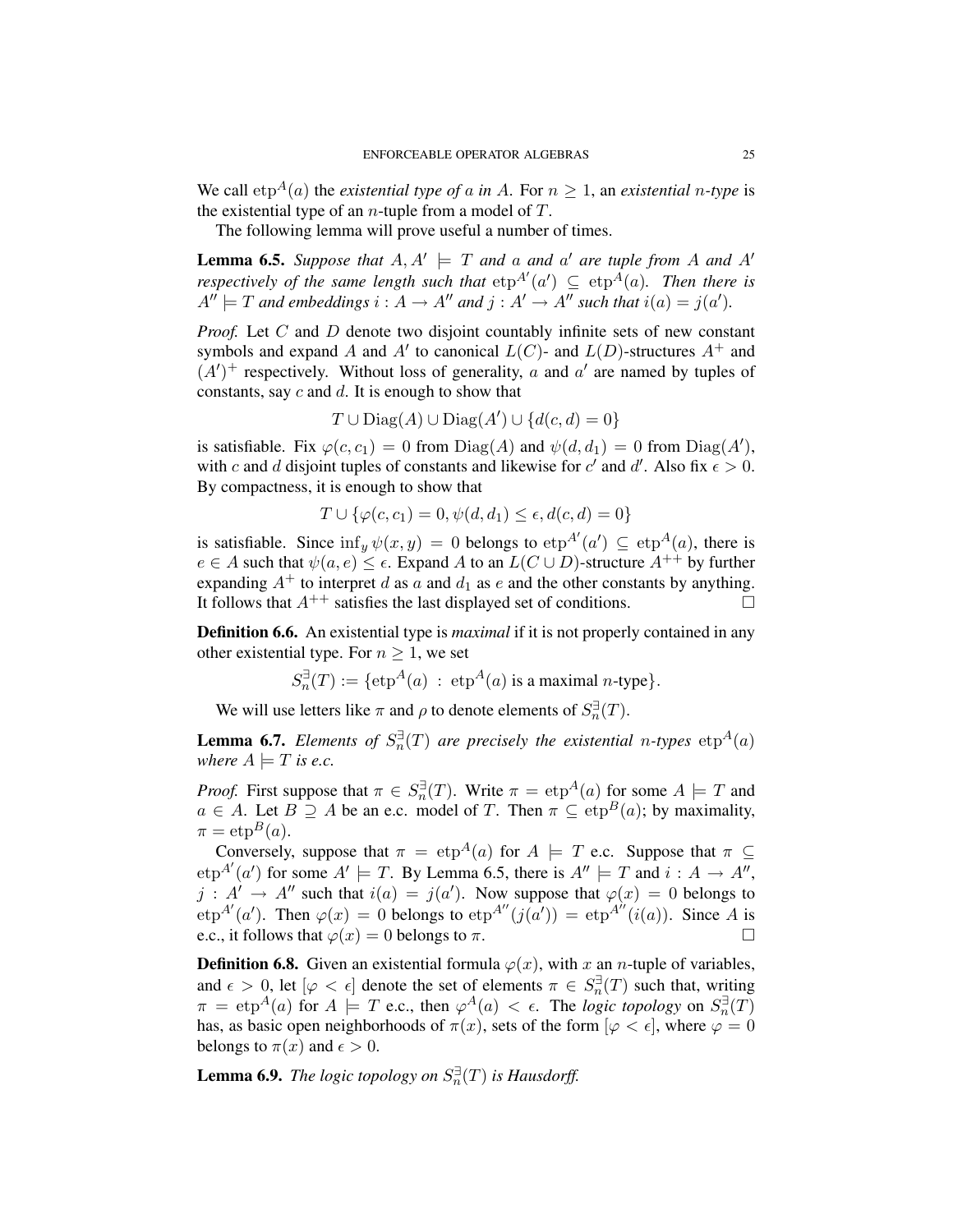*Proof.* Suppose that  $\pi, \rho \in S_n^{\exists}(\mathcal{T})$  are distinct. Without loss of generality, we may take an existential formula  $\varphi$  such that  $\varphi = 0$  belongs to  $\pi$  but not to  $\rho$ . By maximality of  $\rho$ , there must be some  $\epsilon > 0$  such that  $\rho \cup {\varphi \leq \epsilon}$  is not satisfiable, whence, by compactness, there is some  $\psi(x)$  and some  $\delta > 0$  such that  $\psi(x) = 0$ belongs to  $\rho$  and  $\{\psi(x) \leq \delta, \varphi(x) \leq \epsilon\}$  is not satisfiable. It follows that  $|\varphi| < \epsilon$ and  $[\psi \lt \delta]$  are disjoint open neighborhoods of  $\pi$  and  $\rho$  respectively.

There is also a natural metric on  $S_n^{\exists}(T)$ .

**Definition 6.10.** For  $\pi, \rho \in S_n^{\exists}(T)$ , set

$$
d(\pi, \rho) := \inf \{ d(a, b) : a, b \in A \models T, \pi = \exp^{A}(a), \rho = \exp^{A}(b) \}.
$$

Note that JEP is needed to ensure that  $\pi$  and  $\rho$  are realized in a common model, whence  $d(\pi, \rho) < \infty$ . Note also that, by saturation, the infimum in the above definition is actually a minimum.

**Lemma 6.11.** *d is a metric on*  $S_n^{\exists}(T)$ .

*Proof.* Reflexivity and symmetry are clear. For transitivity, fix  $\epsilon > 0$  and take  $A, A' \models T, a, b \in A, b', c \in A'$  such that  $\pi = e^{A}(a), \rho = e^{A}(b) = e^{A'}(b'),$ and  $\sigma = \exp^{A'}(c)$  with  $d(a, b) \leq d(\pi, \rho) + \epsilon$  and  $d(b', c) \leq d(\rho, \sigma) + \epsilon$ . By Lemma 6.5, there is  $A'' \models T$  and embeddings  $i : A \rightarrow A''$  and  $j : A' \rightarrow A''$  such that  $i(b) = j(b')$ . By maximality,  $\pi = \exp^{A''}(i(a))$ ,  $\rho = \exp^{A''}(i(b)) = \exp^{A''}(j(b'))$ and  $\sigma = \exp^{A''}(i(c))$ . It follows that

$$
d(\pi,\sigma) \leq d(i(a),j(c)) \leq d(i(a),i(b)) + d(j(b'),j(c)) \leq d(\pi,\rho) + d(\rho,\sigma) + 2\epsilon.
$$

Since  $\epsilon > 0$  was arbitrary, we are done.

Recall from [4] that a *topometric space* is a triple  $(X, \tau, d)$ , where  $(X, \tau)$  is a Hausdorff topological space,  $(X, d)$  is a metric space, and the following two conditions holds:

- The metric topology refines the topology  $\tau$ .
- d is  $\tau$ -lower semi-continuous, i.e., for all  $r > 0$ , the set

$$
\{(x, y) \in X^2 : d(x, y) \le r\}
$$

is  $(\tau \times \tau)$ -closed.

**Proposition 6.12.**  $S_n^{\exists}(T)$  *is a topometric space.* 

*Proof.* It is clear that d refines the logic topology. For the second item, suppose that  $d(\pi, \rho) > r$ . Then  $T \cup \pi(x) \cup \rho(y) \cup \{d(x, y) \leq r\}$  is not satisfiable, so by compactness, there are existential formulae  $\varphi$  and  $\psi$  and  $\delta > 0$  such that  $\varphi = 0$ belongs to  $\pi$ ,  $\psi = 0$  belongs to  $\rho$ , and  $T \cup {\varphi(x) < \delta, \psi(y) < \delta, d(x, y) \leq r}$ is not satisfiable. It follows that  $d(\pi', \rho') > r$  for any  $\pi' \in [\varphi < \delta]$  and any  $\rho' \in [\psi < \delta].$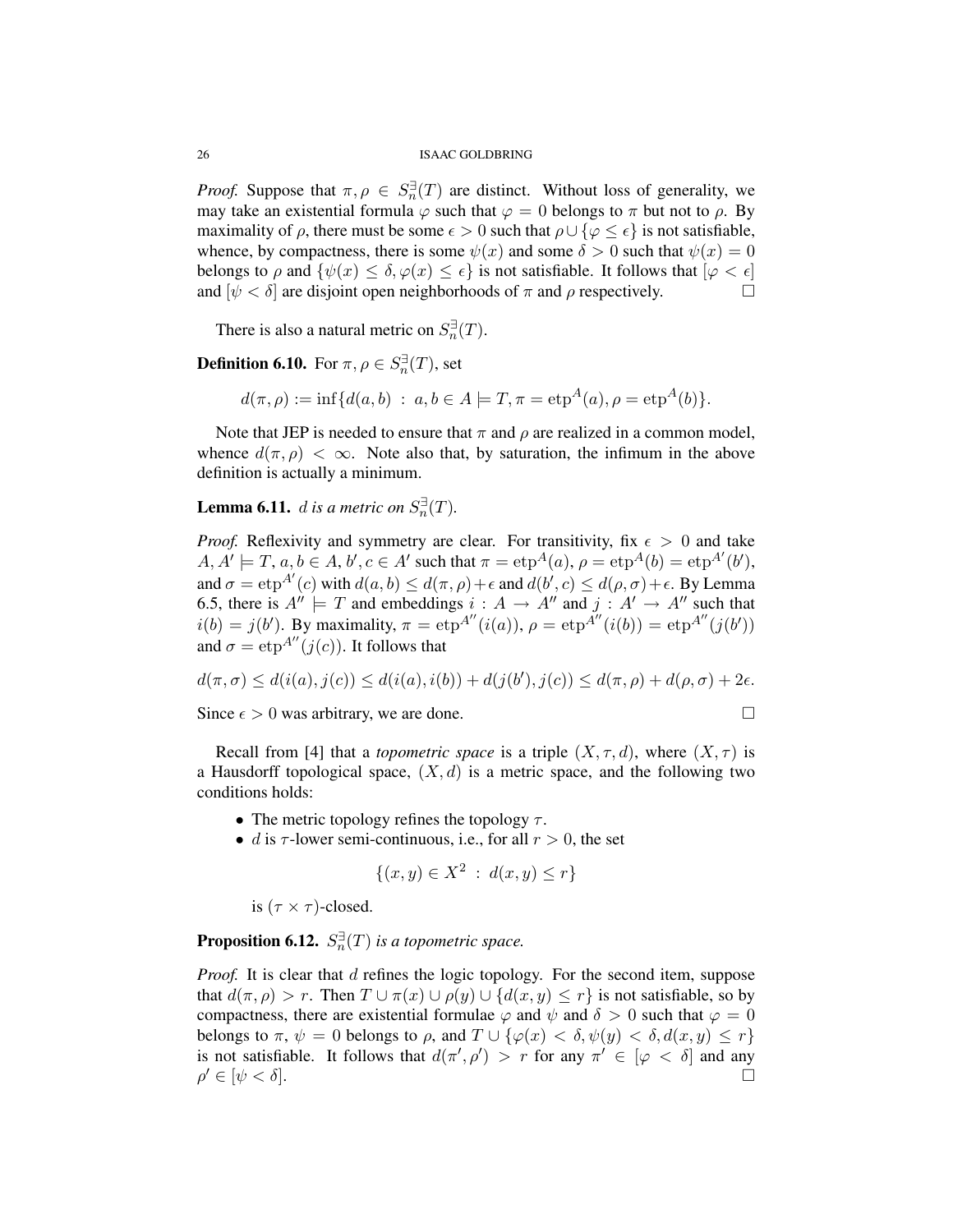6.3. Isolated existential types and  $e$ -atomic models. We continue to assume that T is an  $\forall \exists$ -axiomatizble theory with JEP. As discussed in [4], in topometric spaces there are two appropriate notions of isolated point. For a topometric space  $(X, \tau, d)$ ,  $x \in X$  is called:

- $\bullet$  *d*-*isolated* if the two topologies agree at x;
- *weakly d-isolated* if, for every  $\epsilon > 0$ , the open ball  $B(x, \epsilon)$  centered at x of radius  $\epsilon$  has nonempty  $\tau$ -interior.

Clearly every  $d$ -isolated point is weakly  $d$ -isolated. In general topometric spaces, these notions may be distinct. However, we have:

**Lemma 6.13.** In  $S_n^{\exists}(T)$ , every weakly d-isolated point is d-isolated.

*Proof.* The corresponding fact for  $S_n(T)$  is [5, Proposition 12.5]; we note that the proof applies to  $S_n^{\exists}$  (T) verbatim.

We may thus just refer to *isolated types* in  $S_n^{\exists}(T)$ .

**Corollary 6.14.** The set of isolated types in  $S_n^{\exists}(T)$  is metrically closed.

*Proof.* In [4, Lemma 2.2], it is shown that the set of weakly d-isolated points in an arbitrary topometric space is metrically closed.

Suppose that  $\pi$  is isolated,  $\epsilon > 0$ , and O is a logically open set contained in  $B(\pi, \epsilon)$ . If  $B \models T$  is e.c. and  $e^{B}(b) \in O$ , then a priori, all we are guaranteed is that there are realizations of  $\pi$  and  $e^{i\phi}$  to in some (possibly different) e.c. model of T that are within  $\epsilon$  of each other. Our next goal is to show that this can in fact be improved by showing that, after possibly shrinking O, if  $e^{B}(b) \in O$ , then there is some realization of  $\pi$  *in* B that is within  $\epsilon$  of b. First, a preliminary lemma.

**Lemma 6.15.** *Fix*  $\pi \in S_n^{\exists}(T)$  *and*  $\epsilon > 0$ *. Suppose that O is a logically open neighborhood of*  $\pi$  *contained in*  $B(\pi, \epsilon)$ *. Suppose that*  $B \models T$  *is e.c. and*  $b \in B$  *is*  $\mathit{such that}~\text{etp}^B(b) \in O.$  Then for all logically open  $U$  containing  $\pi$ , there is  $b' \in B$ such that  $\exp^B(b') \in U$  and  $d(b, b') < \epsilon$ .

*Proof.* Fix a logically open neighborhood U of  $\pi$ . By hypothesis, there is e.c.  $C \models T$  and  $c, d \in C$  such that  $\pi = \exp^C(c)$ ,  $\exp^B(b) = \exp^C(d)$ , and  $d(c, d) < \epsilon$ . By Lemma 6.5, there is e.c.  $D \models T$  and  $i : B \rightarrow D$  and  $j : C \rightarrow D$  such that  $i(b) = j(d)$ . Thus,  $\pi = \exp^D(j(c))$ ,  $\exp^B(b) = \exp^D(i(b))$ , and  $d(i(b), j(c)) < \epsilon$ . The result now follows from the fact that  $B$  is e.c. in  $D$ .

**Proposition 6.16.** *Suppose that*  $\pi \in S_n^{\exists}(T)$  *is isolated. Then for all*  $\epsilon > 0$ *, there is a logically open set* O *such that if*  $B \models T$  *is e.c.,*  $b \in B$  *and*  $\text{etp}^B(b) \in O$ *, then there is*  $c \in B$  *with*  $\pi = \exp^{B}(c)$  *and*  $d(b, c) < \epsilon$ *.* 

*Proof.* Take  $K \in \mathbb{N}$  such that  $\sum_{k=K}^{\infty} 2^{-k} < \epsilon$ . For  $k \geq K$ , let  $O_k$  be a logically open neighborhood of  $\pi$  contained in  $B(\pi, 2^{-k})$ . Set  $O := O_K$ . We claim that O is as desired. Suppose that  $b \in B$  and  $e^{B}(b) \in O$ . By the previous lemma, there is  $b_1 \in B$  such that  $e^{B}(b_1) \in O_{K+1}$  and  $d(b, b_1) < 2^{-K}$ . By the previous lemma again, there is  $b_2 \in B$  such that  $\exp^B(b_2) \in O_{K+2}$  and  $d(b_1, b_2) < 2^{-K+1}$ .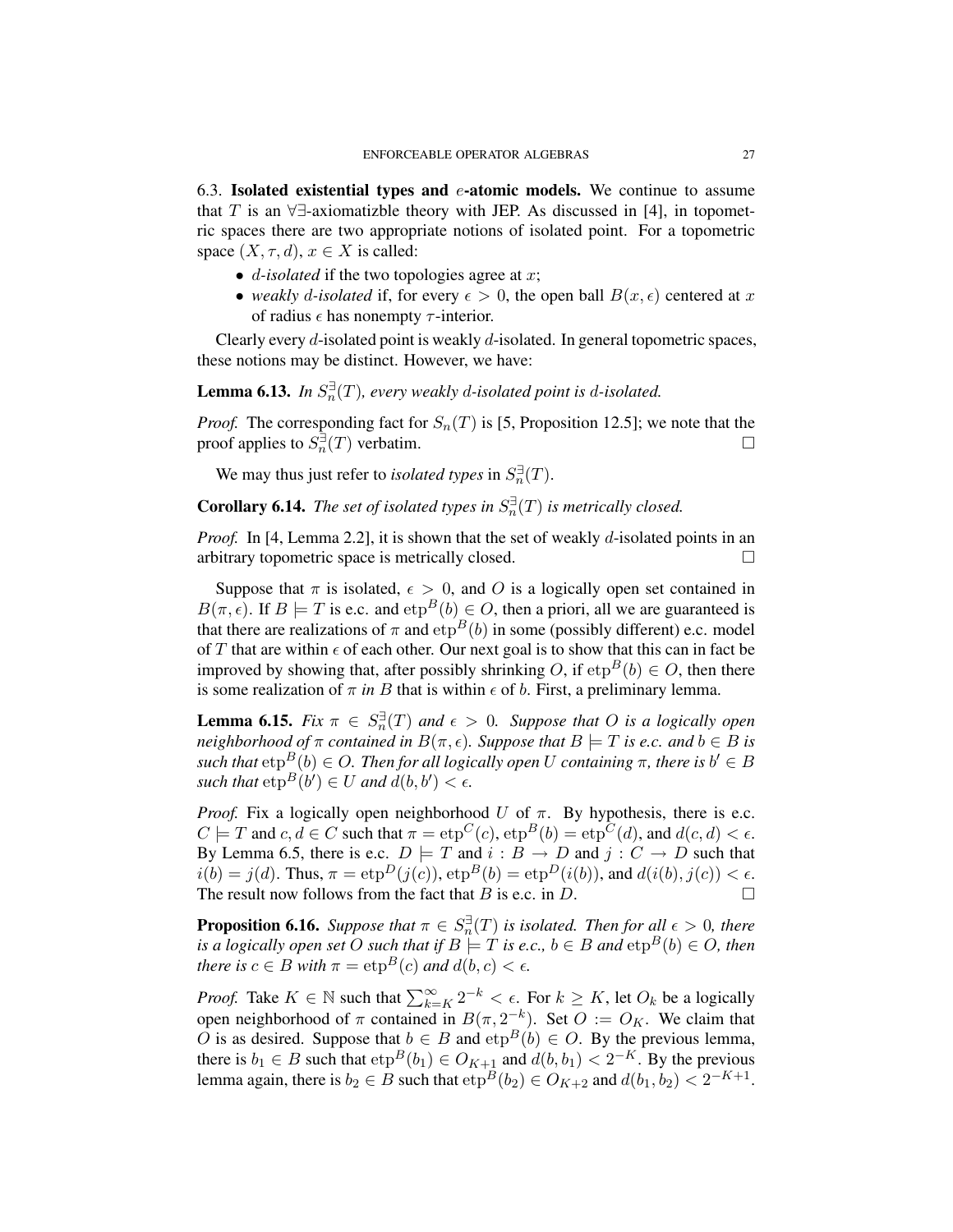Continuing in this way, it follows that  $(b_k)_{k\geq K}$  is a Cauchy sequence in B. Set  $c = \lim b_k$ . We have that  $d(b, b') \le \sum_{k \ge K} d(b_k, b_{k+1}) < \epsilon$  and  $e^{i\theta}c = \pi$ .  $\Box$ 

**Definition 6.17.**  $A \models T$  is called *e-atomic* if, for every  $n \ge 1$  and every *n*-tuple *a* from A,  $e$ t $p^A$ (*a*) is an isolated element of  $S_n^{\exists}(T)$ .

Note that, in particular, every existential type realized in an  $e$ -atomic model is maximal, so e-atomic models are e.c.

The proof of the following fact follows the outline of the corresponding fact for atomic models of complete theories given by Bradd Hart in his online lecture notes [22, Lecture 7]. We recall our outstanding assumption that  $T$  has JEP.

**Proposition 6.18.** *If*  $A, B \models T$  *are both separable and e-atomic, then*  $A \cong B$ *.* 

*Proof.* We will produce sequences

$$
a_0^0, a_0^1 a_1^1, a_0^2 a_1^2 a_2^2, \ldots,
$$

and

$$
b_0^0, b_0^1 b_1^1, b_0^2 b_1^2 b_2^2, \ldots,
$$

from  $A$  and  $B$  respectively such that:

- (1) for all  $n \ge k$ ,  $e^{i\phi A}(a_0^n \cdots a_k^n) = e^{i\phi B}(b_0^n \cdots b_k^n);$
- (2) for all  $k \leq n$ ,  $d(a_k^n, a_k^{n+1})$ ,  $d(b_k^n, b_k^{n+1}) \leq 2^{-n}$ ; consequently, for every k,  $(a_k^n)_{n \geq k}$  and  $(b_k^n)_{n \geq k}$  are Cauchy sequences in A and B respectively whose limits we shall denote by  $a_k$  and  $b_k$ ;
- (3)  $(a_k)$  and  $(b_k)$  are dense in A and B respectively.

Assuming that these sequences have been produced, then the map  $a_k \mapsto b_k$  clearly extends to an isomorphism from A to B.

Let  $(c_k)$  and  $(d_k)$  enumerate countable, dense subsets of A and B respectively. We perform the usual back-and-forth style argument, at each stage putting either some  $c_k$  in the sequences of a's or some  $d_k$  in the sequence of b's, revisiting each  $c_k$  and  $d_k$  infinitely often. We start by setting  $a_0^0 := c_0$ . Let O be a logically open set contained in  $B(\text{etp}^A(c_0), \frac{1}{2})$  $(\frac{1}{2})$ . By JEP, there is  $b \in B$  such that  $e^{t}b \in O$ . By Proposition 6.16, there is  $b' \in B$  such that  $e^{b}b' = e^{b}b''$  and  $b_0$ . We set  $b_0^0$  to be this  $b'$ .

Now suppose that we have constructed  $a_0^n a_1^n \cdots a_n^n$  and  $b_0^n b_1^n \cdots b_n^n$  and we are considering  $c_k$ . We set  $a_0^n a_1^n \cdots a_{n+1}^{n+1} := a_0^n a_1^n \cdots a_n^n c_k$ ,  $\pi := \exp^A(a_0^n a_1^n \cdots a_n)$ , and  $\rho = \exp^A(a_0^n a_1^n \cdots a_n c_k)$ . Let O be a basic logically open set as guaranteed to exist by Proposition 6.16 for  $\pi$  and  $2^{-n}$ , say  $O = [\varphi(x_0, \ldots, x_n, y) \leq \epsilon]$ . Since  $A \models \inf_y \varphi(a_0^n, \ldots, a_n^n, y) < \epsilon$ , by the inductive assumption, we have that  $B \models$  $\inf_y \varphi(b_0^n,\ldots,b_n^n,y) < \epsilon$ . By Proposition 6.16, there is  $b_0^{n+1}b_1^{n+1}\cdots b_{n+1}^{n+1} \in B$ such that  $\rho = \exp^B(b_0^{n+1} \cdots b_{n+1}^{n+1})$  and  $d(b_i^n, b_i^{n+1}) \leq 2^{-n}$  for  $i \leq n$ .

We clearly have (1) and (2). It remains to show (3). Fix  $\epsilon > 0$  and take  $N \in \mathbb{N}$ such that  $\sum_{n\geq N} 2^{-n} < \epsilon$ . Suppose  $c_k$  is visited at stage  $n > N$ . Then  $d(a_n, c_k) <$  $\epsilon$ ; since the  $(c_k)$ 's are dense, we get that  $(a_n)$  is dense. The same argument holds for  $(b_n)$ .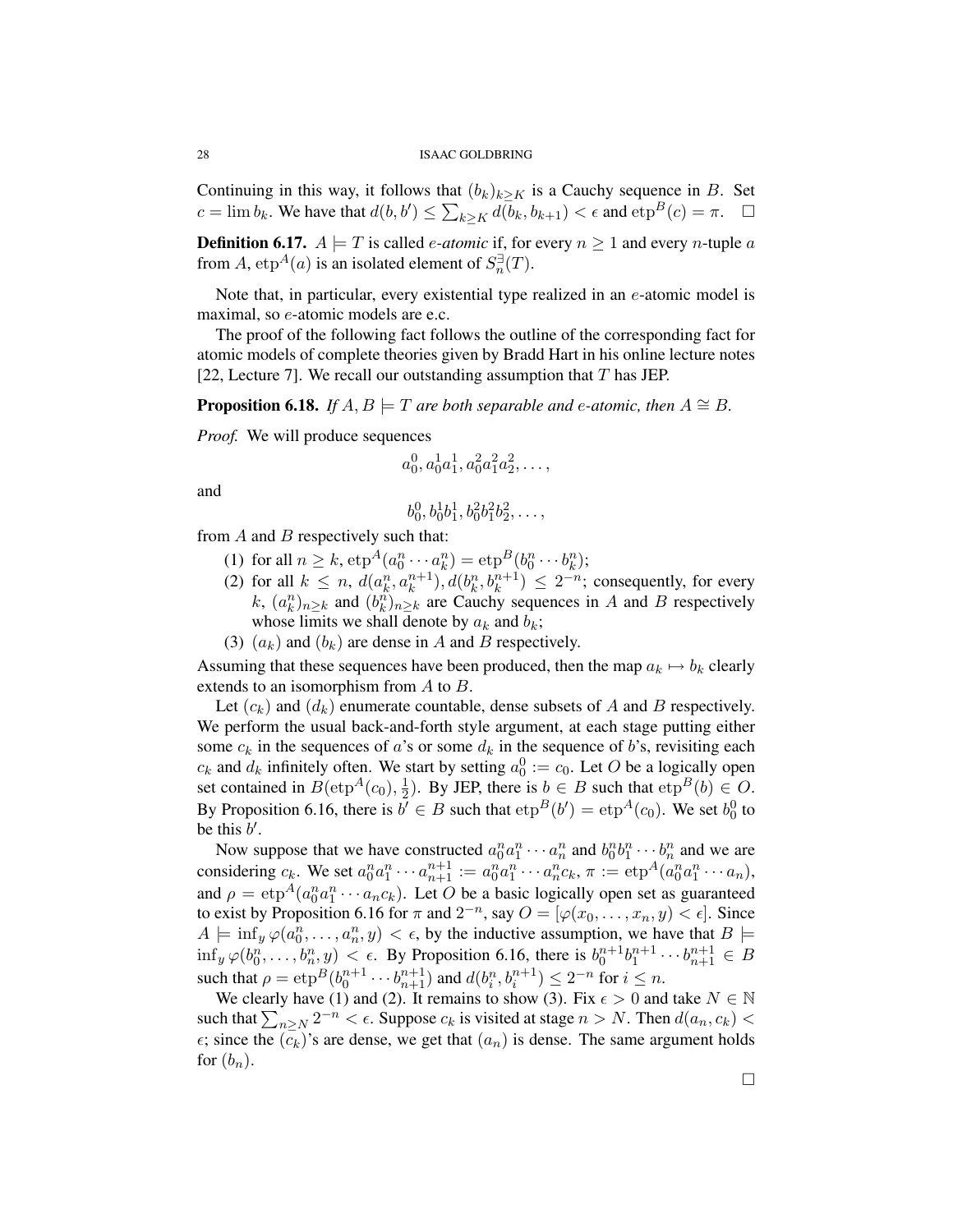A "forth-only" version of the above proof shows:

Proposition 6.19. *If* A *is an* e*-atomic model of* T*, then* A *embeds into all e.c. models of* T*.*

We will see later (Corollary 6.26) that the converse of this proposition holds. Now that we have settled the uniqueness of separable e-atomic models, the question of existence remains. We first note a necessary condition.

**Lemma 6.20.** If T has an e-atomic model, then the isolated types in  $S_n^{\exists}(T)$  are *logically dense for all*  $n > 1$ *.* 

*Proof.* Let A be an e-atomic model of T. Fix a non-empty logically open set  $[\varphi < \epsilon]$ . Then there is an e.c. model  $B \models T$  such that  $(\inf_x \varphi(x))^B < \epsilon$ . By JEP,  $(\inf_x \varphi(x))^A < \epsilon$ . If  $a \in A$  is such that  $\varphi^A(a) < \epsilon$ , then the isolated type  $e^{A}(a)$ belongs to  $[\varphi < \epsilon]$ .

What is more important is that the converse holds. In fact:

**Lemma 6.21.** Suppose that the isolated types in  $S_n^{\exists}(T)$  are logically dense for all  $n \geq 1$ . Then the property that the compiled structure is e-atomic is enforceable.

*Proof.* By the conjunction lemma and the fact that isolated elements of  $S_n^{\exists}(T)$  are metrically closed, it is enough to show that, for any  $\delta > 0$  and any tuple c of distinct witnesses, that we can enforce that  $e^{A}(c)$  is maximal and within  $\delta$  of an isolated type. Suppose that  $\forall$  opens with  $p_0 = \{ \psi_i(c, d) < \epsilon_i : i = 1, ..., k \}$ , where c and d are disjoint tuples of constants. Fix  $\epsilon > 0$  and  $\delta_i$  such that  $\delta_i + \epsilon < \epsilon_i$ . By assumption, there is an isolated maximal existential type  $\pi(x)$  contained in  $[\inf_y \max_i(\psi_i(x, y) - \delta_i) < \epsilon]$ . Suppose that  $[\theta(x) < \eta]$  is a neighborhood of  $\pi$ contained in  $B(\pi, \delta)$ . Since  $T \cup p_0 \cup {\theta(x) < \eta}$  is consistent, by Lemma 2.9,  $\exists$  can play  $p_1 \supseteq p_0$  such that  $p_1 \Vdash^g \theta(c) < \eta$ . It follows that in the compiled structure we can force that A is e.c. and  $d(\text{etp}^{A}(c), \pi) < \delta$ .

Combining Proposition 6.18 with Lemmas 6.20 and 6.21, we obtain:

**Corollary 6.22.** Suppose that the isolated points in  $S_n^{\exists}(T)$  are dense for all  $n \geq 1$ . *Then* T *has an enforceable model.*

Corollary 6.23. *Suppose that* T *has an* e*-atomic model* A*. Then* A *is the enforceable model of* T*.*

6.4. Games with many boards. Once again, we assume that T is an  $\forall \exists$ -axiomatizable theory with JEP.

In the proof of the dichotomy theorem, it is important to extend our game to the setting where we have "many boards." More concretely, let us first consider the game with two boards, which is played exactly as before, except each player plays two conditions  $p_{i+1}^1, p_{i+1}^2$  extending the previous players conditions  $p_i^1, p_i^2$ . It is important to note that the two boards are independent of one another. At the end, providing both players played definitive sequences, the players will have compiled two structures, say  $A_1^+$  and  $A_2^+$  with reducts  $A_1$  and  $A_2$ . Given a property R of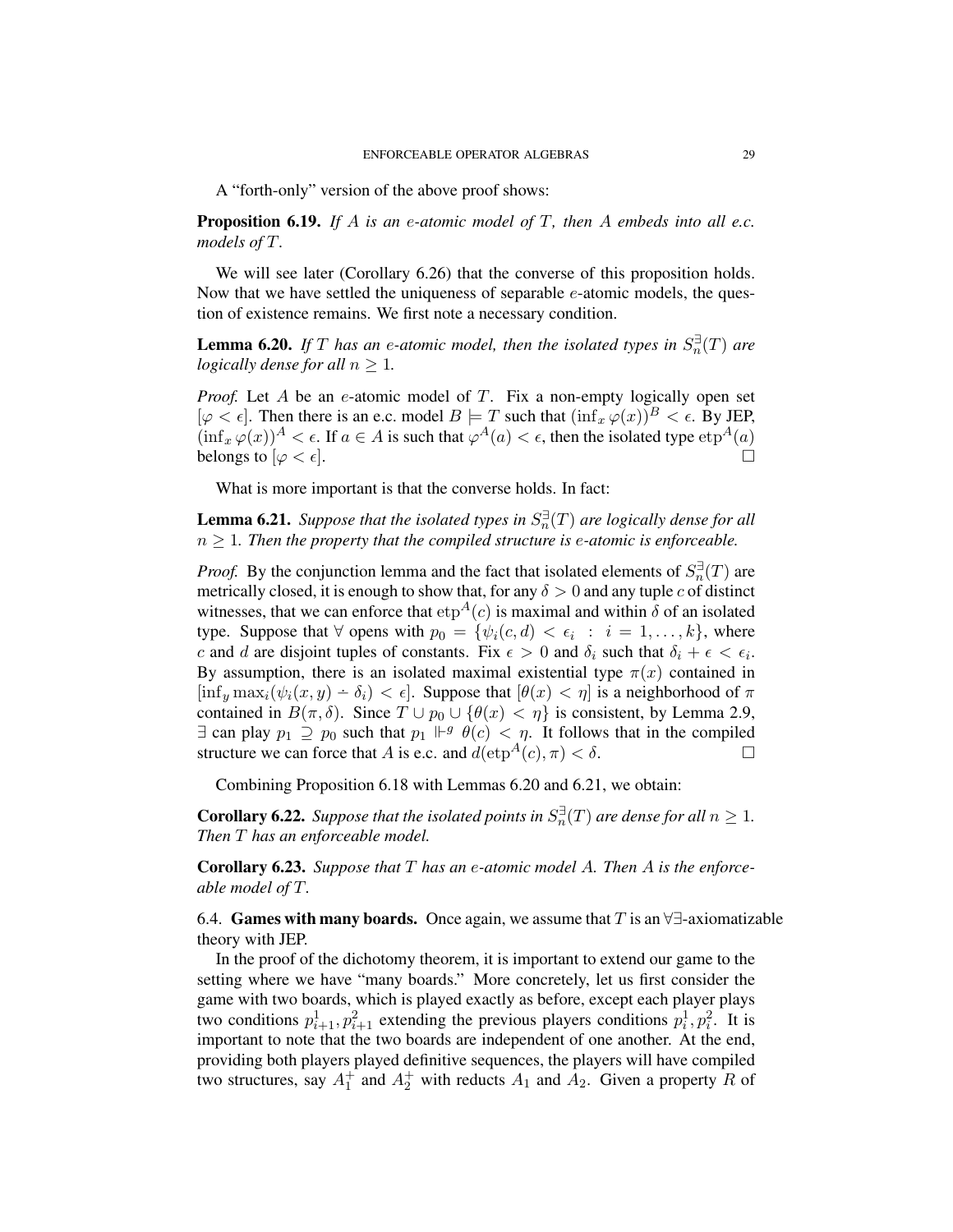pairs of structures, we say that R is enforceable if  $\exists$  has a winning strategy that ensures that the pair of compiled structures has property R.

The following lemma is obvious but worth pointing out.

## Lemma 6.24.

- (1) *If* P *and* Q *are enforceable properties of structures, then it is enforceable that the compiled pair*  $(A_1^+, A_2^+)$  *is such that*  $A_1^+$  *has* P *and*  $A_2^+$  *has* Q.
- (2) If  $(R_i)$  *is a family of countably many enforceable properties of pairs of structures, then the conjunction of the* Ri*'s is also enforceable.*

For us, the main proposition about the two-board game is the following:

Proposition 6.25. *It is enforceable that the only maximal existential types realized in both*  $A_1$  *and*  $A_2$  *are e-isolated.* 

*Proof.* Fix  $\delta > 0$  and tuples of distinct constants c and d. By the conjunction lemma, it suffices to show that if  $e^{A_1}(c) = e^{A_2}(d)$ , then the  $\delta$  ball around this common existential type  $\pi$  contains a logically open set.

Suppose that  $\forall$  starts by playing  $p_0^1$  and  $p_0^2$ . Write

$$
p_0^1 = \{ \psi_{i1}(c, b_1) < \epsilon_{i1} \; : \; i = 1, \dots, k \}
$$

and

$$
p_0^2 = \{ \psi_{i2}(c, b_2) < \epsilon_{i2} : i = 1, \dots, k \}.
$$

First suppose that  $O := \bigcap_{i=1}^k [\inf_y \psi_{i1}(x, y) < \epsilon_{i1}] \subseteq B(\rho; \frac{\delta}{2})$  $\frac{\delta}{2}$ ) for some  $\rho \in O$ . It follows that if the game ends with  $\exp^{A_1}(c) = \exp^{A_2}(d) = \pi$ , then  $\pi \in O$ , whence  $d(\pi, \rho) < \frac{\delta}{2}$  $\frac{\delta}{2}$ , and  $O \subseteq B(\pi, \delta)$ .

If the first case does not apply, then there are  $\rho_1, \rho_2 \in O$  such that  $d(\rho_1, \rho_2) \geq \frac{\delta}{2}$  $\frac{\delta}{2}$ . Take  $\sigma \in \bigcap_{i=1}^k [\inf_y \psi_{i2}(x, y) < \epsilon_{i2}]$ . Without loss of generality, we then have that  $d(\rho_1, \sigma) \, \ge \, \frac{\delta}{4}$  $\frac{\delta}{4}$ . Since  $S_n^{\exists}(T)$  is a topometric space, there are logically open sets  $[\chi \lt \eta]$  and  $[\theta \lt \zeta]$  containing  $\rho_1$  and  $\sigma$  respectively such that  $d([\chi \lt \eta], [\theta \lt \eta])$  $\zeta$ ])  $\geq \frac{\delta}{8}$  $\frac{\delta}{8}$ . By Lemma 2.9,  $\exists$  may respond by playing  $p_1^1 \supseteq p_0^1$  and  $p_1^2 \supseteq p_0^2$  such that  $p_1^1 \Vdash^g \chi(c) < \eta$  and  $p_1^2 \Vdash^g \theta(d) < \eta$ . It is clear then that in the compiled structures,  $d(\exp^{A_1}(c), \exp^{A_2}(d)) \geq \frac{\delta}{8}$ 8 .

Corollary 6.26. *Suppose that* T *is* ∀∃*-axiomatizable and* A *is an e.c. model of* T *that embeds into all e.c. models of* T*. Then* A *is* e*-atomic and hence enforceable.*

Remark 6.27. The previous corollary gives an alternative proof of the fact that ssa algebras are enforceable models of their universal theories.

The other game that we will need is the following "splitting game." While we will not present the most general version of the game, this is the only version that we will need in the proof of the dichotomy theorem. In this game, ∀ starts by playing a condition  $p_0^{\emptyset}$  and  $\exists$  responds by playing  $p_1^{\emptyset} \supseteq p_0^{\emptyset}$ . Now,  $\forall$  responds with two extensions  $p_2^0, p_2^1 \supseteq p_1^{\emptyset}$  and  $\exists$  responds with single extensions  $p_3^0 \supseteq p_2^0$  and  $p_3^1 \supseteq p_2^1$ . More generally, for every  $s \in 2^{\lt \omega}$ , assume  $\forall$  has played conditions  $p_i^s$ .  $\exists$  then responds with  $p_{i+1}^s \supseteq p_i^s$  and then  $\forall$  responds with two extensions  $p_{i+2}^{s0}, p_{i+2}^{s1} \supseteq p_{i+1}^{s}$ .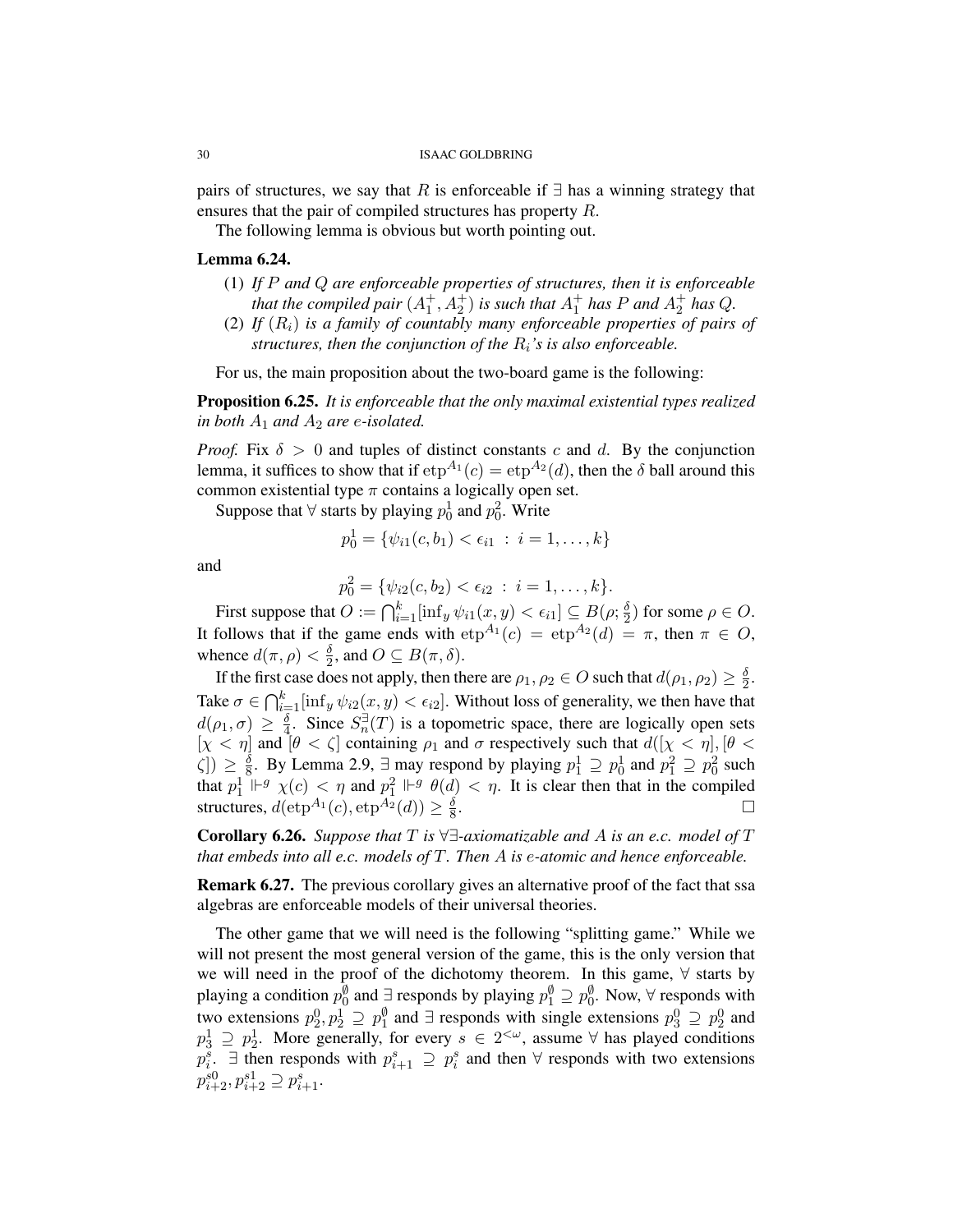At the end of a play, we have a tree of plays, where nodes at even levels have precisely one extension while nodes at odd levels have precisely two extensions. Provided each infinite path through the tree is a definitive play of the original oneboard game, we have a family  $(A^+_\alpha : \alpha \in 2^\omega)$  of continuum many compiled structures. Given a property R of families of structures indexed by  $2^{\omega}$ , we hope it is clear to the reader how to make sense of the statement that  $R$  is an enforceable property.

The main fact that we will need about the splitting game is the following. Its proof is not difficult (just a notational mess) and is exactly the same as its classical counterpart (see [24, Theorem 4.1.5]) so we omit the proof.

Proposition 6.28. *Let* R *be an enforceable property of pairs of structures. Let* P *be the property of families*  $(B^+_\alpha\,:\, \alpha\in 2^\omega)$  *of structures that states that*  $(B^+_\alpha, B^+_\beta)$ *has property* R *whenever*  $\alpha \neq \beta$ *. Then* P *is an enforceable property.* 

6.5. Proof of the dichotomy theorem. We now have all the ingredients needed to prove the dichotomy theorem. If the e-isolated types are dense for all  $n \geq 1$ , then we know that we have an enforceable model by Corollary 6.22. So assume now that the  $e$ -isolated types are not dense and fix an enforceable property  $P$ . Take a basic logically open set  $[\varphi \lt \epsilon]$  that contains no e-isolated type.

We play the splitting game from the previous section. Let  $p_0^{\emptyset}$  be a condition such that  $p_0^{\emptyset} \Vdash^g \varphi(c) < \epsilon$  and then have  $\forall$  play future stages any way they want. We obtain models  $(A_\alpha^+ : \alpha \in 2^\omega)$  with  $a_\alpha := c^{A_\alpha^+}$ . By Propositions 6.25 and 6.28,  $\exists$  can enforce that each  $A^+_{\alpha}$  is an e.c. model of T with property P such that  $\varphi(a_{\alpha})^{A_{\alpha}} < \epsilon$  and that the only types realized in distinct  $A_{\alpha}$ 's are eisolated. It remains to show that  $A_{\alpha}$  and  $A_{\beta}$  are not isomorphic for  $\alpha \neq \beta$ . Let  $\pi_{\alpha} := \text{tp}^{A_{\alpha}}(a_{\alpha})$ . If  $\pi_{\alpha}$  is realized in  $A_{\beta}$ , then  $\pi_{\alpha}$  is *e*-isolated, contradicting the fact that  $\pi_{\alpha} \in [\varphi < \epsilon]$ .

Remark 6.29. From the dichotomy theorem and Lemma 6.21, we see that enforceable models are *e*-atomic. In particular,  $C(\mathbb{P})$  is an *e*-atomic model of the theory of unital, projectionless, abelian C\*-algebras. By Proposition 6.19, it follows that  $C(\mathbb{P})$  embeds into  $C(X)$  whenever  $C(X)$  is e.c. This is a special case of the result of Bellamy used in the proof that  $C(\mathbb{P})$  is prime, namely that any hereditarily indecomposable continuum surjects onto P. It would be interesting to see if some further elaborations of the ideas used in this paper could be used to give a model-theoretic proof of Bellamy's result.

#### **REFERENCES**

- [1] P. Bankston, *The Chang-Łos-Suszko theorem in a topological setting ´* , Archive for Mathematical Logic 45 (2006), 97-112.
- [2] J. Barwise (editor), *The handbook of mathematical logic*, Studies in Logic and the Foundations of Mathematics (Book 90), North Holland, 1989.
- [3] D. Bellamy, *Mapping hereditarily indecomposable continua onto a pseudo-arc*, Topology Conference (Virginia Polytech. Inst. and State Univ., Blacksburg, Va., 1973), 6-14, Lecture Notes in Math 375, Springer, Berlin, 1974.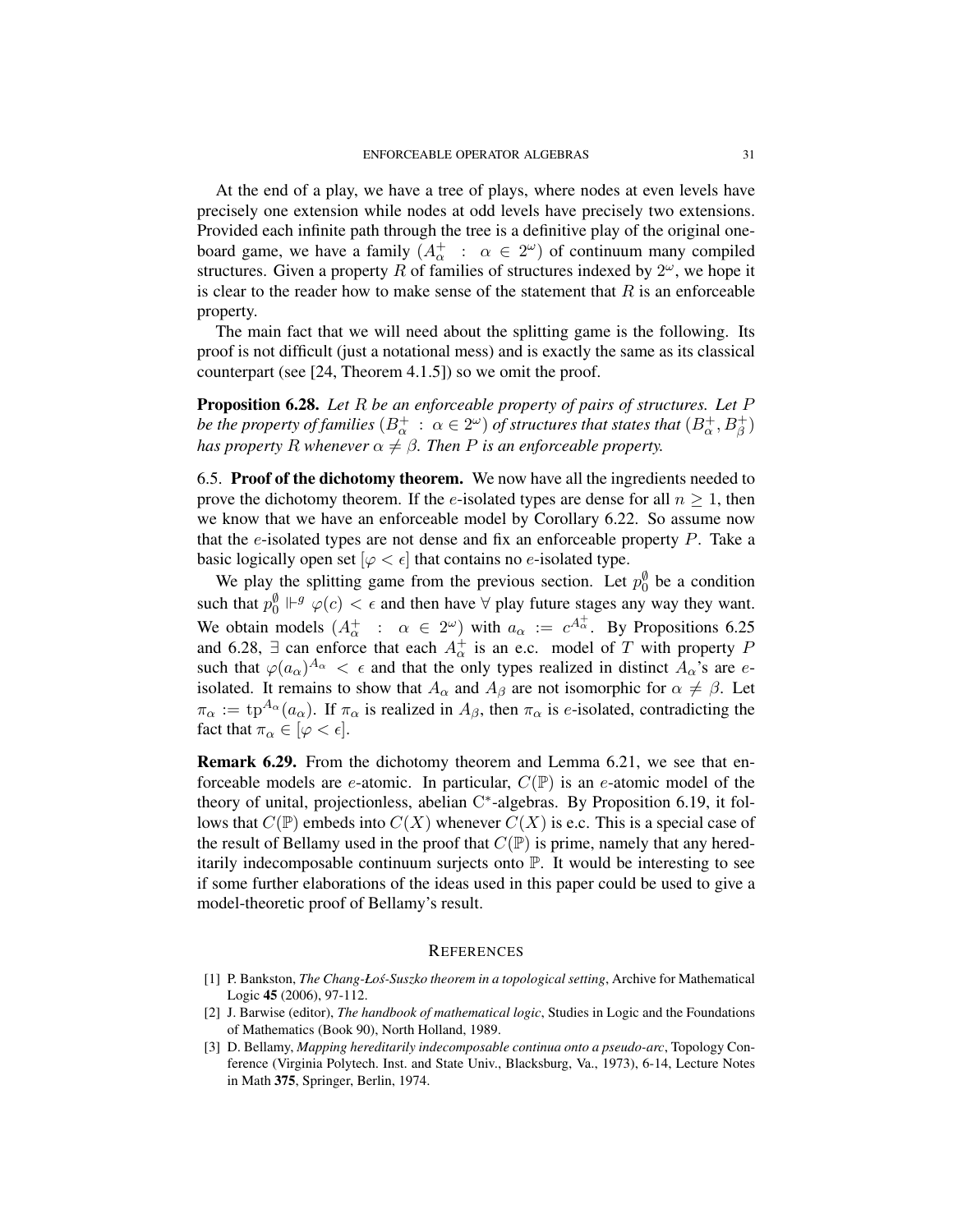- [4] I. Ben Yaacov, *Topometric spaces and perturbations of metric structures*, Logic and Analysis 1 (2008), 235-272.
- [5] I. Ben Yaacov, A. Berenstein, C. W. Henson, and A. Usvyatsov, *Model theory for metric structures*, Model theory with applications to algebra and analysis. 2, pgs. 315-427, London Math. Soc. Lecture Note Ser. (350), Cambridge Univ. Press, Cambridge, 2008.
- [6] I. Ben Yaacov and J. Iovino, *Model theoretic forcing in analysis*, Annals of Pure and Applied Logic 158 (2009), 163-174.
- [7] K. Carlson, E. Cheung, A. Gerhardt-Bourke, I. Farah, B. Hart, L. Mezuman, N. Sequeira, and A. Sherman, *Omitting types and AF algebras*, Archive for Math. Logic 53 (2014), 157-169.
- [8] C. Eagle, I. Goldbring, and A. Vignati, *The pseudoarc is a co-existentially closed continuum*, Topology and its applications 207 (2016), 1-9.
- [9] I. Farah, *Absoluteness, truth, and quotients*, In Proceedings of the IMS Workshop on Infinity and Truth, C.T. Chong et al, editors, World Scientific, 1-24.
- [10] I. Farah, I. Goldbring, B. Hart, and D. Sherman, *Existentially closed II*1*-factors*, Fundamenta Mathematicae 233 (2016), 173-196.
- [11] I. Farah, B. Hart, M. Lupini, L. Robert, A.P. Tikuisis, A. Vignati, and W. Winter, *Model theory of C*<sup>∗</sup> *-algebras*, arXiv 1602.08072.
- [12] I. Farah, B. Hart, A. Tikuisis, and M. Rordam, *Relative commutants of strongly self-absorbing* C ∗ *-algebras*, Selecta Math. 23 (2017) 363-387.
- [13] I. Farah, B. Hart, and D. Sherman, *Model theory of operator algebras II: Model theory*, Israel J. Math. 201 (2014) 477-505.
- [14] I. Farah, B. Hart, and D. Sherman, *Model theory of operator algebras III: Elementary equivalence and II*<sup>1</sup> *factors*, Bull. London Math. Soc. 46 (2014) 1-20.
- [15] I. Farah and M. Magidor, *Omitting types in the logic of metric structures*, submitted.
- [16] I. Goldbring, B. Hart, and T. Sinclair, *The theory of tracial von Neumann algebras does not have a model companion*, Journal of Symbolic Logic 78 (2013), 1000-1004.
- [17] I. Goldbring and M. Lupini, *Model theoretic properties of the Gurarij operator system*, submitted.
- [18] I. Goldbring and T. Sinclair, *On Kirchberg's Embedding Problem*, Journal of Functional Analysis 269 (2015) 155-198.
- [19] I. Goldbring and T. Sinclair, *Omitting types in operator systems*, Indiana Univ. Math. J. 66 (2017), 821-844.
- [20] I. Goldbring and T. Sinclair, *Robinson forcing and the quasidiagonality problem*, International Journal of Mathematics 28 (2017), Article 1750008.
- [21] U. Haagerup, *Quasitraces on exact* C<sup>\*</sup>-algebras are traces, C. R. Math. Acad. Sci. Soc. R. Can. 36 (2014), 67-92.
- [22] B. Hart, Continuous model theory course notes, available at http://ms.mcmaster.ca/ bradd/courses/math712/index.html.
- [23] K. P. Hart, *There is no categorical metric continuum*, Aportaciones Matematicas, Investigacion 19 (2007), 39-43.
- [24] W. Hodges, *Building models by games*, London Mathematical Society Student Texts 2, Cambridge University Press, Cambridge, 1985.
- [25] M. Junge and G. Pisier, *Bilinear forms on exact operator spaces and* B(H) ⊗ B(H), Geom. Funct. Anal. (GAFA) 5 (1995), 329-363.
- [26] M. Lupini, *Uniqueness, univesality, and homogeneity of the noncommutative Gurarij space*, Advances in Mathematics 298 (2016), 286-324.
- [27] A. Tikuisis, S. White, and W. Winter, *Quasidiagonality of nuclear C*<sup>∗</sup> *-algebras*, Ann. of Math. 185 (2017):229-284.
- [28] A.S. Toms and W. Winter, *Strongly self-absorbing C*<sup>∗</sup> *-algebras*, Trans. Amer. Math. Soc. 359 (2007), 3999-4029.